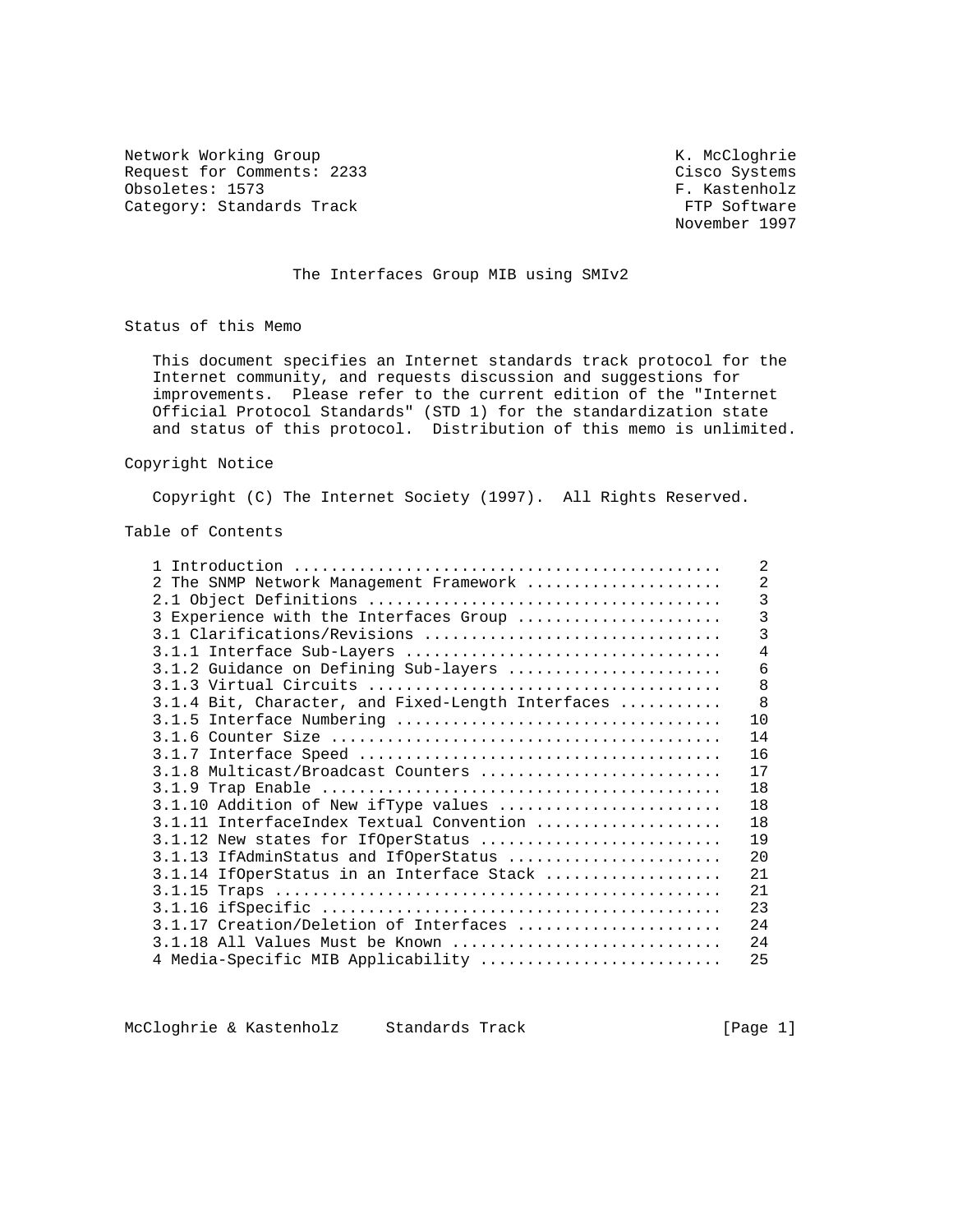| 6 Interfaces Group Definitions  26 |  |
|------------------------------------|--|
|                                    |  |
|                                    |  |
|                                    |  |
|                                    |  |
|                                    |  |

#### 1. Introduction

 This memo defines a portion of the Management Information Base (MIB) for use with network management protocols in the Internet community. In particular, it describes managed objects used for managing Network Interfaces.

 This memo discusses the 'interfaces' group of MIB-II, especially the experience gained from the definition of numerous media- specific MIB modules for use in conjunction with the 'interfaces' group for managing various sub-layers beneath the internetwork- layer. It specifies clarifications to, and extensions of, the architectural issues within the previous model used for the 'interfaces' group.

 This memo also includes a MIB module. As well as including new MIB definitions to support the architectural extensions, this MIB module also re-specifies the 'interfaces' group of MIB-II in a manner that is both compliant to the SNMPv2 SMI and semantically identical to the existing SNMPv1-based definitions.

 The key words "MUST" and "MUST NOT" in this document are to be interpreted as described in RFC 2119 [10].

2. The SNMP Network Management Framework

 The SNMP Network Management Framework presently consists of three major components. They are:

- o RFC 1902 which defines the SMI, the mechanisms used for describing and naming objects for the purpose of management.
- o STD 17, RFC 1213 defines MIB-II, the core set of managed objects for the Internet suite of protocols.
- o STD 15, RFC 1157 and RFC 1905 which define two versions of the protocol used for network access to managed objects.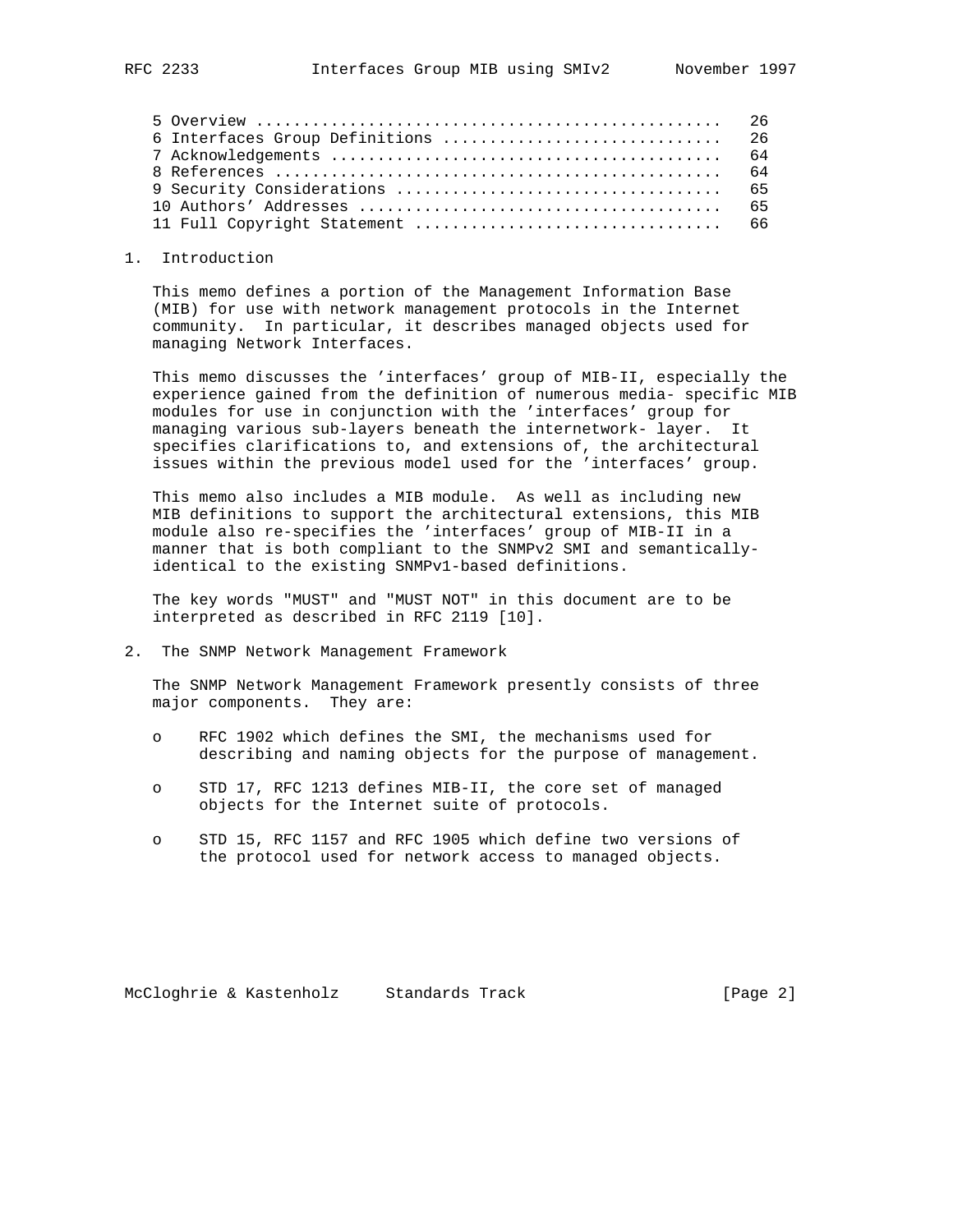The Framework permits new objects to be defined for the purpose of experimentation and evaluation.

2.1. Object Definitions

 Managed objects are accessed via a virtual information store, termed the Management Information Base or MIB. Objects in the MIB are defined using the subset of Abstract Syntax Notation One (ASN.1) defined in the SMI. In particular, each object object type is named by an OBJECT IDENTIFIER, an administratively assigned name. The object type together with an object instance serves to uniquely identify a specific instantiation of the object. For human convenience, we often use a textual string, termed the descriptor, to refer to the object type.

3. Experience with the Interfaces Group

 One of the strengths of internetwork-layer protocols such as IP [6] is that they are designed to run over any network interface. In achieving this, IP considers any and all protocols it runs over as a single "network interface" layer. A similar view is taken by other internetwork-layer protocols. This concept is represented in MIB-II by the 'interfaces' group which defines a generic set of managed objects such that any network interface can be managed in an interface-independent manner through these managed objects. The 'interfaces' group provides the means for additional managed objects specific to particular types of network interface (e.g., a specific medium such as Ethernet) to be defined as extensions to the 'interfaces' group for media-specific management. Since the standardization of MIB-II, many such media-specific MIB modules have been defined.

 Experience in defining these media-specific MIB modules has shown that the model defined by MIB-II is too simplistic and/or static for some types of media-specific management. As a result, some of these media-specific MIB modules assume an evolution or loosening of the model. This memo documents and standardizes that evolution of the model and fills in the gaps caused by that evolution. This memo also incorporates the interfaces group extensions documented in RFC 1229 [7].

## 3.1. Clarifications/Revisions

 There are several areas for which experience has indicated that clarification, revision, or extension of the model would be helpful. The following sections discuss the changes in the interfaces group adopted by this memo in each of these areas.

McCloghrie & Kastenholz Standards Track [Page 3]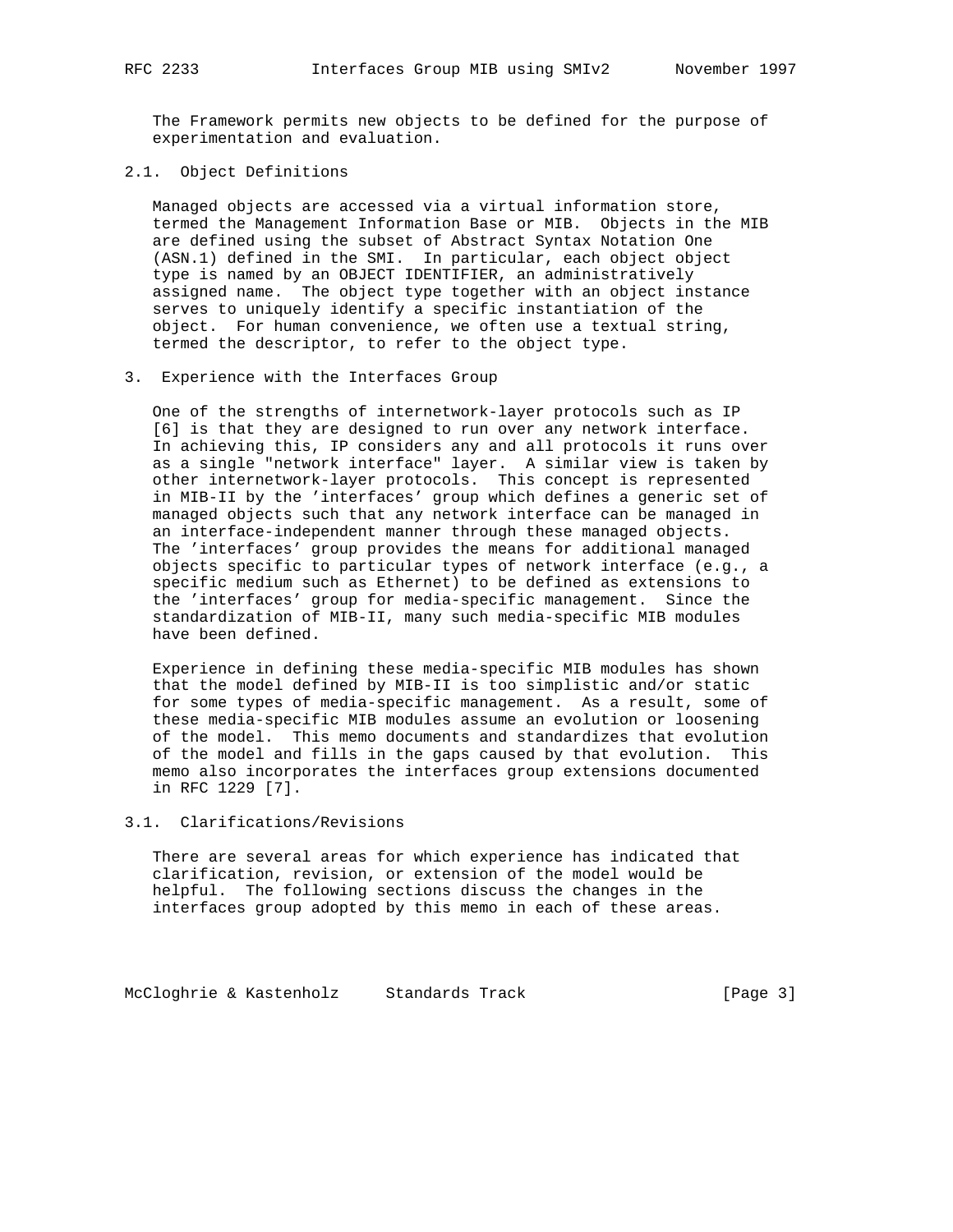In some sections, one or more paragraphs contain discussion of rejected alternatives to the model adopted in this memo. Readers not familiar with the MIB-II model and not interested in the rationale behind the new model may want to skip these paragraphs.

## 3.1.1. Interface Sub-Layers

 Experience in defining media-specific management information has shown the need to distinguish between the multiple sub-layers beneath the internetwork-layer. In addition, there is a need to manage these sub-layers in devices (e.g., MAC-layer bridges) which are unaware of which, if any, internetwork protocols run over these sub-layers. As such, a model of having a single conceptual row in the interfaces table (MIB-II's ifTable) represent a whole interface underneath the internetwork-layer, and having a single associated media-specific MIB module (referenced via the ifType object) is too simplistic. A further problem arises with the value of the ifType object which has enumerated values for each type of interface.

 Consider, for example, an interface with PPP running over an HDLC link which uses a RS232-like connector. Each of these sub-layers has its own media-specific MIB module. If all of this is represented by a single conceptual row in the ifTable, then an enumerated value for ifType is needed for that specific combination which maps to the specific combination of media specific MIBs. Furthermore, such a model still lacks a method to describe the relationship of all the sub-layers of the MIB stack.

 An associated problem is that of upward and downward multiplexing of the sub-layers. An example of upward multiplexing is MLP (Multi-Link-Procedure) which provides load-sharing over several serial lines by appearing as a single point-to-point link to the sub-layer(s) above. An example of downward multiplexing would be several instances of PPP, each framed within a separate X.25 virtual circuit, all of which run over one fractional T1 channel, concurrently with other uses of the T1 link. The MIB structure must allow these sorts of relationships to be described.

 Several solutions for representing multiple sub-layers were rejected. One was to retain the concept of one conceptual row for all the sub-layers of an interface and have each media-specific MIB module identify its "superior" and "subordinate" sub-layers through OBJECT IDENTIFIER "pointers". This scheme would have several drawbacks: the superior/subordinate pointers would be contained in the media-specific MIB modules; thus, a manager could not learn the structure of an interface without inspecting multiple pointers in different MIB modules; this would be overly

McCloghrie & Kastenholz Standards Track [Page 4]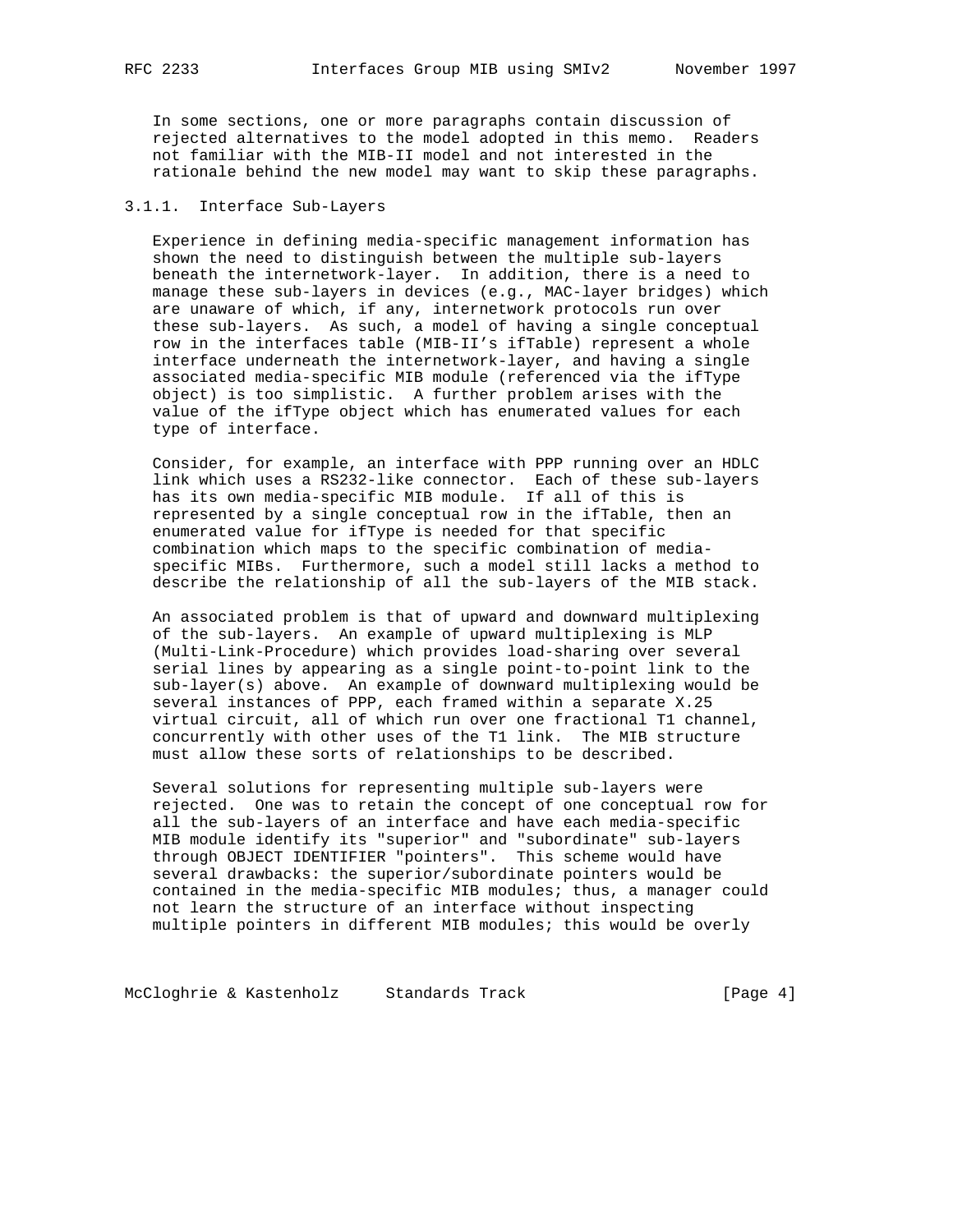complex and only possible if the manager had knowledge of all the relevant media-specific MIB modules; MIB modules would all need to be retrofitted with these new "pointers"; this scheme would not adequately address the problem of upward and downward multiplexing; and finally, enumerated values of ifType would be needed for each combination of sub-layers. Another rejected solution also retained the concept of one conceptual row for all the sub-layers of an interface but had a new separate MIB table to identify the "superior" and "subordinate" sub-layers and to contain OBJECT IDENTIFIER "pointers" to the media-specific MIB module for each sub-layer. Effectively, one conceptual row in the ifTable would represent each combination of sub-layers between the internetwork-layer and the wire. While this scheme has fewer drawbacks, it still would not support downward multiplexing, such as PPP over MLP: observe that MLP makes two (or more) serial lines appear to the layers above as a single physical interface, and thus PPP over MLP should appear to the internetwork-layer as a single interface; in contrast, this scheme would result in two (or more) conceptual rows in the ifTable, both of which the internetwork-layer would run over. This scheme would also require enumerated values of ifType for each combination of sub-layers.

 The solution adopted by this memo is to have an individual conceptual row in the ifTable to represent each sub-layer, and have a new separate MIB table (the ifStackTable, see section 6 below) to identify the "superior" and "subordinate" sub-layers through INTEGER "pointers" to the appropriate conceptual rows in the ifTable. This solution supports both upward and downward multiplexing, allows the IANAifType to Media-Specific MIB mapping to identify the media-specific MIB module for that sub-layer, such that the new table need only be referenced to obtain information about layering, and it only requires enumerated values of ifType for each sub-layer, not for combinations of them. However, it does require that the descriptions of some objects in the ifTable (specifically, ifType, ifPhysAddress, ifInUcastPkts, and ifOutUcastPkts) be generalized so as to apply to any sub-layer (rather than only to a sub-layer immediately beneath the network layer as previously), plus some (specifically, ifSpeed) which need to have appropriate values identified for use when a generalized definition does not apply to a particular sub-layer.

 In addition, this adopted solution makes no requirement that a device, in which a sub-layer is instrumented by a conceptual row of the ifTable, be aware of whether an internetwork protocol runs on top of (i.e., at some layer above) that sub-layer. In fact, the counters of packets received on an interface are defined as counting the number "delivered to a higher-layer protocol". This meaning of "higher-layer" includes:

McCloghrie & Kastenholz Standards Track [Page 5]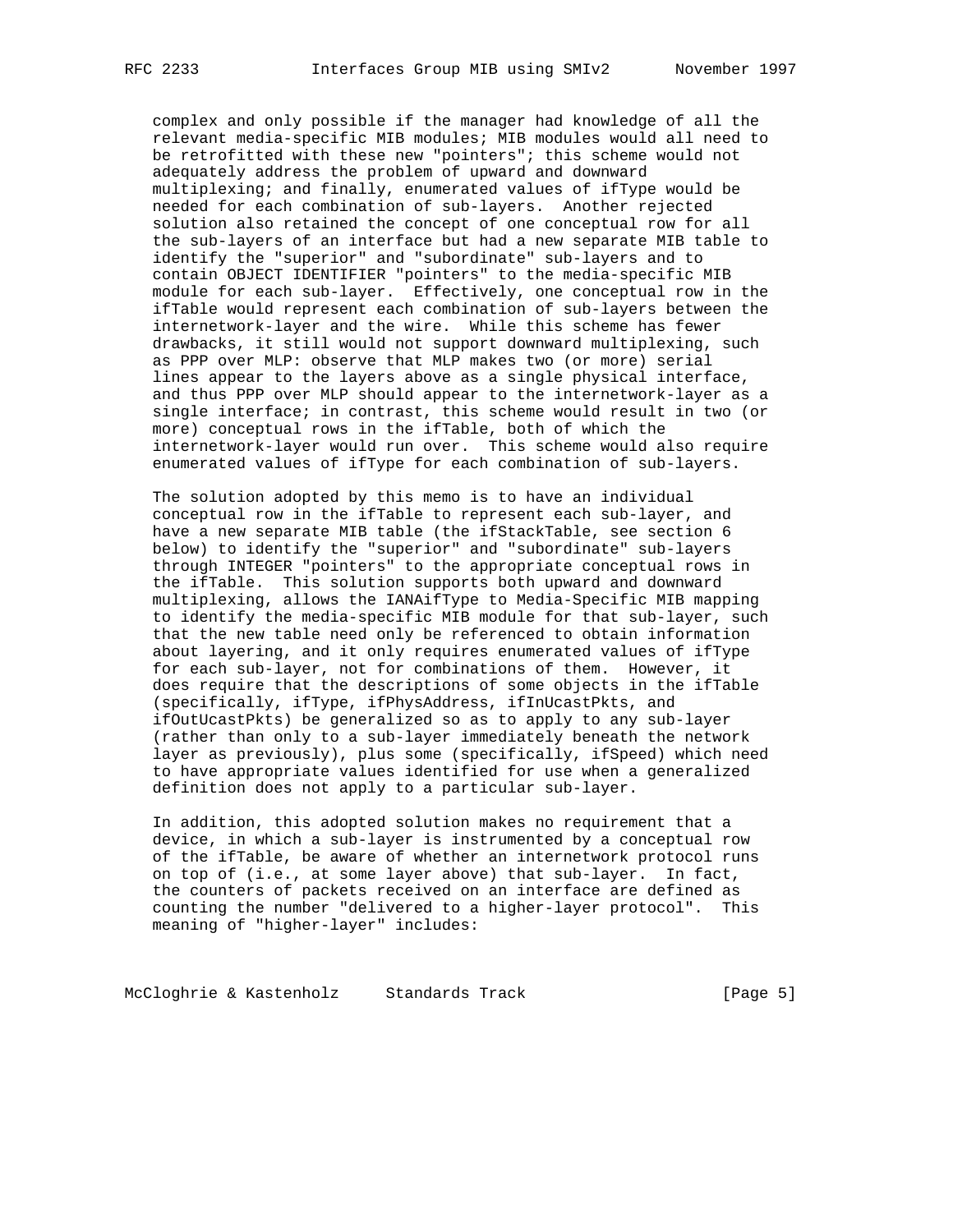- (1) Delivery to a forwarding module which accepts packets/frames/octets and forwards them on at the same protocol layer. For example, for the purposes of this definition, the forwarding module of a MAC-layer bridge is considered as a "higher-layer" to the MAC-layer of each port on the bridge.
- (2) Delivery to a higher sub-layer within a interface stack. For example, for the purposes of this definition, if a PPP module operated directly over a serial interface, the PPP module would be considered the higher sub-layer to the serial interface.
- (3) Delivery to a higher protocol layer which does not do packet forwarding for sub-layers that are "at the top of" the interface stack. For example, for the purposes of this definition, the local IP module would be considered the higher layer to a SLIP serial interface.

 Similarly, for output, the counters of packets transmitted out an interface are defined as counting the number "that higher-level protocols requested to be transmitted". This meaning of "higher layer" includes:

- (1) A forwarding module, at the same protocol layer, which transmits packets/frames/octets that were received on an different interface. For example, for the purposes of this definition, the forwarding module of a MAC-layer bridge is considered as a "higher-layer" to the MAC-layer of each port on the bridge.
- (2) The next higher sub-layer within an interface stack. For example, for the purposes of this definition, if a PPP module operated directly over a serial interface, the PPP module would be a "higher layer" to the serial interface.
- (3) For sub-layers that are "at the top of" the interface stack, a higher element in the network protocol stack. For example, for the purposes of this definition, the local IP module would be considered the higher layer to an Ethernet interface.

#### 3.1.2. Guidance on Defining Sub-layers

 The designer of a media-specific MIB must decide whether to divide the interface into sub-layers or not, and if so, how to make the divisions. The following guidance is offered to assist the media-specific MIB designer in these decisions.

McCloghrie & Kastenholz Standards Track [Page 6]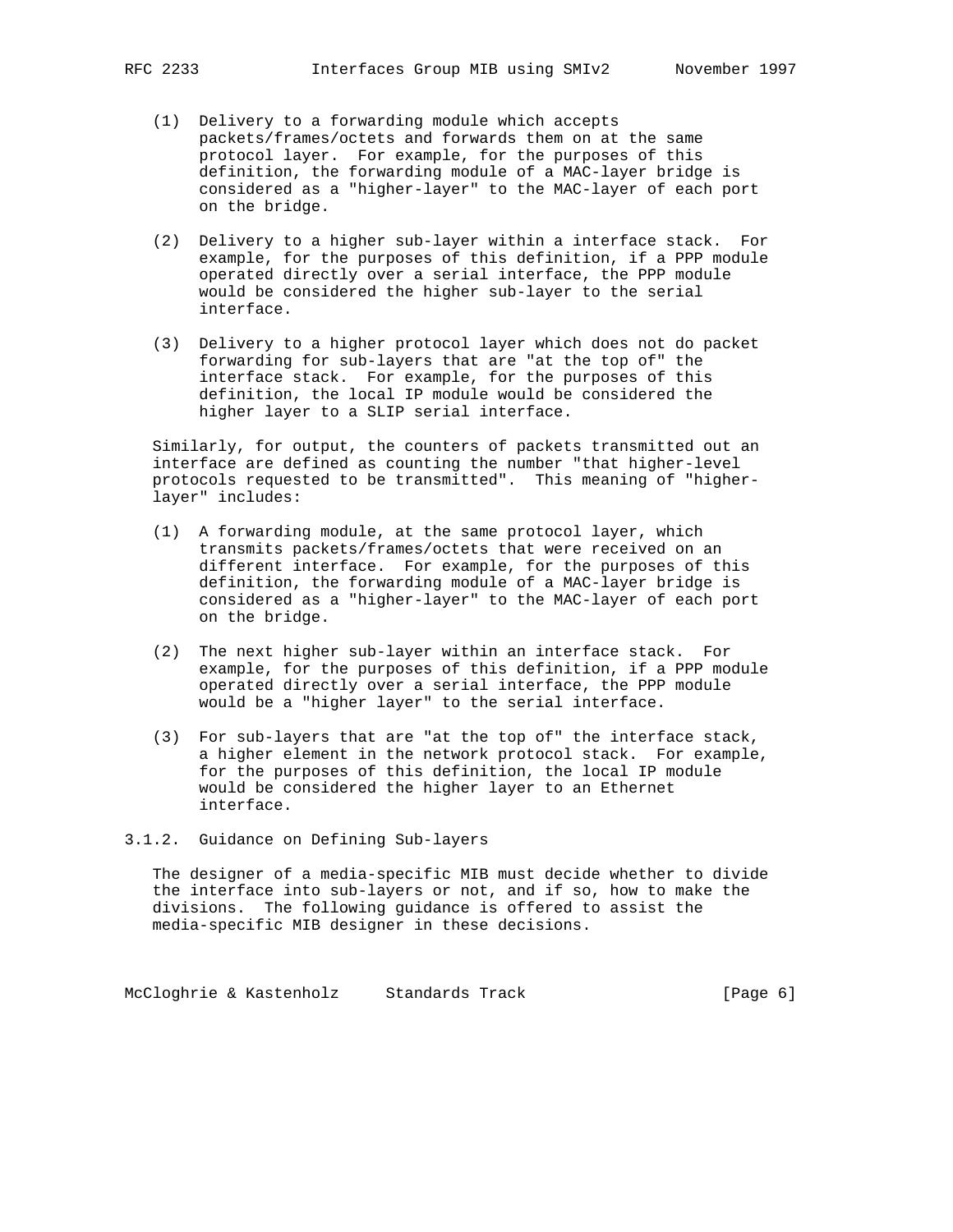In general, the number of entries in the ifTable should be kept to the minimum required for network management. In particular, a group of related interfaces should be treated as a single interface with one entry in the ifTable providing that:

- (1) None of the group of interfaces performs multiplexing for any other interface in the agent,
- (2) There is a meaningful and useful way for all of the ifTable's information (e.g., the counters, and the status variables), and all of the ifTable's capabilities (e.g., write access to ifAdminStatus), to apply to the group of interfaces as a whole.

 Under these circumstances, there should be one entry in the ifTable for such a group of interfaces, and any internal structure which needs to be represented to network management should be captured in a MIB module specific to the particular type of interface.

 Note that application of bullet 2 above to the ifTable's ifType object requires that there is a meaningful media-specific MIB and a meaningful ifType value which apply to the group of interfaces as a whole. For example, it is not appropriate to treat an HDLC sub-layer and an RS-232 sub-layer as a single ifTable entry when the media-specific MIBs and the ifType values for HDLC and RS-232 are separate (rather than combined).

 Subject to the above, it is appropriate to assign an ifIndex value to any interface that can occur in an interface stack (in the ifStackTable) where the bottom of the stack is a physical interface (ifConnectorPresent has the value 'true') and there is a layer-3 or other application that "points down" to the top of this stack. An example of an application that points down to the top of the stack is the Character MIB [9].

 Note that the sub-layers of an interface on one device will sometimes be different from the sub-layers of the interconnected interface of another device; for example, for a frame-relay DTE interface connected a frameRelayService interface, the inter connected DTE and DCE interfaces have different ifType values and media-specific MIBs.

 These guidelines are just that, guidelines. The designer of a media-specific MIB is free to lay out the MIB in whatever SMI conformant manner is desired. However, in doing so, the media specific MIB MUST completely specify the sub-layering model used for the MIB, and provide the assumptions, reasoning, and rationale used to develop that model.

McCloghrie & Kastenholz Standards Track [Page 7]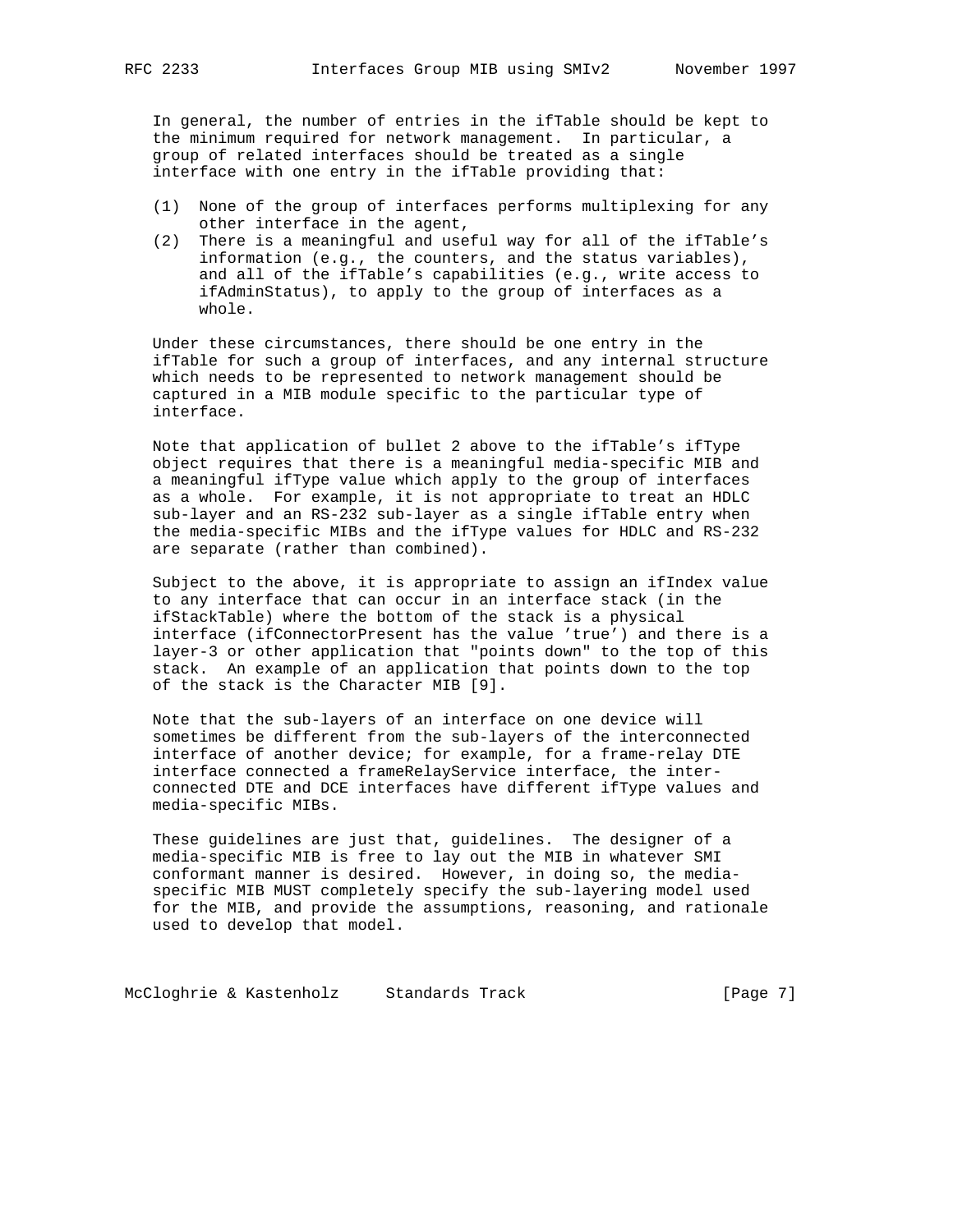## 3.1.3. Virtual Circuits

 Several of the sub-layers for which media-specific MIB modules have been defined are connection oriented (e.g., Frame Relay, X.25). Experience has shown that each effort to define such a MIB module revisits the question of whether separate conceptual rows in the ifTable are needed for each virtual circuit. Most, if not all, of these efforts to date have decided to have all virtual circuits reference a single conceptual row in the ifTable.

 This memo strongly recommends that connection-oriented sub-layers do not have a conceptual row in the ifTable for each virtual circuit. This avoids the proliferation of conceptual rows, especially those which have considerable redundant information. (Note, as a comparison, that connection-less sub-layers do not have conceptual rows for each remote address.) There may, however, be circumstances under which it is appropriate for a virtual circuit of a connection-oriented sub-layer to have its own conceptual row in the ifTable; an example of this might be PPP over an X.25 virtual circuit. The MIB in section 6 of this memo supports such circumstances.

 If a media-specific MIB wishes to assign an entry in the ifTable to each virtual circuit, the MIB designer must present the rationale for this decision in the media-specific MIB's specification.

#### 3.1.4. Bit, Character, and Fixed-Length Interfaces

 RS-232 is an example of a character-oriented sub-layer over which (e.g., through use of PPP) IP datagrams can be sent. Due to the packet-based nature of many of the objects in the ifTable, experience has shown that it is not appropriate to have a character-oriented sub-layer represented by a whole conceptual row in the ifTable.

 Experience has also shown that it is sometimes desirable to have some management information for bit-oriented interfaces, which are similarly difficult to represent by a whole conceptual row in the ifTable. For example, to manage the channels of a DS1 circuit, where only some of the channels are carrying packet-based data.

 A further complication is that some subnetwork technologies transmit data in fixed length transmission units. One example of such a technology is cell relay, and in particular Asynchronous Transfer Mode (ATM), which transmits data in fixed-length cells. Representing such a interface as a packet-based interface produces

McCloghrie & Kastenholz Standards Track [Page 8]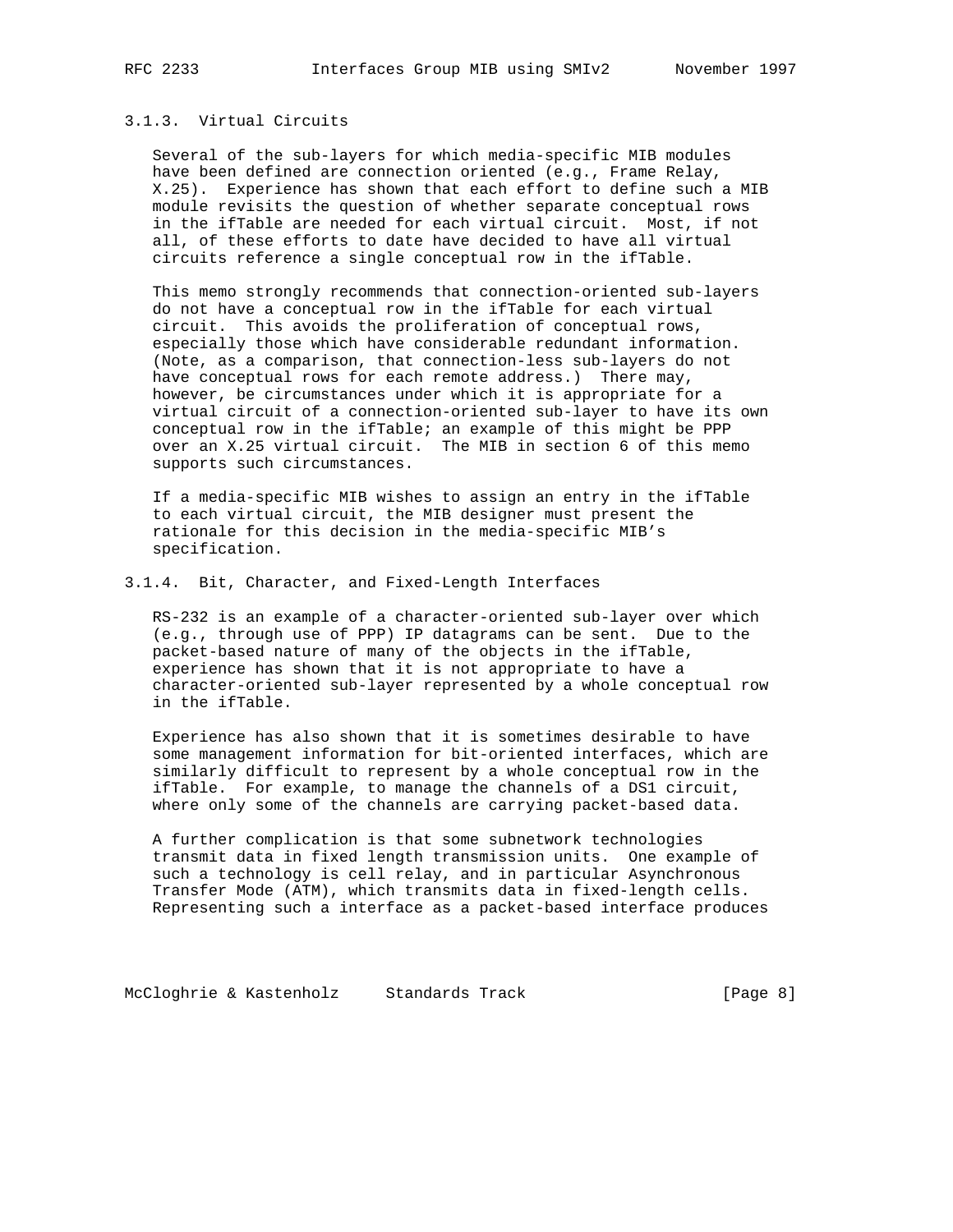redundant objects if the relationship between the number of packets and the number of octets in either direction is fixed by the size of the transmission unit (e.g., the size of a cell).

 About half the objects in the ifTable are applicable to every type of interface: packet-oriented, character-oriented, and bit oriented. Of the other half, two are applicable to both character-oriented and packet-oriented interfaces, and the rest are applicable only to packet-oriented interfaces. Thus, while it is desirable for consistency to be able to represent any/all types of interfaces in the ifTable, it is not possible to implement the full ifTable for bit- and character-oriented sub-layers.

 A rejected solution to this problem would be to split the ifTable into two (or more) new MIB tables, one of which would contain objects that are relevant only to packet-oriented interfaces (e.g., PPP), and another that may be used by all interfaces. This is highly undesirable since it would require changes in every agent implementing the ifTable (i.e., just about every existing SNMP agent).

 The solution adopted in this memo builds upon the fact that compliance statements in SNMPv2 (in contrast to SNMPv1) refer to object groups, where object groups are explicitly defined by listing the objects they contain. Thus, in SNMPv2, multiple compliance statements can be specified, one for all interfaces and additional ones for specific types of interfaces. The separate compliance statements can be based on separate object groups, where the object group for all interfaces can contain only those objects from the ifTable which are appropriate for every type of interfaces. Using this solution, every sub-layer can have its own conceptual row in the ifTable.

 Thus, section 6 of this memo contains definitions of the objects of the existing 'interfaces' group of MIB-II, in a manner which is both SNMPv2-compliant and semantically-equivalent to the existing MIB-II definitions. With equivalent semantics, and with the BER ("on the wire") encodings unchanged, these definitions retain the same OBJECT IDENTIFIER values as assigned by MIB-II. Thus, in general, no rewrite of existing agents which conform to MIB-II and the ifExtensions MIB is required.

 In addition, this memo defines several object groups for the purposes of defining which objects apply to which types of interface:

McCloghrie & Kastenholz Standards Track [Page 9]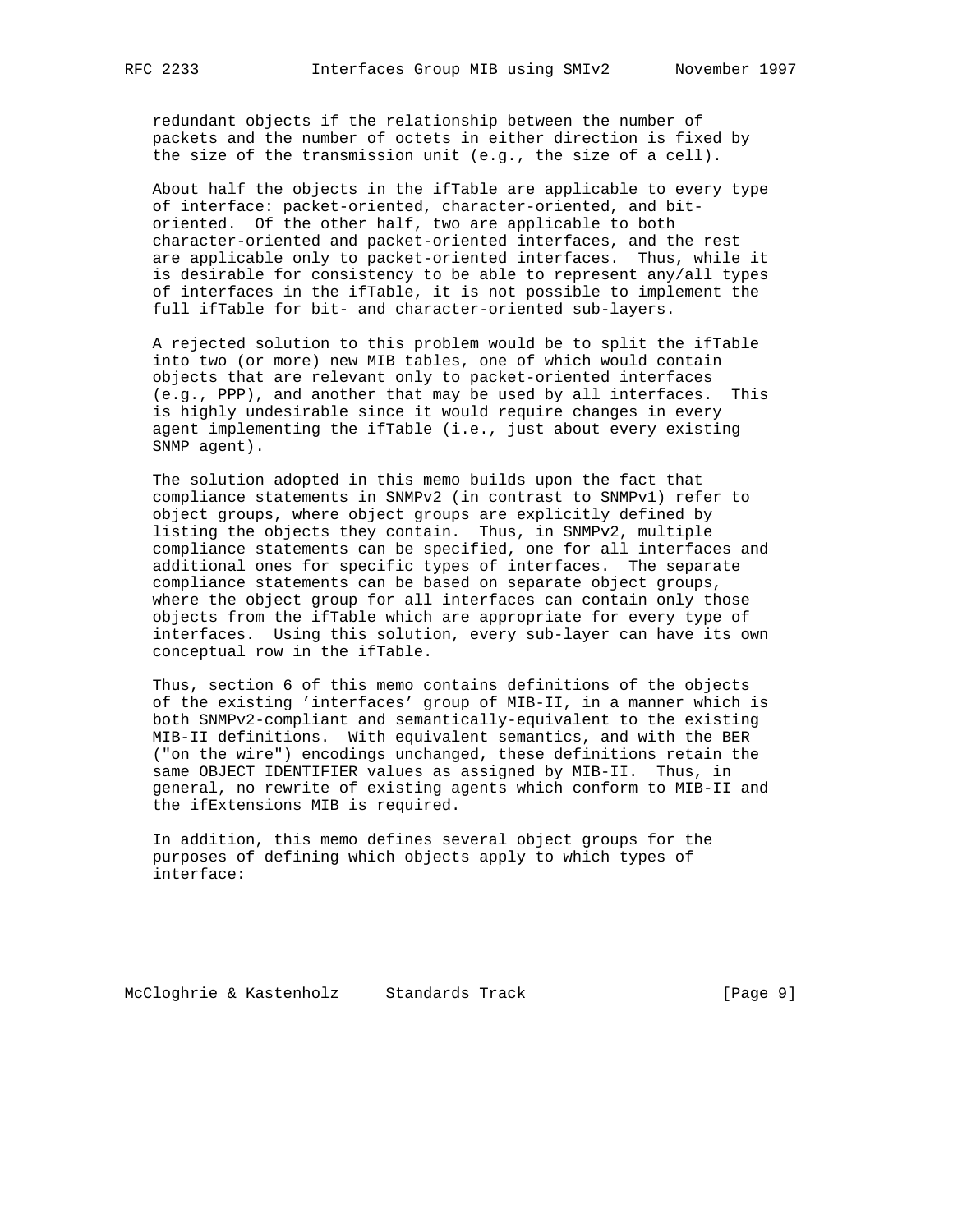- - (1) the ifGeneralInformationGroup. This group contains those objects applicable to all types of network interfaces, including bit-oriented interfaces.
	- (2) the ifPacketGroup. This group contains those objects applicable to packet-oriented network interfaces.
	- (3) the ifFixedLengthGroup. This group contains the objects applicable not only to character-oriented interfaces, such as RS-232, but also to those subnetwork technologies, such as cell-relay/ATM, which transmit data in fixed length transmission units. As well as the octet counters, there are also a few other counters (e.g., the error counters) which are useful for this type of interface, but are currently defined as being packet-oriented. To accommodate this, the definitions of these counters are generalized to apply to character-oriented interfaces and fixed-length-transmission interfaces.

 It should be noted that the octet counters in the ifTable aggregate octet counts for unicast and non-unicast packets into a single octet counter per direction (received/transmitted). Thus, with the above definition of fixed-length-transmission interfaces, where such interfaces which support non-unicast packets, separate counts of unicast and multicast/broadcast transmissions can only be maintained in a media-specific MIB module.

3.1.5. Interface Numbering

MIB-II defines an object, ifNumber, whose value represents:

 "The number of network interfaces (regardless of their current state) present on this system."

 Each interface is identified by a unique value of the ifIndex object, and the description of ifIndex constrains its value as follows:

 "Its value ranges between 1 and the value of ifNumber. The value for each interface must remain constant at least from one re-initialization of the entity's network management system to the next re-initialization."

 This constancy requirement on the value of ifIndex for a particular interface is vital for efficient management. However, an increasing number of devices allow for the dynamic addition/removal of network interfaces. One example of this is a dynamic ability to configure the use of SLIP/PPP over a

McCloghrie & Kastenholz Standards Track [Page 10]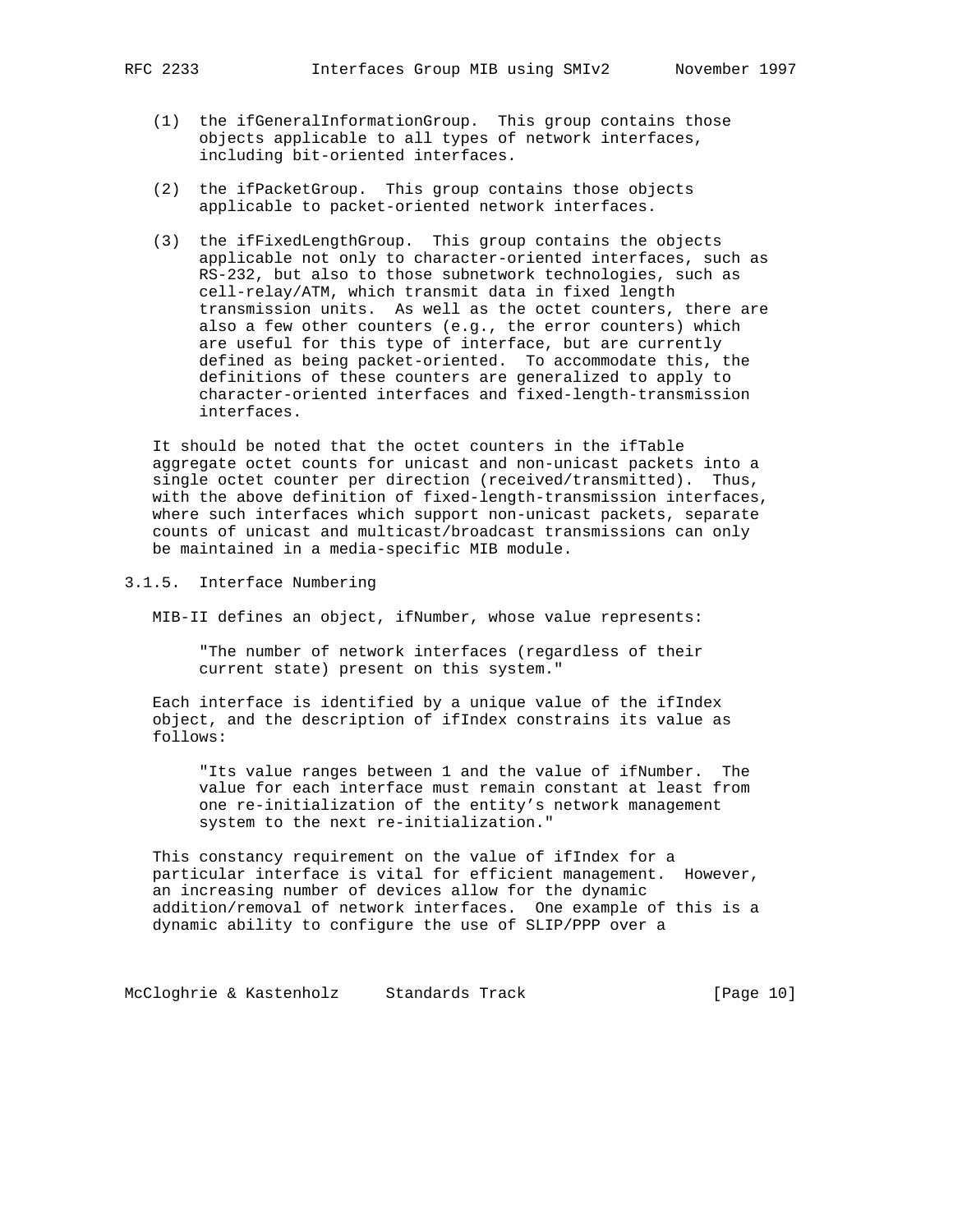character-oriented port. For such dynamic additions/removals, the combination of the constancy requirement and the restriction that the value of ifIndex is less than ifNumber is problematic.

 Redefining ifNumber to be the largest value of ifIndex was rejected since it would not help. Such a re-definition would require ifNumber to be deprecated and the utility of the redefined object would be questionable. Alternatively, ifNumber could be deprecated and not replaced. However, the deprecation of ifNumber would require a change to that portion of ifIndex's definition which refers to ifNumber. So, since the definition of ifIndex must be changed anyway in order to solve the problem, changes to ifNumber do not benefit the solution.

 The solution adopted in this memo is just to delete the requirement that the value of ifIndex must be less than the value of ifNumber, and to retain ifNumber with its current definition. This is a minor change in the semantics of ifIndex; however, all existing agent implementations conform to this new definition, and in the interests of not requiring changes to existing agent implementations and to the many existing media-specific MIBs, this memo assumes that this change does not require ifIndex to be deprecated. Experience indicates that this assumption does "break" a few management applications, but this is considered preferable to breaking all agent implementations.

 This solution also results in the possibility of "holes" in the ifTable, i.e., the ifIndex values of conceptual rows in the ifTable are not necessarily contiguous, but SNMP's GetNext (and SNMPv2's GetBulk) operation easily deals with such holes. The value of ifNumber still represents the number of conceptual rows, which increases/decreases as new interfaces are dynamically added/removed.

 The requirement for constancy (between re-initializations) of an interface's ifIndex value is met by requiring that after an interface is dynamically removed, its ifIndex value is not re-used by a \*different\* dynamically added interface until after the following re-initialization of the network management system. This avoids the need for assignment (in advance) of ifIndex values for all possible interfaces that might be added dynamically. The exact meaning of a "different" interface is hard to define, and there will be gray areas. Any firm definition in this document would likely to turn out to be inadequate. Instead, implementors must choose what it means in their particular situation, subject to the following rules:

McCloghrie & Kastenholz Standards Track [Page 11]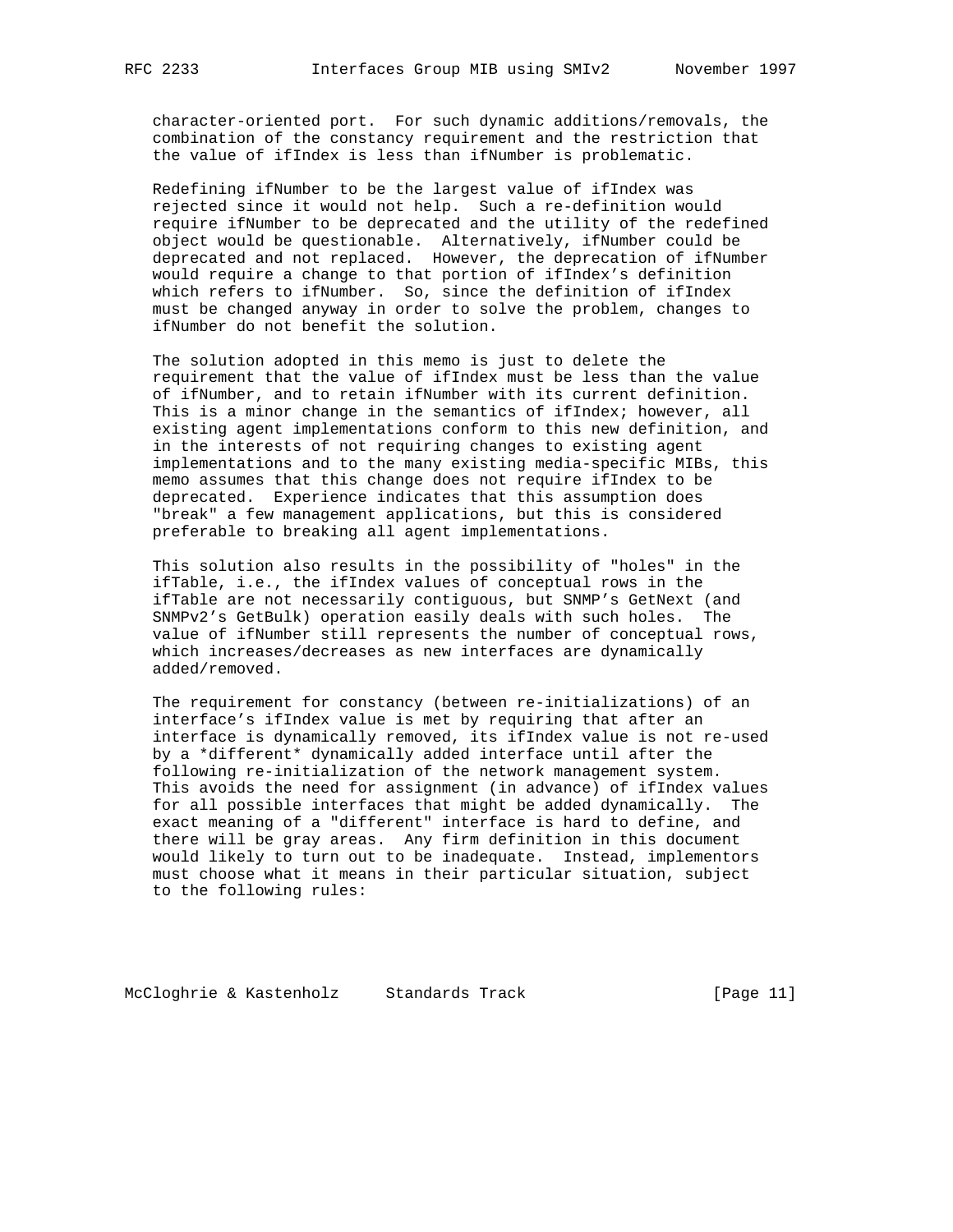- (1) a previously-unused value of ifIndex must be assigned to a dynamically added interface if an agent has no knowledge of whether the interface is the "same" or "different" to a previously incarnated interface.
- (2) a management station, not noticing that an interface has gone away and another has come into existence, must not be confused when calculating the difference between the counter values retrieved on successive polls for a particular ifIndex value.

 When the new interface is the same as an old interface, but a discontinuity in the value of the interface's counters cannot be avoided, the ifTable has (until now) required that a new ifIndex value be assigned to the returning interface. That is, either all counter values have had to be retained during the absence of an interface in order to use the same ifIndex value on that interface's return, or else a new ifIndex value has had to be assigned to the returning interface. Both alternatives have proved to be burdensome to some implementations:

- (1) maintaining the counter values may not be possible (e.g., if they are maintained on removable hardware),
- (2) using a new ifIndex value presents extra work for management applications. While the potential need for such extra work is unavoidable on agent re-initializations, it is desirable to avoid it between re-initializations.

 To address this, a new object, ifCounterDiscontinuityTime, has been defined to record the time of the last discontinuity in an interface's counters. By monitoring the value of this new object, a management application can now detect counter discontinuities without the ifIndex value of the interface being changed. Thus, an agent which implements this new object should, when a new interface is the same as an old interface, retain that interface's ifIndex value and update if necessary the interface's value of ifCounterDiscontinuityTime. With this new object, a management application must, when calculating differences between counter values retrieved on successive polls, discard any calculated difference for which the value of ifCounterDiscontinuityTime is different for the two polls. (Note that this test must be performed in addition to the normal checking of sysUpTime to detect an agent re-initialization.) Since such discards are a waste of network management processing and bandwidth, an agent should not update the value of ifCounterDiscontinuityTime unless absolutely necessary.

McCloghrie & Kastenholz Standards Track [Page 12]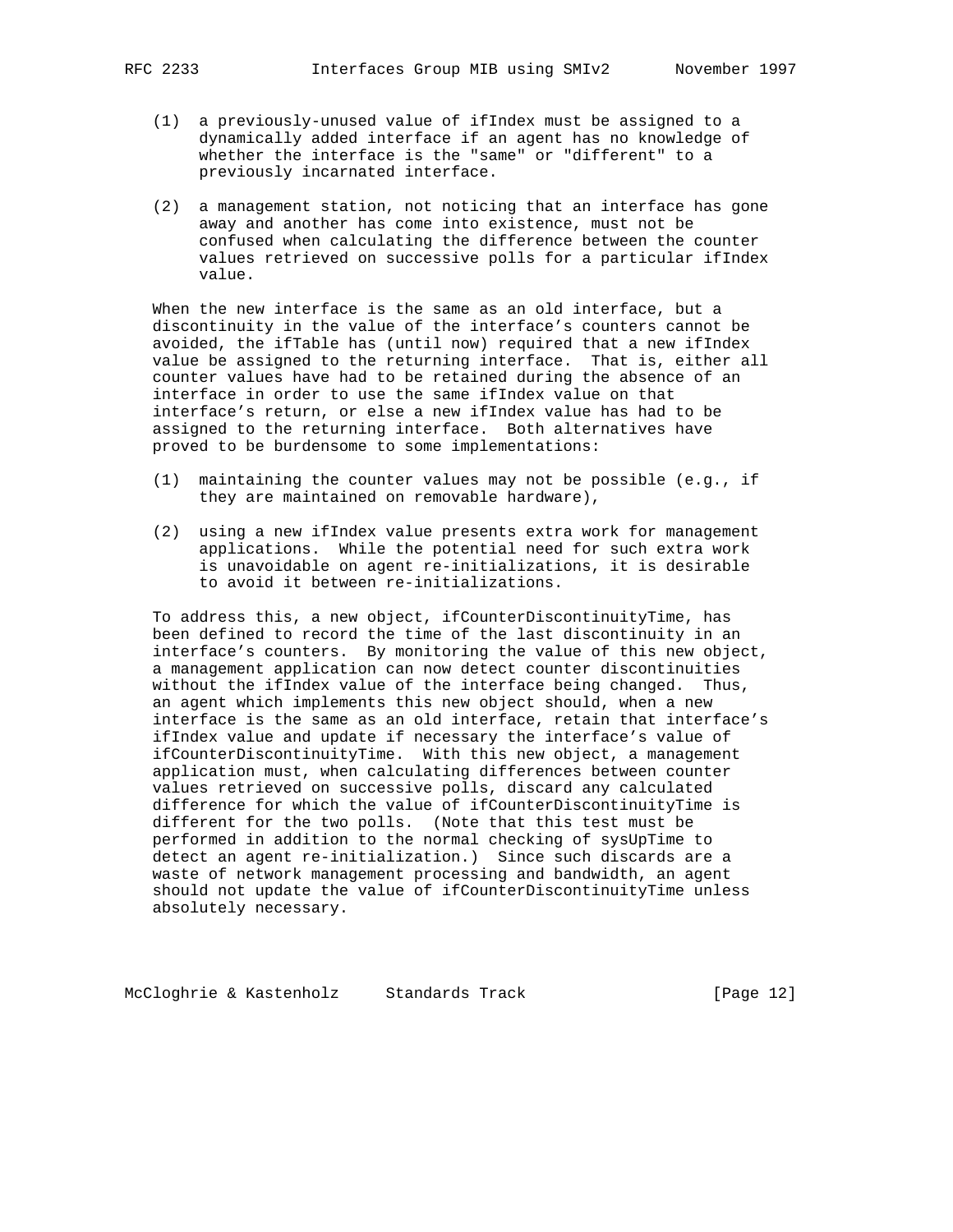While defining this new object is a change in the semantics of the ifTable counter objects, it is impractical to deprecate and redefine all these counters because of their wide deployment and importance. Also, a survey of implementations indicates that many agents and management applications do not correctly implement this aspect of the current semantics (because of the burdensome issues mentioned above), such that the practical implications of such a change is small. Thus, this breach of the SMI's rules is considered to be acceptable.

 Note, however, that the addition of ifCounterDiscontinuityTime does not change the fact that:

 It is necessary at certain times for the assignment of ifIndex values to change on a reinitialization of the agent (such as a reboot).

 The possibility of ifIndex value re-assignment must be accommodated by a management application whenever the value of sysUpTime is reset to zero.

 Note also that some agents support multiple "naming scopes", e.g., for an SNMPv1 agent, multiple values of the SNMPv1 community string. For such an agent (e.g., a CNM agent which supports a different subset of interfaces for different customers), there is no required relationship between the ifIndex values which identify interfaces in one naming scope and those which identify interfaces in another naming scope. It is the agent's choice as to whether the same or different ifIndex values identify the same or different interfaces in different naming scopes.

 Because of the restriction of the value of ifIndex to be less than ifNumber, interfaces have been numbered with small integer values. This has led to the ability by humans to use the ifIndex values as (somewhat) user-friendly names for network interfaces (e.g., "interface number 3"). With the relaxation of the restriction on the value of ifIndex, there is now the possibility that ifIndex values could be assigned as very large numbers (e.g., memory addresses). Such numbers would be much less user-friendly. Therefore, this memo recommends that ifIndex values still be assigned as (relatively) small integer values starting at 1, even though the values in use at any one time are not necessarily contiguous. (Note that this makes remembering which values have been assigned easy for agents which dynamically add new interfaces).

McCloghrie & Kastenholz Standards Track [Page 13]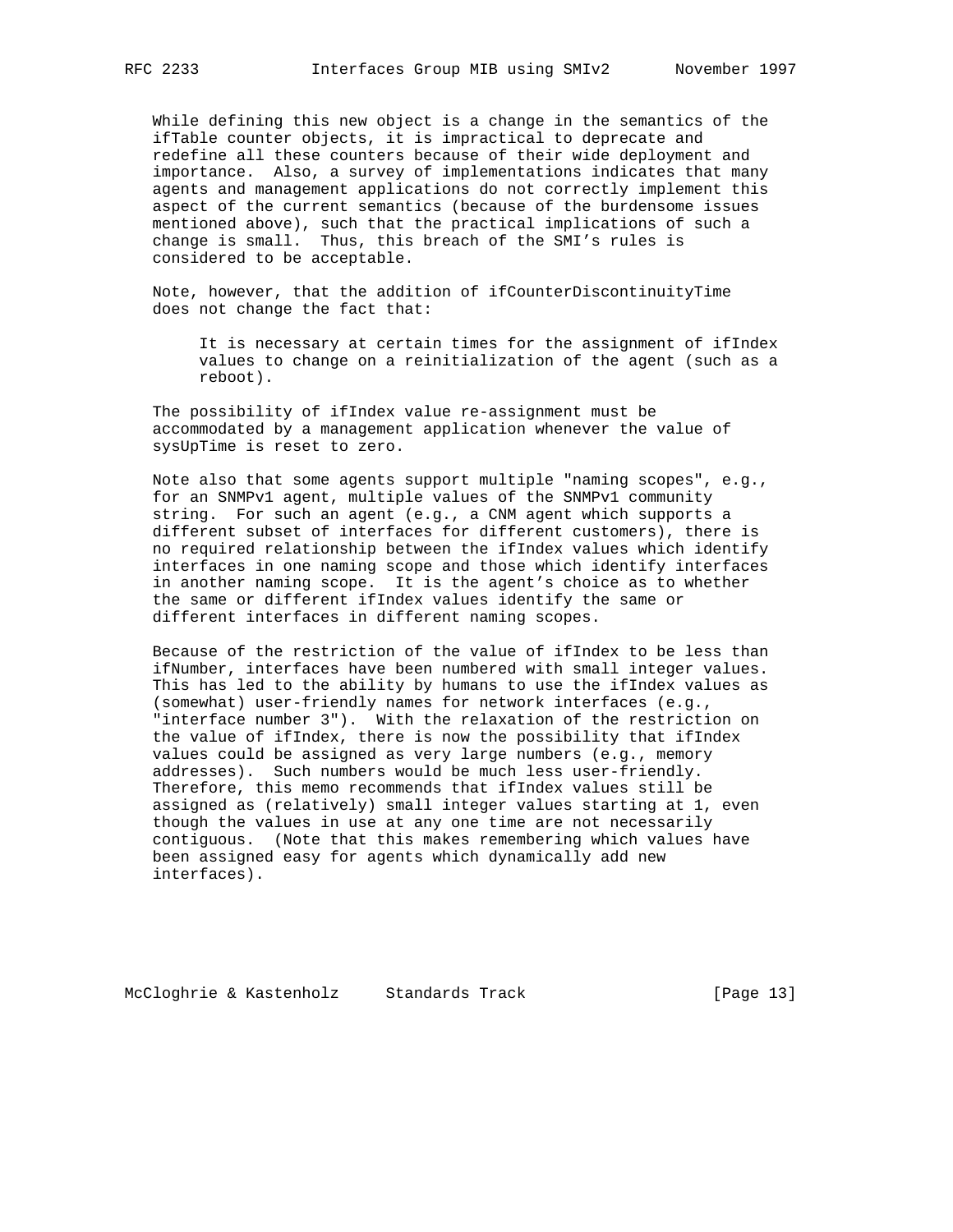A new problem is introduced by representing each sub-layer as an ifTable entry. Previously, there usually was a simple, direct, mapping of interfaces to the physical ports on systems. This mapping would be based on the ifIndex value. However, by having an ifTable entry for each interface sub-layer, mapping from interfaces to physical ports becomes increasingly problematic.

 To address this issue, a new object, ifName, is added to the MIB. This object contains the device's local name (e.g., the name used at the device's local console) for the interface of which the relevant entry in the ifTable is a component. For example, consider a router having an interface composed of PPP running over an RS-232 port. If the router uses the name "wan1" for the (combined) interface, then the ifName objects for the corresponding PPP and RS-232 entries in the ifTable would both have the value "wan1". On the other hand, if the router uses the name "wan1.1" for the PPP interface and "wan1.2" for the RS-232 port, then the ifName objects for the corresponding PPP and RS-232 entries in the ifTable would have the values "wan1.1" and "wan1.2", respectively. As an another example, consider an agent which responds to SNMP queries concerning an interface on some other (proxied) device: if such a proxied device associates a particular identifier with an interface, then it is appropriate to use this identifier as the value of the interface's ifName, since the local console in this case is that of the proxied device.

 In contrast, the existing ifDescr object is intended to contain a description of an interface, whereas another new object, ifAlias, provides a location in which a network management application can store a non-volatile interface-naming value of its own choice. The ifAlias object allows a network manager to give one or more interfaces their own unique names, irrespective of any interface stack relationship. Further, the ifAlias name is non-volatile, and thus an interface must retain its assigned ifAlias value across reboots, even if an agent chooses a new ifIndex value for the interface.

# 3.1.6. Counter Size

 As the speed of network media increase, the minimum time in which a 32 bit counter will wrap decreases. For example, a 10Mbs stream of back-to-back, full-size packets causes ifInOctets to wrap in just over 57 minutes; at 100Mbs, the minimum wrap time is 5.7 minutes, and at 1Gbs, the minimum is 34 seconds. Requiring that interfaces be polled frequently enough not to miss a counter wrap is increasingly problematic.

McCloghrie & Kastenholz Standards Track [Page 14]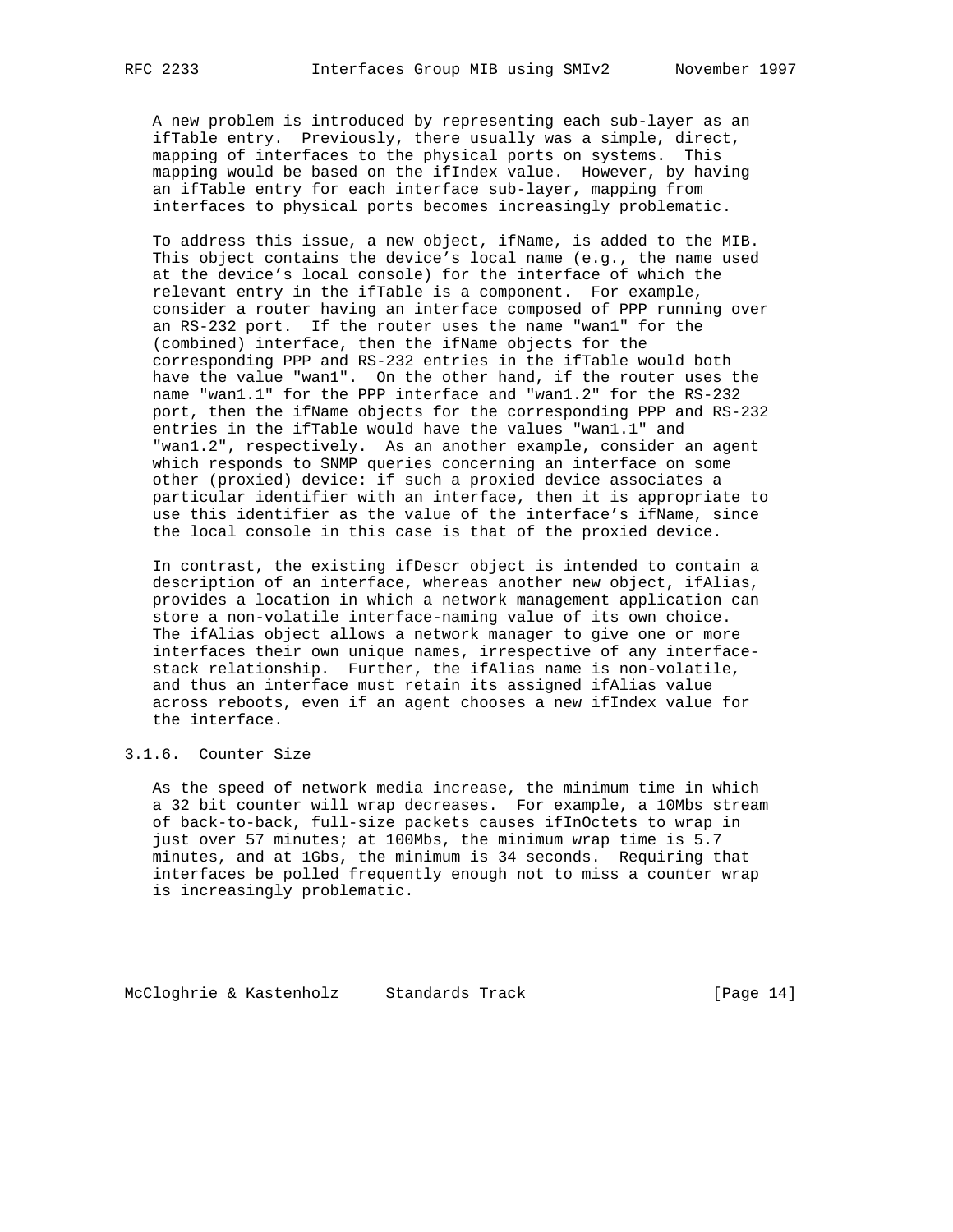A rejected solution to this problem was to scale the counters; for example, ifInOctets could be changed to count received octets in, say, 1024 byte blocks. While it would provide acceptable functionality at high rates of the counted-events, at low rates it suffers. If there is little traffic on an interface, there might be a significant interval before enough of the counted-events occur to cause the scaled counter to be incremented. Traffic would then appear to be very bursty, leading to incorrect conclusions of the network's performance.

 Instead, this memo adopts expanded, 64 bit, counters. These counters are provided in new "high capacity" groups. The old, 32-bit, counters have not been deprecated. The 64-bit counters are to be used only when the 32-bit counters do not provide enough capacity; that is, when the 32 bit counters could wrap too fast.

 For interfaces that operate at 20,000,000 (20 million) bits per second or less, 32-bit byte and packet counters MUST be used. For interfaces that operate faster than 20,000,000 bits/second, and slower than 650,000,000 bits/second, 32-bit packet counters MUST be used and 64-bit octet counters MUST be used. For interfaces that operate at 650,000,000 bits/second or faster, 64-bit packet counters AND 64-bit octet counters MUST be used.

 These speed thresholds were chosen as reasonable compromises based on the following:

- (1) The cost of maintaining 64-bit counters is relatively high, so minimizing the number of agents which must support them is desirable. Common interfaces (such as 10Mbs Ethernet) should not require them.
- (2) 64-bit counters are a new feature, introduced in SNMPv2. It is reasonable to expect that support for them will be spotty for the immediate future. Thus, we wish to limit them to as few systems as possible. This, in effect, means that 64-bit counters should be limited to higher speed interfaces. Ethernet (10,000,000 bps) and Token Ring (16,000,000 bps) are fairly wide-spread so it seems reasonable to not require 64 bit counters for these interfaces.
- (3) The 32-bit octet counters will wrap in the following times, for the following interfaces (when transmitting maximum-sized packets back-to-back):
	- 10Mbs Ethernet: 57 minutes,
	- 16Mbs Token Ring: 36 minutes,

McCloghrie & Kastenholz Standards Track [Page 15]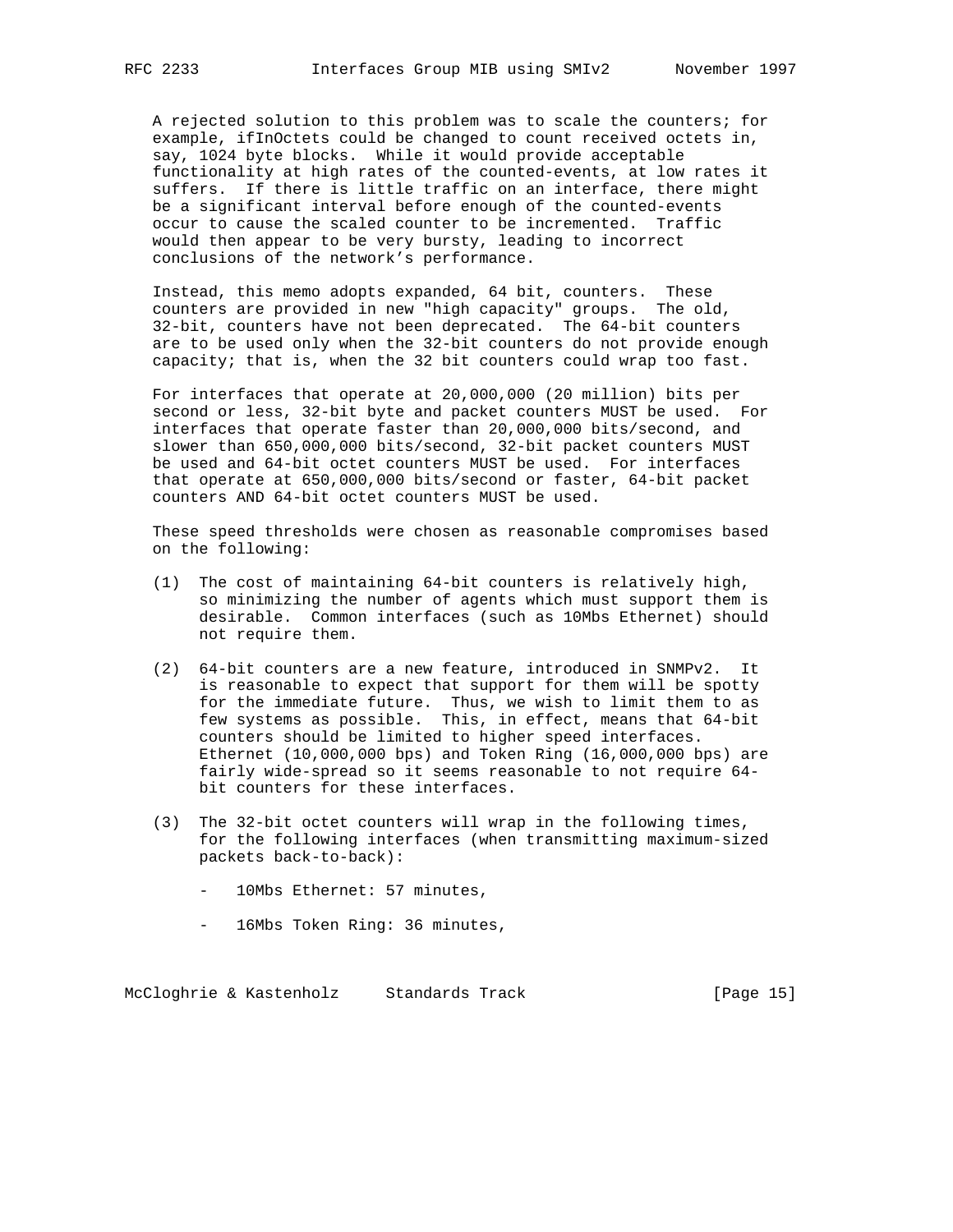- a US T3 line (45 megabits): 12 minutes,
- FDDI: 5.7 minutes
- (4) The 32-bit packet counters wrap in about 57 minutes when 64 byte packets are transmitted back-to-back on a 650,000,000 bit/second link.

 As an aside, a 1-terabit/second (1,000 Gbs) link will cause a 64 bit octet counter to wrap in just under 5 years. Conversely, an 81,000,000 terabit/second link is required to cause a 64-bit counter to wrap in 30 minutes. We believe that, while technology rapidly marches forward, this link speed will not be achieved for at least several years, leaving sufficient time to evaluate the introduction of 96 bit counters.

 When 64-bit counters are in use, the 32-bit counters MUST still be available. They will report the low 32-bits of the associated 64-bit count (e.g., ifInOctets will report the least significant 32 bits of ifHCInOctets). This enhances inter-operability with existing implementations at a very minimal cost to agents.

The new "high capacity" groups are:

- (1) the ifHCFixedLengthGroup for character-oriented/fixed-length interfaces, and the ifHCPacketGroup for packet-based interfaces; both of these groups include 64 bit counters for octets, and
- (2) the ifVHCPacketGroup for packet-based interfaces; this group includes 64 bit counters for octets and packets.

#### 3.1.7. Interface Speed

 Network speeds are increasing. The range of ifSpeed is limited to reporting a maximum speed of (2\*\*31)-1 bits/second, or approximately 2.2Gbs. SONET defines an OC-48 interface, which is defined at operating at 48 times 51 Mbs, which is a speed in excess of 2.4Gbs. Thus, ifSpeed is insufficient for the future, and this memo defines an additional object: ifHighSpeed.

 The ifHighSpeed object reports the speed of the interface in 1,000,000 (1 million) bits/second units. Thus, the true speed of the interface will be the value reported by this object, plus or minus 500,000 bits/second.

McCloghrie & Kastenholz Standards Track [Page 16]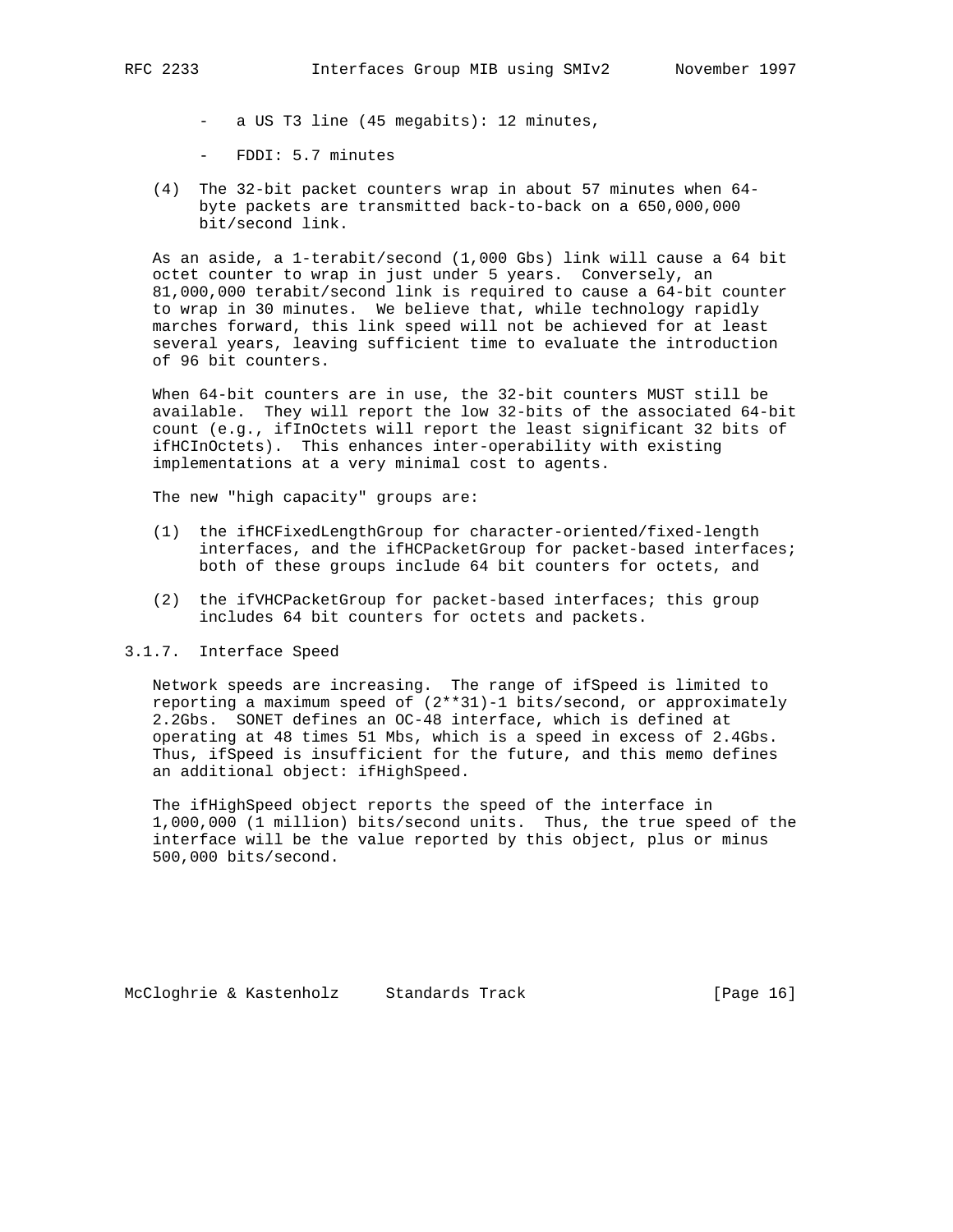Other alternatives considered (but rejected) were:

 (1) Making the interface speed a 64-bit gauge. This was rejected since the current SMI does not allow such a syntax.

 Furthermore, even if 64-bit gauges were available, their use would require additional complexity in agents due to an increased requirement for 64-bit operations.

 (2) We also considered making "high-32 bit" and "low-32-bit" objects which, when combined, would be a 64-bit value. This simply seemed overly complex for what we are trying to do.

 Furthermore, a full 64-bits of precision does not seem necessary. The value of ifHighSpeed will be the only report of interface speed for interfaces that are faster than 4,294,967,295 bits per second. At this speed, the granularity of ifHighSpeed will be 1,000,000 bits per second, thus the error will be 1/4294, or about 0.02%. This seems reasonable.

 (3) Adding a "scale" object, which would define the units which ifSpeed's value is.

 This would require two additional objects; one for the scaling object, and one to replace the current ifSpeed. This later object is required since the semantics of ifSpeed would be significantly altered, and manager stations which do not understand the new semantics would be confused.

## 3.1.8. Multicast/Broadcast Counters

 In MIB-II, the ifTable counters for multicast and broadcast packets are combined as counters of non-unicast packets. In contrast, the ifExtensions MIB [7] defined one set of counters for multicast, and a separate set for broadcast packets. With the separate counters, the original combined counters become redundant. To avoid this redundancy, the non-unicast counters are deprecated.

 For the output broadcast and multicast counters defined in RFC 1229, their definitions varied slightly from the packet counters in the ifTable, in that they did not count errors/discarded packets. Thus, this memo defines new objects with better aligned definitions. Counters with 64 bits of range are also needed, as explained above.

McCloghrie & Kastenholz Standards Track [Page 17]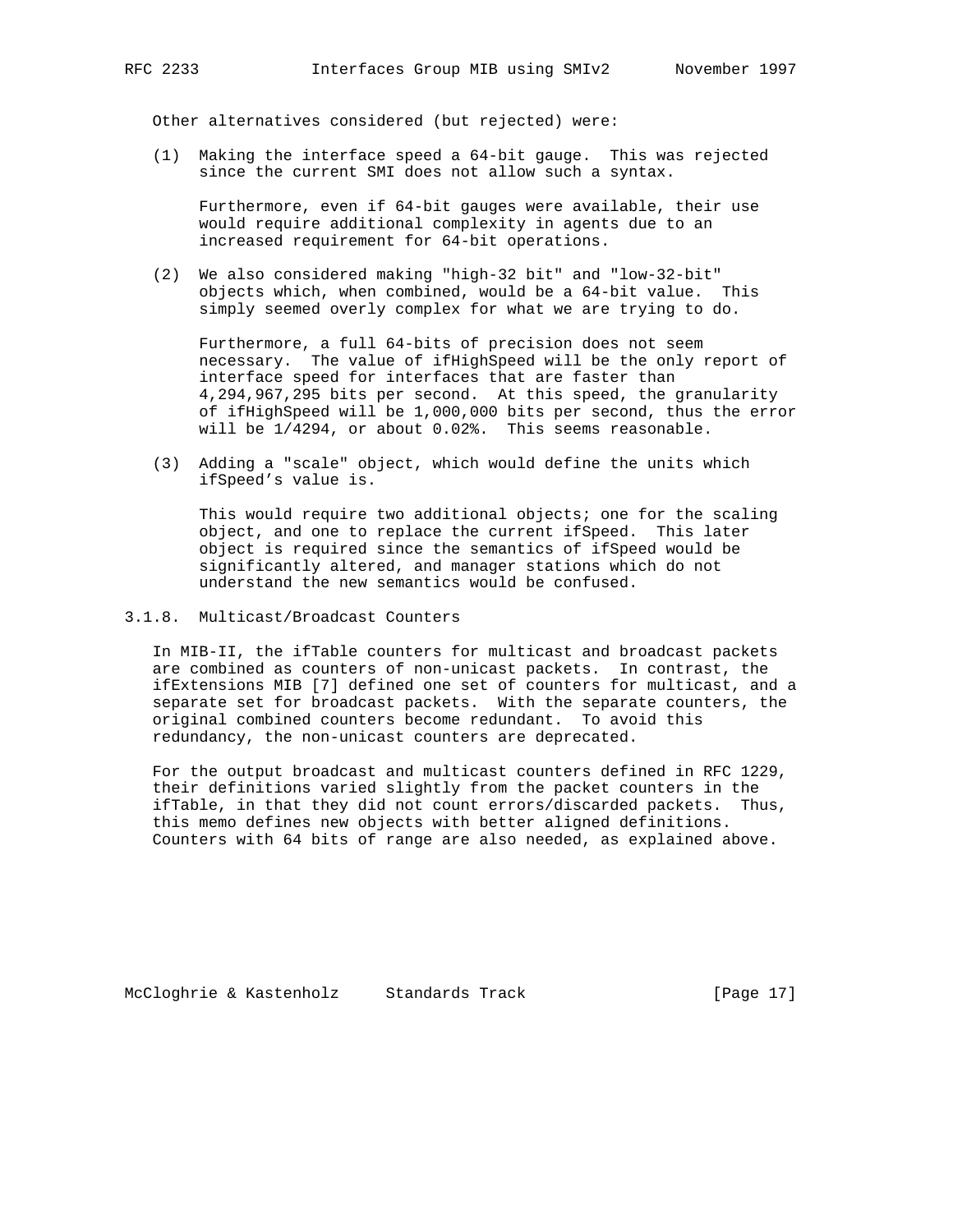#### 3.1.9. Trap Enable

 In the multi-layer interface model, each sub-layer for which there is an entry in the ifTable can generate linkUp/Down Traps. Since interface state changes would tend to propagate through the interface (from top to bottom, or bottom to top), it is likely that several traps would be generated for each linkUp/Down occurrence.

 It is desirable to provide a mechanism for manager stations to control the generation of these traps. To this end, the ifLinkUpDownTrapEnable object has been added. This object allows managers to limit generation of traps to just the sub-layers of interest.

 The default setting should limit the number of traps generated to one per interface per linkUp/Down event. Furthermore, it seems that the state changes of most interest to network managers occur at the lowest level of an interface stack. Therefore we specify that by default, only the lowest sub-layer of the interface generate traps.

## 3.1.10. Addition of New ifType values

 Over time, there is the need to add new ifType enumerated values for new interface types. If the syntax of ifType were defined in the MIB in section 6, then a new version of this MIB would have to be re issued in order to define new values. In the past, re- issuing of a MIB has occurred only after several years.

 Therefore, the syntax of ifType is changed to be a textual convention, such that the enumerated integer values are now defined in the textual convention, IANAifType, defined in a different document. This allows additional values to be documented without having to re-issue a new version of this document. The Internet Assigned Number Authority (IANA) is responsible for the assignment of all Internet numbers, including various SNMP-related numbers, and specifically, new ifType values.

## 3.1.11. InterfaceIndex Textual Convention

 A new textual convention, InterfaceIndex, has been defined. This textual convention "contains" all of the semantics of the ifIndex object. This allows other mib modules to easily import the semantics of ifIndex.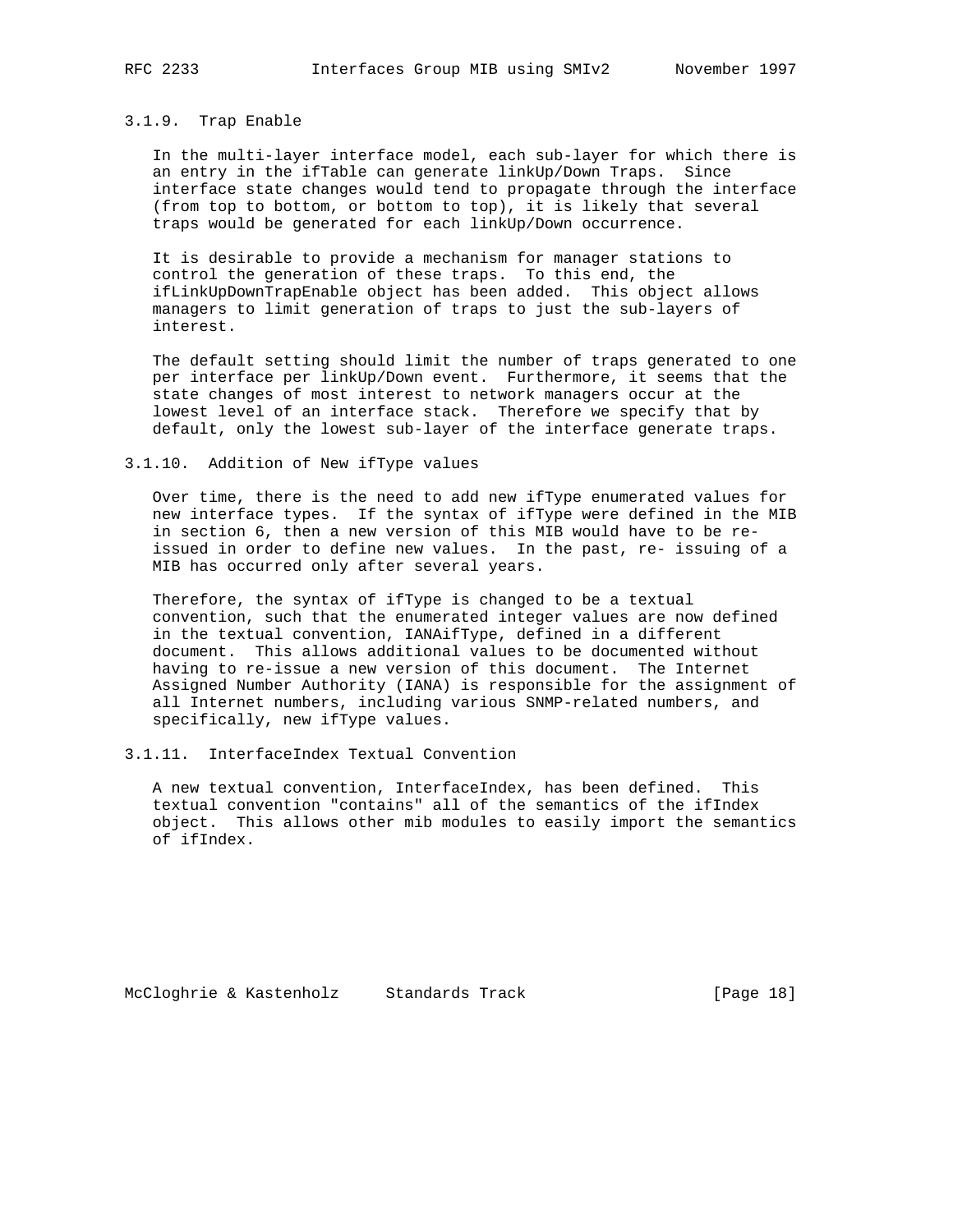3.1.12. New states for IfOperStatus

 Three new states have been added to ifOperStatus: 'dormant', 'notPresent', and 'lowerLayerDown'.

 The dormant state indicates that the relevant interface is not actually in a condition to pass packets (i.e., it is not "up") but is in a "pending" state, waiting for some external event. For "on demand" interfaces, this new state identifies the situation where the interface is waiting for events to place it in the up state. Examples of such events might be:

- (1) having packets to transmit before establishing a connection to a remote system;
- (2) having a remote system establish a connection to the interface (e.g. dialing up to a slip-server).

 The notPresent state is a refinement on the down state which indicates that the relevant interface is down specifically because some component (typically, a hardware component) is not present in the managed system. Examples of use of the notPresent state are:

- (1) to allow an interface's conceptual row including its counter values to be retained across a "hot swap" of a card/module, and/or
- (2) to allow an interface's conceptual row to be created, and thereby enable interfaces to be pre-configured prior to installation of the hardware needed to make the interface operational.

 Agents are not required to support interfaces in the notPresent state. However, from a conceptual viewpoint, when a row in the ifTable is created, it first enters the notPresent state and then subsequently transitions into the down state; similarly, when a row in the ifTable is deleted, it first enters the notPresent state and then subsequently the object instances are deleted. For an agent with no support for notPresent, both of these transitions (from the notPresent state to the down state, and from the notPresent state to the instances being removed) are immediate, i.e., the transition does not last long enough to be recorded by ifOperStatus. Even for those agents which do support interfaces in the notPresent state, the length of time and conditions under which an interface stays in the notPresent state is implementation-specific.

McCloghrie & Kastenholz Standards Track [Page 19]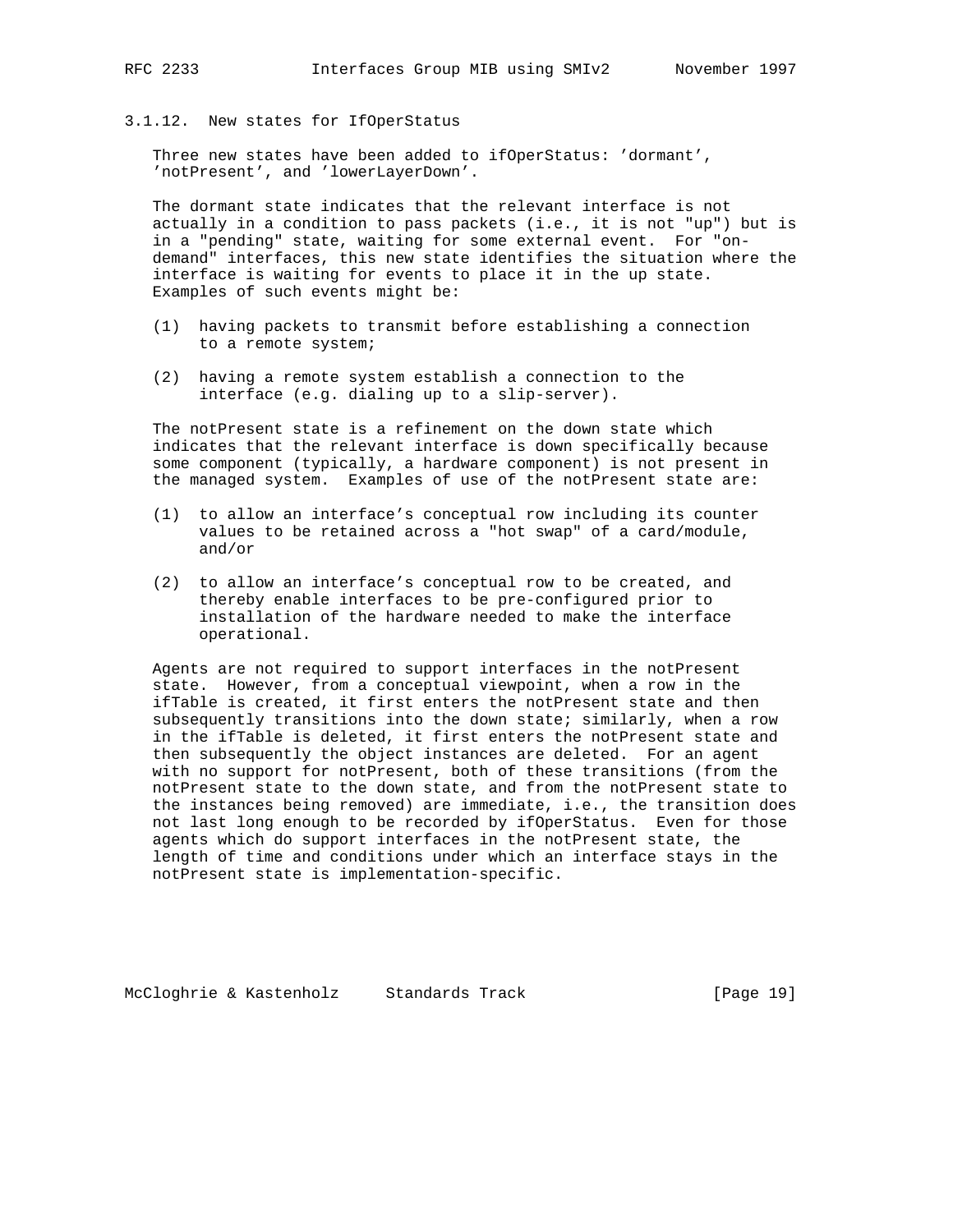The lowerLayerDown state is also a refinement on the down state. This new state indicates that this interface runs "on top of" one or more other interfaces (see ifStackTable) and that this interface is down specifically because one or more of these lower-layer interfaces are down.

#### 3.1.13. IfAdminStatus and IfOperStatus

 The down state of ifOperStatus now has two meanings, depending on the value of ifAdminStatus.

- (1) if ifAdminStatus is not down and ifOperStatus is down then a fault condition is presumed to exist on the interface.
- (2) if ifAdminStatus is down, then ifOperStatus will normally also be down (or notPresent) i.e., there is not (necessarily) a fault condition on the interface.

 Note that when ifAdminStatus transitions to down, ifOperStatus will normally also transition to down. In this situation, it is possible that ifOperStatus's transition will not occur immediately, but rather after a small time lag to complete certain operations before going "down"; for example, it might need to finish transmitting a packet. If a manager station finds that ifAdminStatus is down and ifOperStatus is not down for a particular interface, the manager station should wait a short while and check again. If the condition still exists, only then should it raise an error indication. Naturally, it should also ensure that ifLastChange has not changed during this interval.

 Whenever an interface table entry is created (usually as a result of system initialization), the relevant instance of ifAdminStatus is set to down, and presumably ifOperStatus will be down or notPresent.

 An interface may be enabled in two ways: either as a result of explicit management action (e.g. setting ifAdminStatus to up) or as a result of the managed system's initialization process. When ifAdminStatus changes to the up state, the related ifOperStatus should do one of the following:

- (1) Change to the up state if and only if the interface is able to send and receive packets.
- (2) Change to the lowerLayerDown state if and only if the interface is prevented from entering the up state because of the state of one or more of the interfaces beneath it in the interface stack.

McCloghrie & Kastenholz Standards Track [Page 20]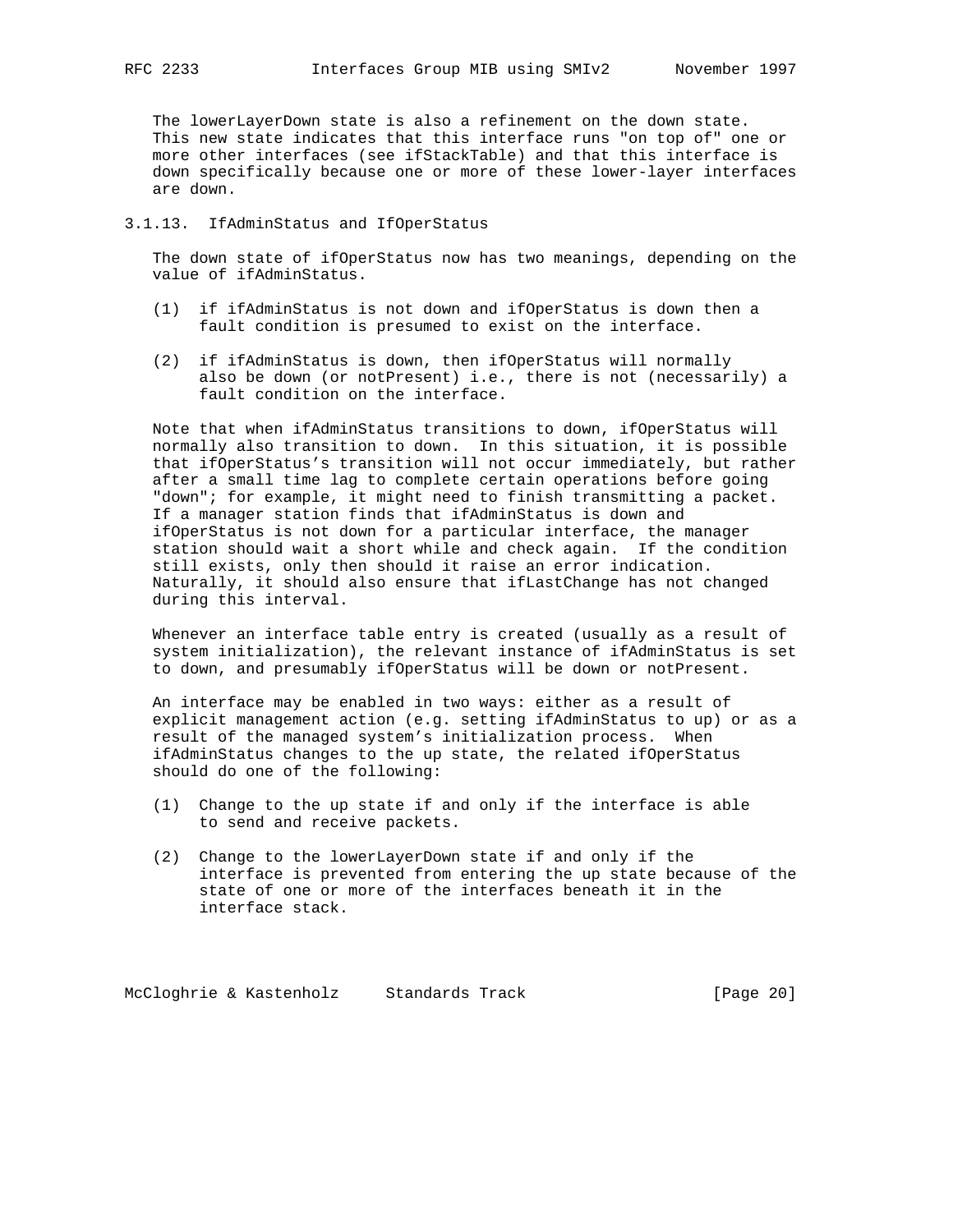- (3) Change to the dormant state if and only if the interface is found to be operable, but the interface is waiting for other, external, events to occur before it can transmit or receive packets. Presumably when the expected events occur, the interface will then change to the up state.
- (4) Remain in the down state if an error or other fault condition is detected on the interface.
- (5) Change to the unknown state if, for some reason, the state of the interface can not be ascertained.
- $(6)$  Change to the testing state if some test(s) must be performed on the interface. Presumably after completion of the test, the interface's state will change to up, dormant, or down, as appropriate.
- (7) Remain in the notPresent state if interface components are missing.
- 3.1.14. IfOperStatus in an Interface Stack

 When an interface is a part of an interface-stack, but is not the lowest interface in the stack, then:

- (1) ifOperStatus has the value 'up' if it is able to pass packets due to one or more interfaces below it in the stack being 'up', irrespective of whether other interfaces below it are 'down', 'dormant', 'notPresent', 'lowerLayerDown', 'unknown' or 'testing'.
- (2) ifOperStatus may have the value 'up' or 'dormant' if one or more interfaces below it in the stack are 'dormant', and all others below it are either 'down', 'dormant', 'notPresent', 'lowerLayerDown', 'unknown' or 'testing'.
- (3) ifOperStatus has the value 'lowerLayerDown' while all interfaces below it in the stack are either 'down', 'notPresent', 'lowerLayerDown', or 'testing'.

# 3.1.15. Traps

 The exact definition of when linkUp and linkDown traps are generated has been changed to reflect the changes to ifAdminStatus and ifOperStatus.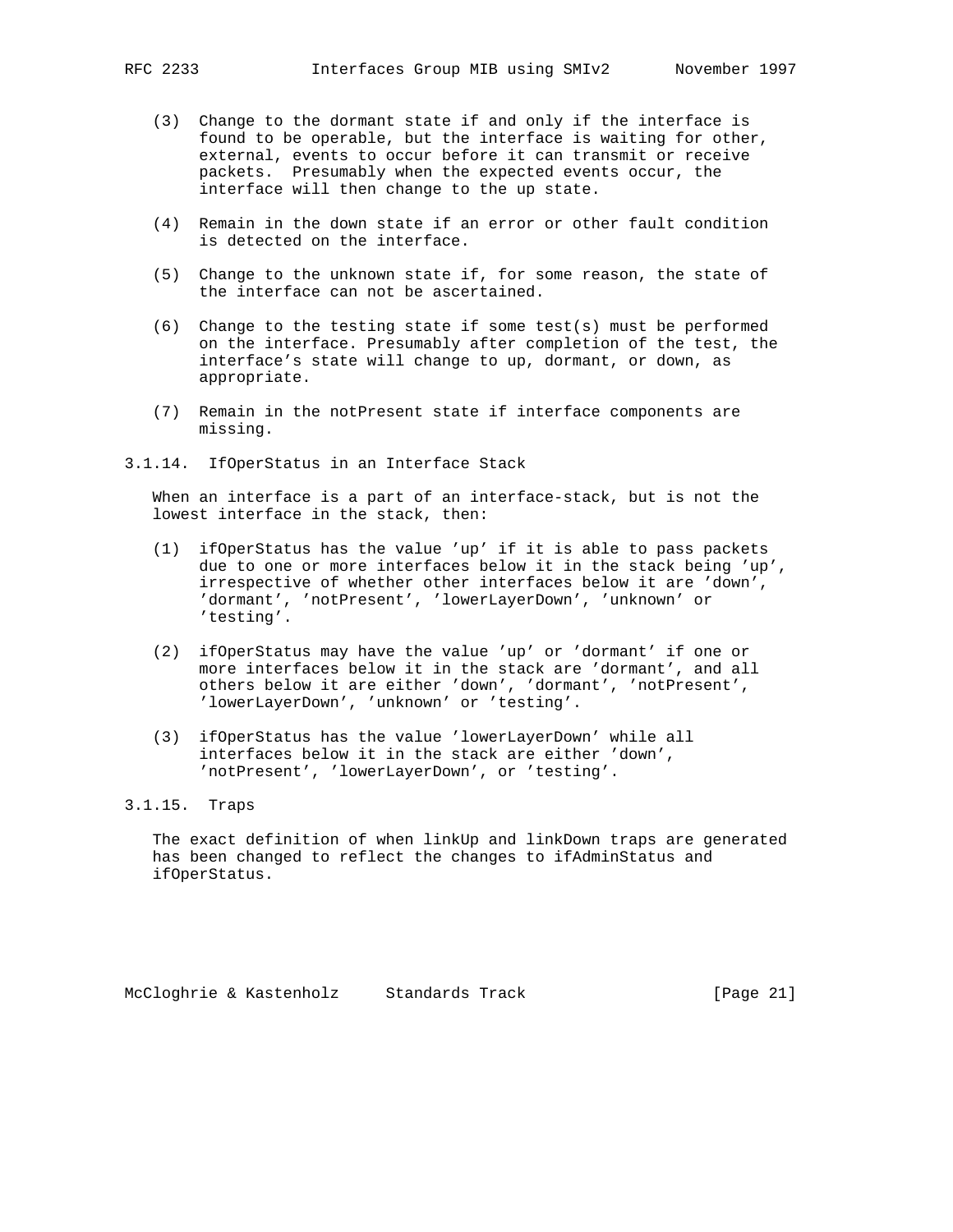Operational experience indicates that management stations are most concerned with an interface being in the down state and the fact that this state may indicate a failure. Thus, it is most useful to instrument transitions into/out of either the up state or the down state.

 Instrumenting transitions into or out of the up state was rejected since it would have the drawback that a demand interface might have many transitions between up and dormant, leading to many linkUp traps and no linkDown traps. Furthermore, if a node's only interface is the demand interface, then a transition to dormant would entail generation of a linkDown trap, necessitating bringing the link to the up state (and a linkUp trap)!!

 On the other hand, instrumenting transitions into or out of the down state (to/from all other states except notPresent) has the advantages:

- (1) A transition into the down state (from a state other than notPresent) will occur when an error is detected on an interface. Error conditions are presumably of great interest to network managers.
- (2) Departing the down state (to a state other than the notPresent state) generally indicates that the interface is going to either up or dormant, both of which are considered "healthy" states.

 Furthermore, it is believed that generating traps on transitions into or out of the down state (except to/from the notPresent state) is generally consistent with current usage and interpretation of these traps by manager stations.

 Transitions to/from the notPresent state are concerned with the insertion and removal of hardware, and are outside the scope of these traps.

 Therefore, this memo defines that LinkUp and linkDown traps are generated on just after ifOperStatus leaves, or just before it enters, the down state, respectively; except that LinkUp and linkDown traps never generated on transitions to/from the notPresent state.

 Note that this definition allows a node with only one interface to transmit a linkDown trap before that interface goes down. (Of course, when the interface is going down because of a failure condition, the linkDown trap probably cannot be successfully transmitted anyway.)

McCloghrie & Kastenholz Standards Track [Page 22]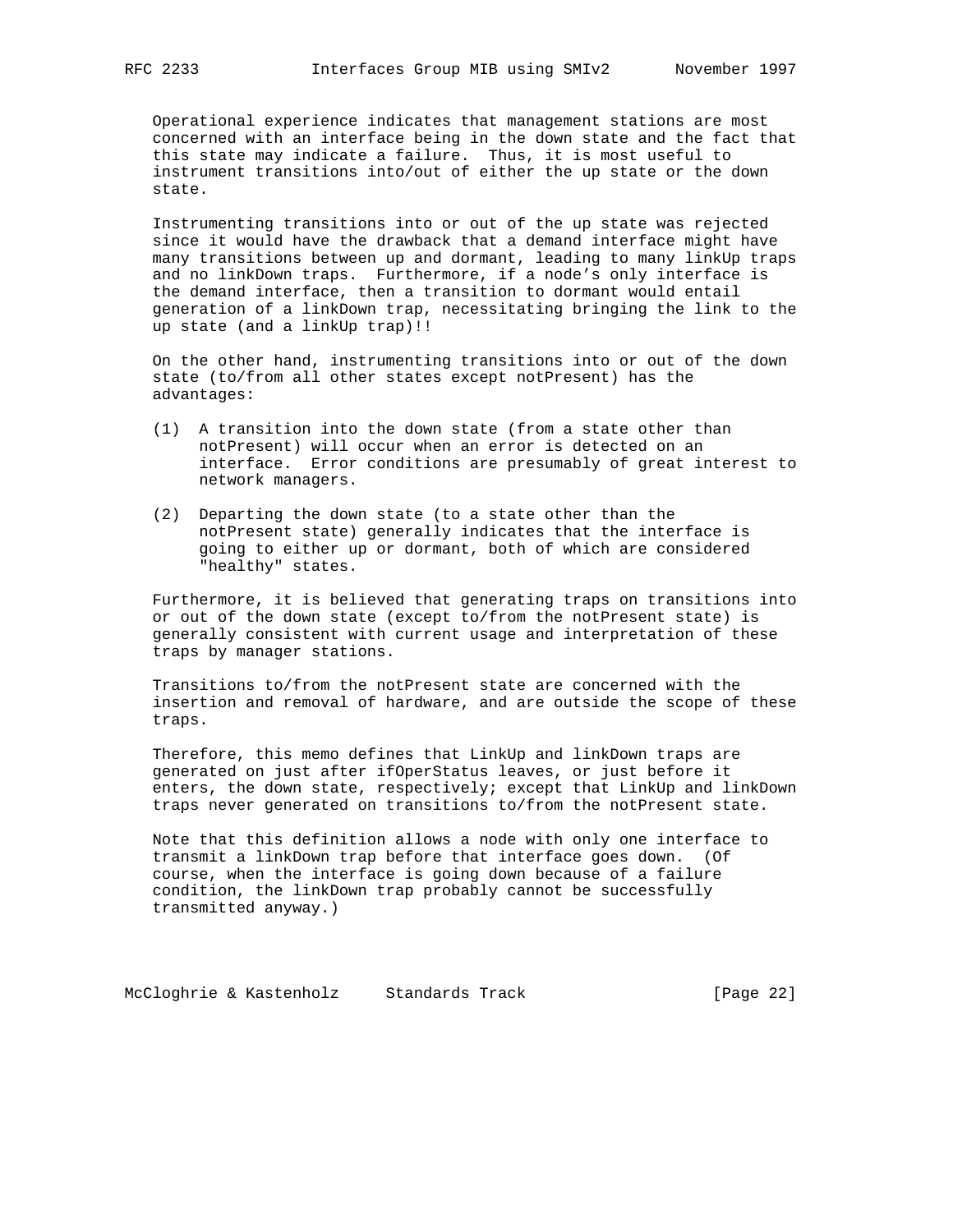Some interfaces perform a link "training" function when trying to bring the interface up. In the event that such an interface were defective, then the training function would fail and the interface would remain down, and the training function might be repeated at appropriate intervals. If the interface, while performing this training function, were considered to the in the testing state, then linkUp and linkDown traps would be generated for each start and end of the training function. This is not the intent of the linkUp and linkDown traps, and therefore, while performing such a training function, the interface's state should be represented as down.

 An exception to the above generation of linkUp/linkDown traps on changes in ifOperStatus, occurs when an interface is "flapping", i.e., when it is rapidly oscillating between the up and down states. If traps were generated for each such oscillation, the network and the network management system would be flooded with unnecessary traps. In such a situation, the agent should rate- limit its generation of traps.

#### 3.1.16. ifSpecific

 The original definition of the OBJECT IDENTIFIER value of ifSpecific was not sufficiently clear. As a result, different implementors used it differently, and confusion resulted. Some implementations set the value of ifSpecific to the OBJECT IDENTIFIER that defines the media specific MIB, i.e., the "foo" of:

foo OBJECT IDENTIFIER  $::=$  { transmission xxx }

 while others set it to be OBJECT IDENTIFIER of the specific table or entry in the appropriate media-specific MIB (i.e., fooTable or fooEntry), while still others set it be the OBJECT IDENTIFIER of the index object of the table's row, including instance identifier, (i.e., fooIfIndex.ifIndex). A definition based on the latter would not be sufficient unless it also allowed for media- specific MIBs which include several tables, where each table has its own (different) indexing.

 The only definition that can both be made explicit and can cover all the useful situations is to have ifSpecific be the most general value for the media-specific MIB module (the first example given above). This effectively makes it redundant because it contains no more information than is provided by ifType. Thus, ifSpecific has been deprecated.

McCloghrie & Kastenholz Standards Track [Page 23]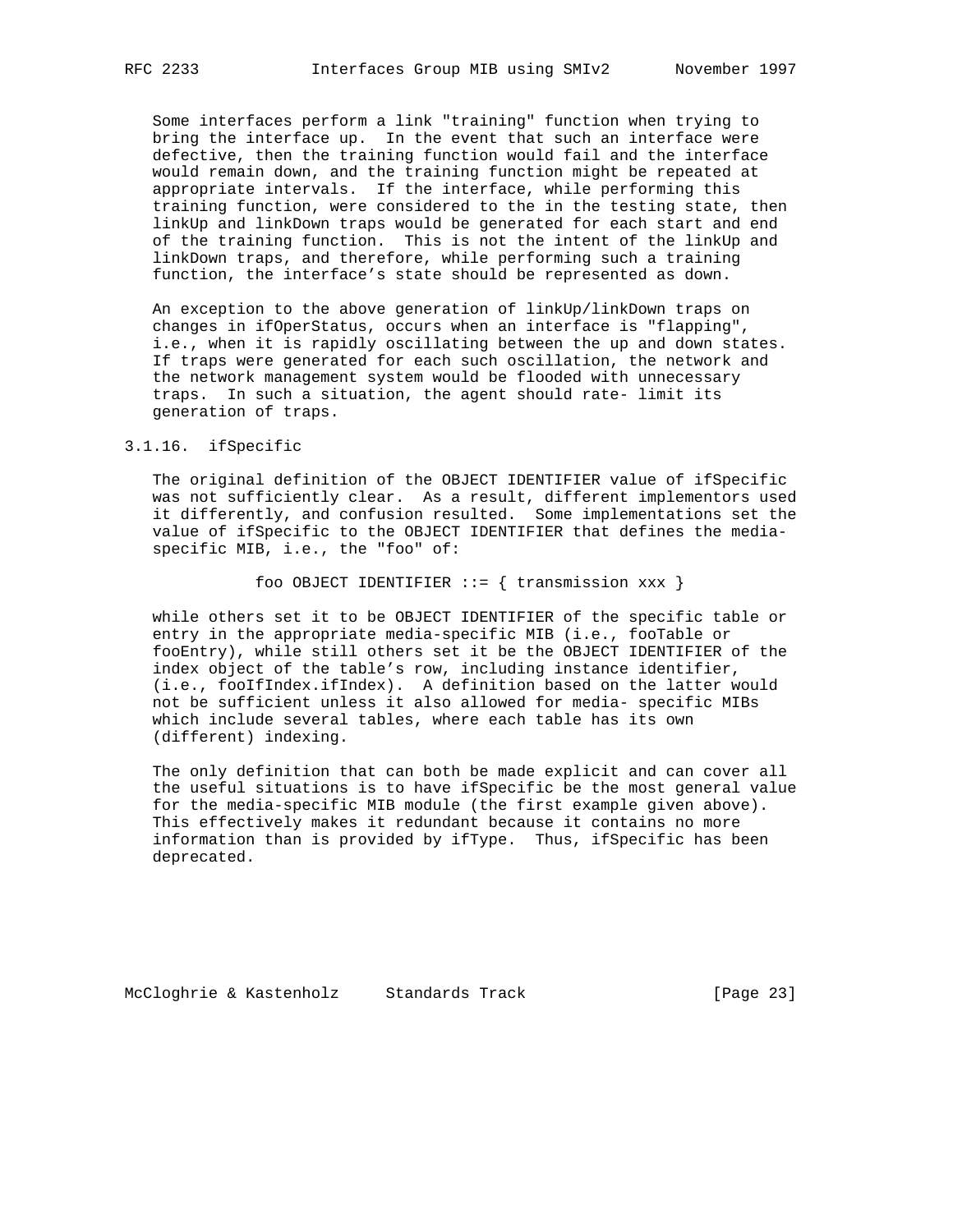## 3.1.17. Creation/Deletion of Interfaces

 While some interfaces, for example, most physical interfaces, cannot be created via network management, other interfaces such as logical interfaces sometimes can be. The ifTable contains only generic information about an interface. Almost all 'create-able' interfaces have other, media-specific, information through which configuration parameters may be supplied prior to creating such an interface. Thus, the ifTable does not itself support the creation or deletion of an interface (specifically, it has no RowStatus [2] column). Rather, if a particular interface type supports the dynamic creation and/or deletion of an interface of that type, then that media-specific MIB should include an appropriate RowStatus object (see the ATM LAN- Emulation Client MIB [8] for an example of a MIB which does this). Typically, when such a RowStatus object is created/deleted, then the conceptual row in the ifTable appears/disappears as a by-product, and an ifIndex value (chosen by the agent) is stored in an appropriate object in the media-specific MIB.

## 3.1.18. All Values Must be Known

 There are a number of situations where an agent does not know the value of one or more objects for a particular interface. In all such circumstances, an agent MUST NOT instantiate an object with an incorrect value; rather, it MUST respond with the appropriate error/exception condition (e.g., noSuchInstance for SNMPv2).

 One example is where an agent is unable to count the occurrences defined by one (or more) of the ifTable counters. In this circumstance, the agent MUST NOT instantiate the particular counter with a value of, say, zero. To do so would be to provide mis information to a network management application reading the zero value, and thereby assuming that there have been no occurrences of the event (e.g., no input errors because ifInErrors is always zero).

 Sometimes the lack of knowledge of an object's value is temporary. For example, when the MTU of an interface is a configured value and a device dynamically learns the configured value through (after) exchanging messages over the interface (e.g., ATM LAN- Emulation [8]). In such a case, the value is not known until after the ifTable entry has already been created. In such a case, the ifTable entry should be created without an instance of the object whose value is unknown; later, when the value becomes known, the missing object can then be instantiated (e.g., the instance of ifMtu is only instantiated once the interface's MTU becomes known).

McCloghrie & Kastenholz Standards Track [Page 24]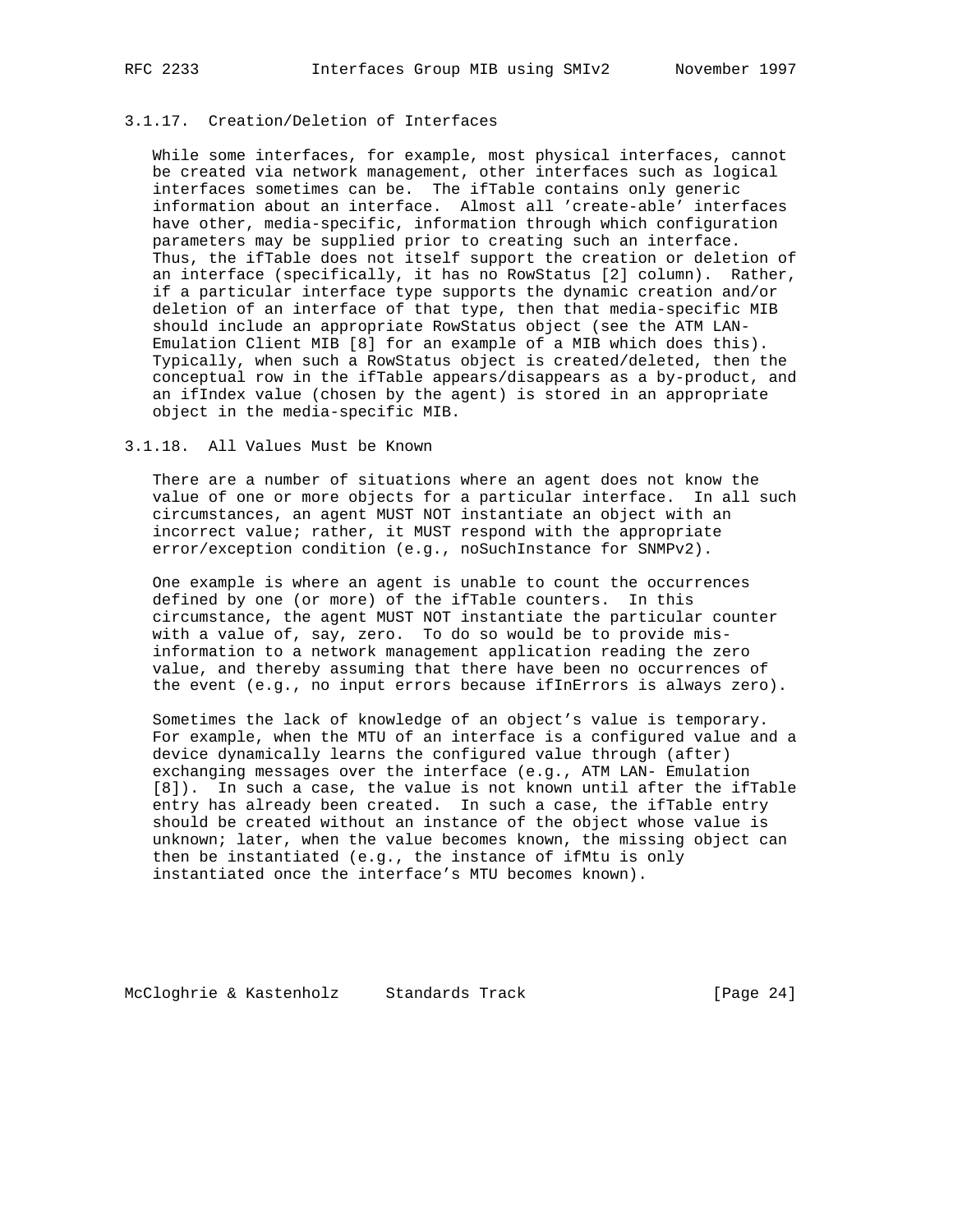As a result of this "known values" rule, management applications MUST be able to cope with the responses to retrieving the object instances within a conceptual row of the ifTable revealing that some of the row's columnar objects are missing/not available.

4. Media-Specific MIB Applicability

 The exact use and semantics of many objects in this MIB are open to some interpretation. This is a result of the generic nature of this MIB. It is not always possible to come up with specific, unambiguous, text that covers all cases and yet preserves the generic nature of the MIB.

 Therefore, it is incumbent upon a media-specific MIB designer to, wherever necessary, clarify the use of the objects in this MIB with respect to the media-specific MIB.

Specific areas of clarification include

Layering Model

 The media-specific MIB designer MUST completely and unambiguously specify the layering model used. Each individual sub-layer must be identified, as must the ifStackTable's portrayal of the relationship(s) between the sub-layers.

Virtual Circuits

 The media-specific MIB designer MUST specify whether virtual circuits are assigned entries in the ifTable or not. If they are, compelling rationale must be presented.

ifRcvAddressTable

 The media-specific MIB designer MUST specify the applicability of the ifRcvAddressTable.

ifType

 For each of the ifType values to which the media-specific MIB applies, it must specify the mapping of ifType values to media specific MIB module(s) and instances of MIB objects within those modules.

 However, wherever this interface MIB is specific in the semantics, DESCRIPTION, or applicability of objects, the media-specific MIB designer MUST NOT change said semantics, DESCRIPTION, or applicability.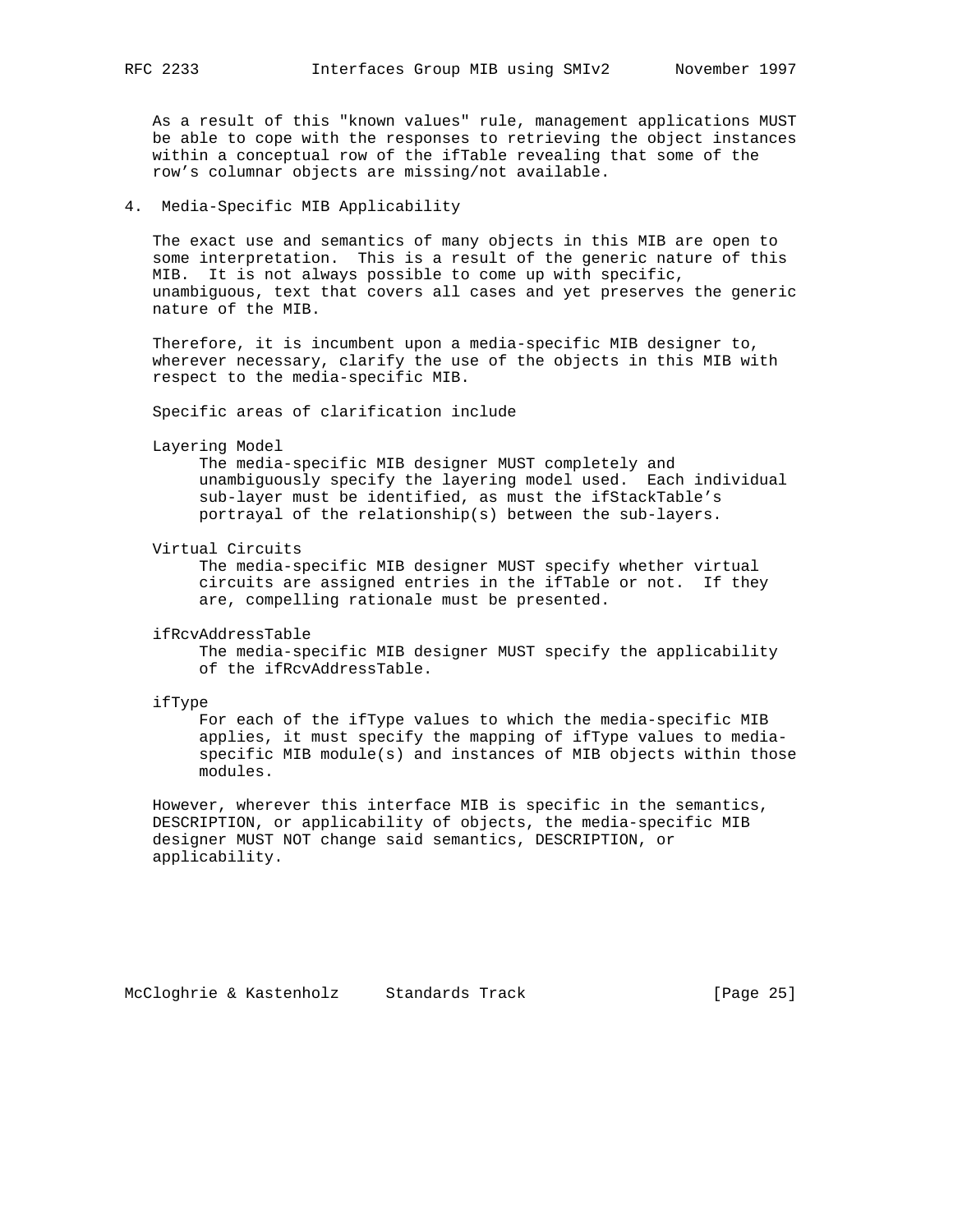# 5. Overview

This MIB consists of 4 tables:

#### ifTable

This table is the ifTable from MIB-II.

ifXTable

 This table contains objects that have been added to the Interface MIB as a result of the Interface Evolution effort, or replacements for objects of the original (MIB-II) ifTable that were deprecated because the semantics of said objects have significantly changed. This table also contains objects that were previously in the ifExtnsTable.

ifStackTable

 This table contains objects that define the relationships among the sub-layers of an interface.

#### ifRcvAddressTable

 This table contains objects that are used to define the media level addresses which this interface will receive. This table is a generic table. The designers of media- specific MIBs must define exactly how this table applies to their specific MIB.

6. Interfaces Group Definitions

IF-MIB DEFINITIONS ::= BEGIN

IMPORTS

 MODULE-IDENTITY, OBJECT-TYPE, Counter32, Gauge32, Counter64, Integer32, TimeTicks, mib-2, NOTIFICATION-TYPE FROM SNMPv2-SMI TEXTUAL-CONVENTION, DisplayString, PhysAddress, TruthValue, RowStatus, TimeStamp, AutonomousType, TestAndIncr FROM SNMPv2-TC MODULE-COMPLIANCE, OBJECT-GROUP FROM SNMPv2-CONF snmpTraps FROM SNMPv2-MIB IANAifType FROM IANAifType-MIB;

McCloghrie & Kastenholz Standards Track [Page 26]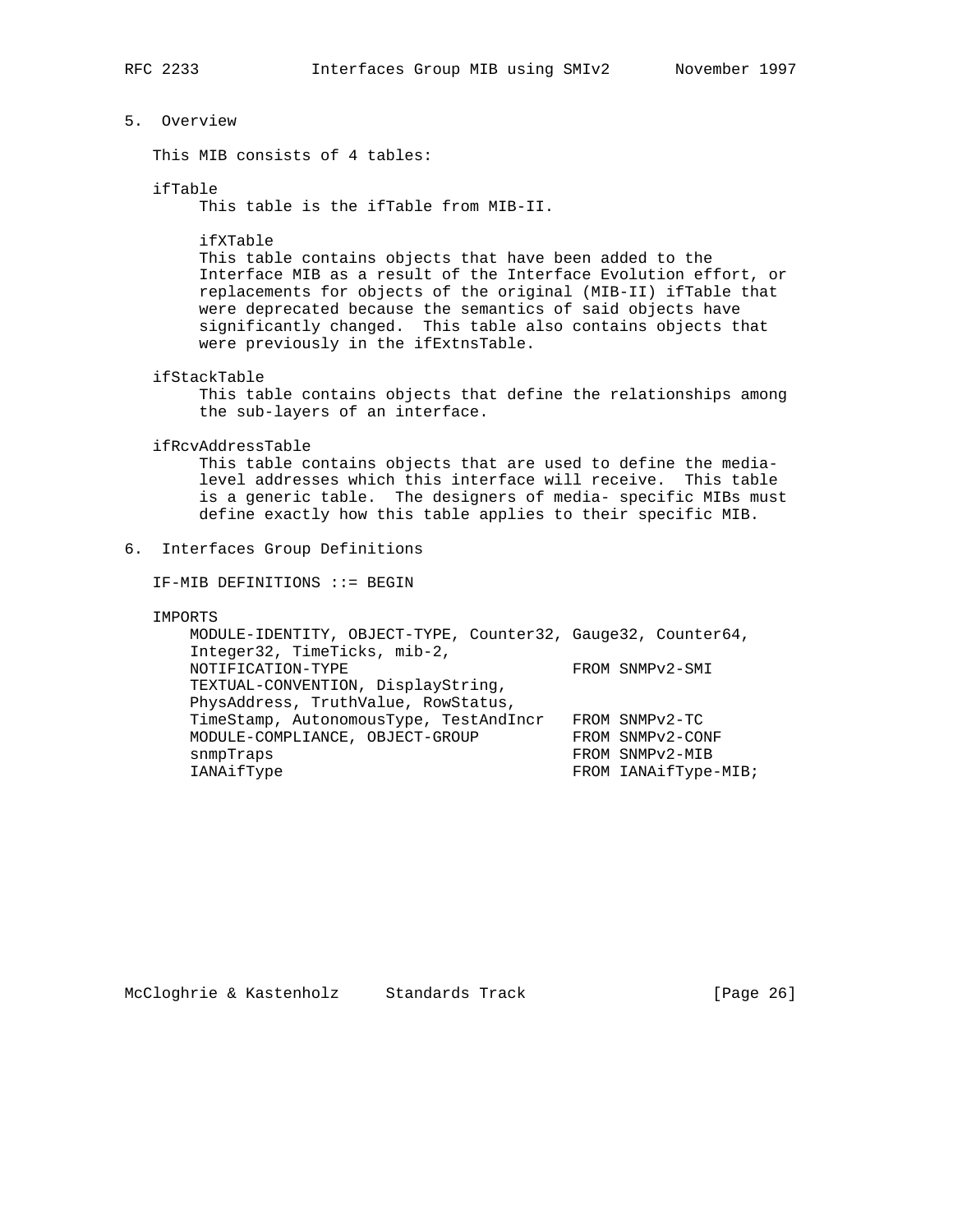ifMIB MODULE-IDENTITY LAST-UPDATED "9611031355Z" ORGANIZATION "IETF Interfaces MIB Working Group" CONTACT-INFO Keith McCloghrie Cisco Systems, Inc. 170 West Tasman Drive San Jose, CA 95134-1706 **US** *US*  408-526-5260 kzm@cisco.com" DESCRIPTION "The MIB module to describe generic objects for network interface sub-layers. This MIB is an updated version of MIB-II's ifTable, and incorporates the extensions defined in RFC 1229." REVISION "9602282155Z" DESCRIPTION "Revisions made by the Interfaces MIB WG." REVISION "9311082155Z" DESCRIPTION "Initial revision, published as part of RFC 1573."  $::=$  { mib-2 31 } ifMIBObjects OBJECT IDENTIFIER ::= { ifMIB 1 } interfaces OBJECT IDENTIFIER  $:= \{ mib-2 2 \}$  OwnerString ::= TEXTUAL-CONVENTION DISPLAY-HINT "255a" STATUS current DESCRIPTION "This data type is used to model an administratively assigned name of the owner of a resource. This information is taken from the NVT ASCII character set. It is suggested that this name contain one or more of the following: ASCII form of the manager station's transport address, management station name (e.g., domain name), network management personnel's name, location, or phone number. In some cases the agent itself will be the owner of an entry. In these cases, this string shall be set to a string starting with 'agent'." SYNTAX OCTET STRING (SIZE(0..255))

McCloghrie & Kastenholz Standards Track [Page 27]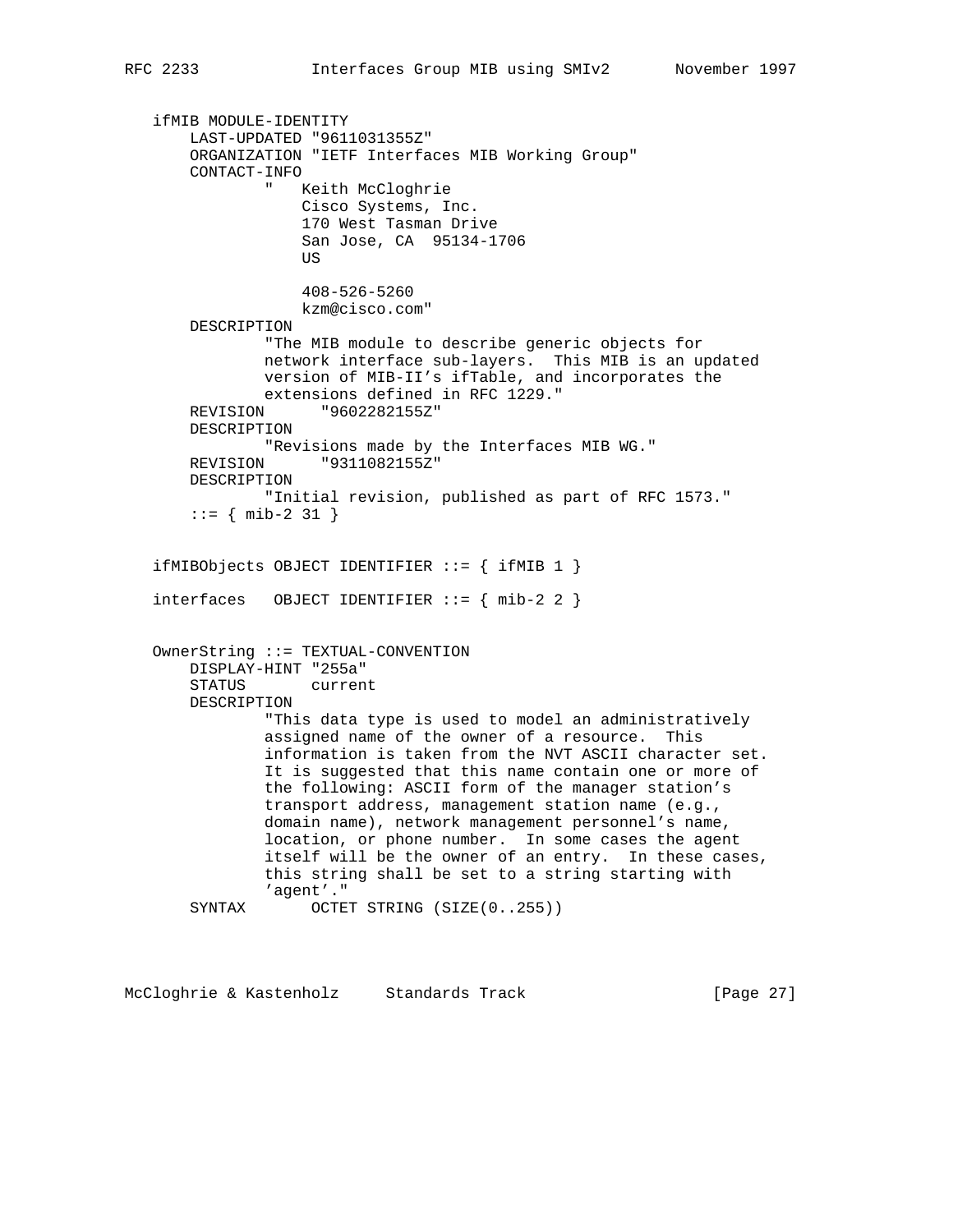-- InterfaceIndex contains the semantics of ifIndex and -- should be used for any objects defined on other mib -- modules that need these semantics. InterfaceIndex ::= TEXTUAL-CONVENTION DISPLAY-HINT "d" STATUS current DESCRIPTION "A unique value, greater than zero, for each interface or interface sub-layer in the managed system. It is recommended that values are assigned contiguously starting from 1. The value for each interface sub layer must remain constant at least from one re initialization of the entity's network management system to the next re-initialization." SYNTAX Integer32 (1..2147483647) InterfaceIndexOrZero ::= TEXTUAL-CONVENTION DISPLAY-HINT "d" STATUS current DESCRIPTION "This textual convention is an extension of the InterfaceIndex convention. The latter defines a greater than zero value used to identify an interface or interface sub-layer in the managed system. This extension permits the additional value of zero. the value zero is object-specific and must therefore be defined as part of the description of any object which uses this syntax. Examples of the usage of zero might include situations where interface was unknown, or when none or all interfaces need to be referenced." SYNTAX Integer32 (0..2147483647) ifNumber OBJECT-TYPE SYNTAX Integer32 MAX-ACCESS read-only STATUS current DESCRIPTION "The number of network interfaces (regardless of their current state) present on this system."

```
::= { interfaces 1 }
```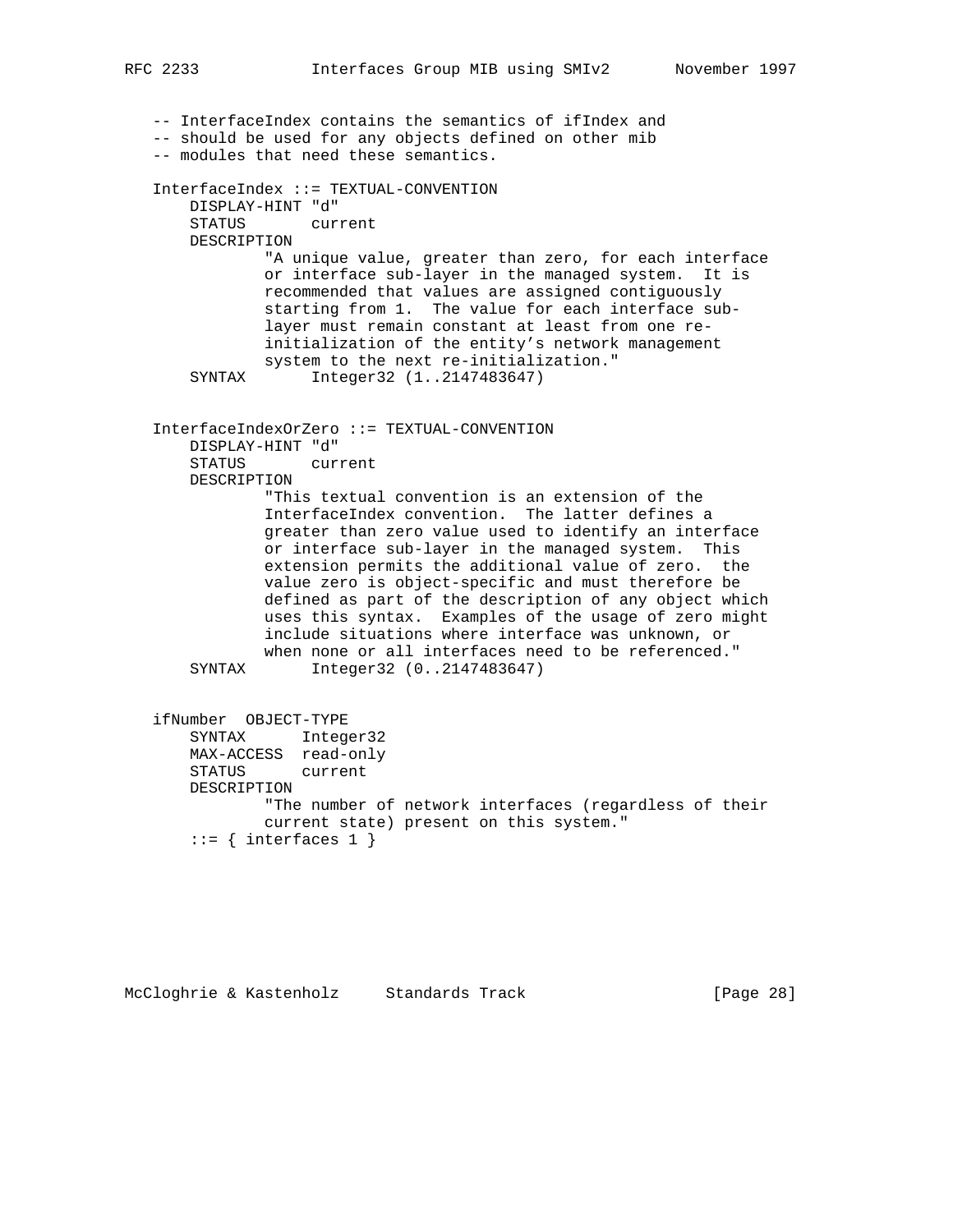```
 ifTableLastChange OBJECT-TYPE
 SYNTAX TimeTicks
 MAX-ACCESS read-only
      STATUS current
      DESCRIPTION
              "The value of sysUpTime at the time of the last
             creation or deletion of an entry in the ifTable. If
              the number of entries has been unchanged since the
              last re-initialization of the local network management
              subsystem, then this object contains a zero value."
      ::= { ifMIBObjects 5 }
   -- the Interfaces table
   -- The Interfaces table contains information on the entity's
   -- interfaces. Each sub-layer below the internetwork-layer
   -- of a network interface is considered to be an interface.
   ifTable OBJECT-TYPE
     SYNTAX SEQUENCE OF IfEntry
      MAX-ACCESS not-accessible
      STATUS current
      DESCRIPTION
              "A list of interface entries. The number of entries
              is given by the value of ifNumber."
      ::= { interfaces 2 }
   ifEntry OBJECT-TYPE
      SYNTAX IfEntry
      MAX-ACCESS not-accessible
      STATUS current
      DESCRIPTION
             "An entry containing management information applicable
             to a particular interface."
       INDEX { ifIndex }
      ::= { ifTable 1 }
   IfEntry ::=
      SEQUENCE {
ifIndex InterfaceIndex,
ifDescr DisplayString,
 ifType IANAifType,
 ifMtu Integer32,
ifSpeed Gauge32,
```
McCloghrie & Kastenholz Standards Track [Page 29]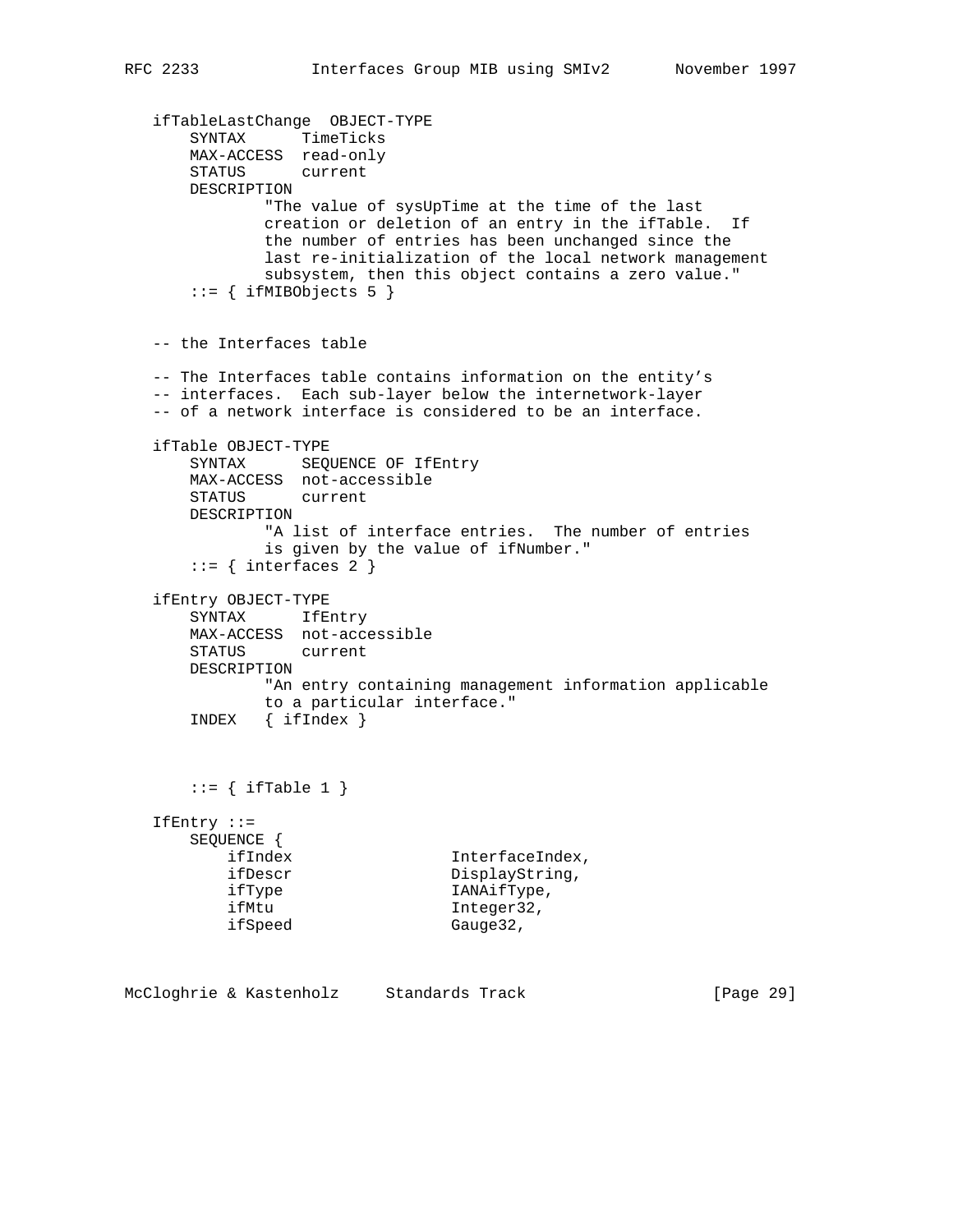```
ifPhysAddress PhysAddress,
ifAdminStatus INTEGER,
ifOperStatus INTEGER,
ifLastChange TimeTicks,
ifInOctets Counter32,
 ifInUcastPkts Counter32,
 ifInNUcastPkts Counter32, -- deprecated
ifInDiscards Counter32,
ifInErrors Counter32,
 ifInUnknownProtos Counter32,
ifOutOctets Counter32,
ifOutUcastPkts Counter32,
 ifOutNUcastPkts Counter32, -- deprecated
ifOutDiscards Counter32,
ifOutErrors Counter32,
ifOutQLen Gauge32, -- deprecated
 ifSpecific OBJECT IDENTIFIER -- deprecated
```
 ifIndex OBJECT-TYPE SYNTAX InterfaceIndex MAX-ACCESS read-only STATUS current DESCRIPTION "A unique value, greater than zero, for each interface. It is recommended that values are assigned contiguously starting from 1. The value for each interface sub-layer must remain constant at least from one re-initialization of the entity's network management system to the next re-initialization."  $::=$  { ifEntry 1 } ifDescr OBJECT-TYPE SYNTAX DisplayString (SIZE (0..255)) MAX-ACCESS read-only STATUS current DESCRIPTION "A textual string containing information about the interface. This string should include the name of the manufacturer, the product name and the version of the interface hardware/software."  $::=$  { ifEntry 2 }

}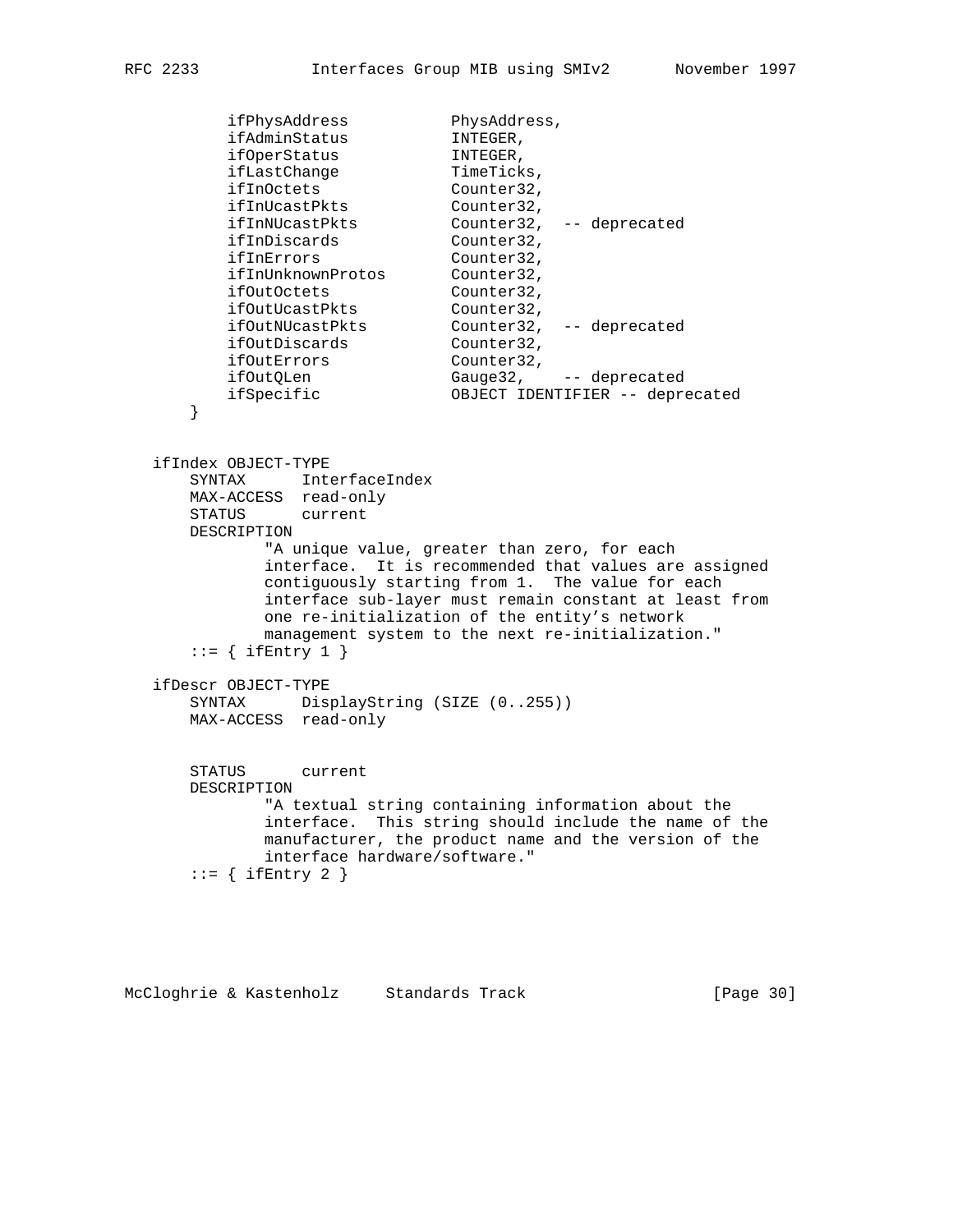```
 ifType OBJECT-TYPE
 SYNTAX IANAifType
 MAX-ACCESS read-only
       STATUS current
       DESCRIPTION
               "The type of interface. Additional values for ifType
               are assigned by the Internet Assigned Numbers
               Authority (IANA), through updating the syntax of the
               IANAifType textual convention."
      ::= { ifEntry 3 }
   ifMtu OBJECT-TYPE
       SYNTAX Integer32
       MAX-ACCESS read-only
       STATUS current
       DESCRIPTION
               "The size of the largest packet which can be
               sent/received on the interface, specified in octets.
               For interfaces that are used for transmitting network
               datagrams, this is the size of the largest network
               datagram that can be sent on the interface."
      ::= { ifEntry 4 }
   ifSpeed OBJECT-TYPE
       SYNTAX Gauge32
       MAX-ACCESS read-only
       STATUS current
       DESCRIPTION
               "An estimate of the interface's current bandwidth in
               bits per second. For interfaces which do not vary in
               bandwidth or for those where no accurate estimation
               can be made, this object should contain the nominal
               bandwidth. If the bandwidth of the interface is
               greater than the maximum value reportable by this
               object then this object should report its maximum
               value (4,294,967,295) and ifHighSpeed must be used to
               report the interace's speed. For a sub-layer which
               has no concept of bandwidth, this object should be
               zero."
      ::= { ifEntry 5 }
   ifPhysAddress OBJECT-TYPE
       SYNTAX PhysAddress
       MAX-ACCESS read-only
       STATUS current
```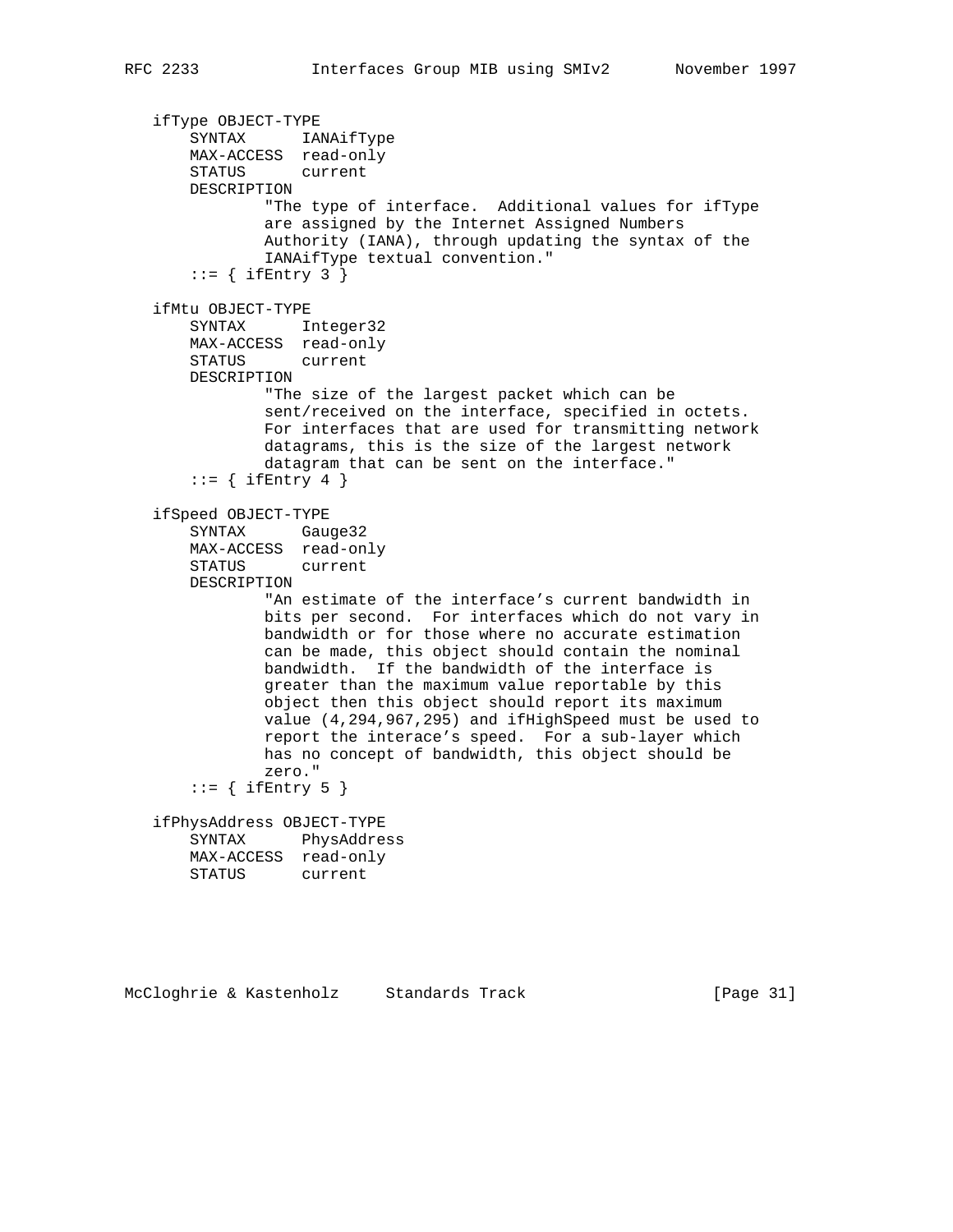```
 DESCRIPTION
               "The interface's address at its protocol sub-layer.
               For example, for an 802.x interface, this object
               normally contains a MAC address. The interface's
               media-specific MIB must define the bit and byte
               ordering and the format of the value of this object.
               For interfaces which do not have such an address
               (e.g., a serial line), this object should contain an
               octet string of zero length."
      ::= { ifEntry 6 }
   ifAdminStatus OBJECT-TYPE
       SYNTAX INTEGER {
                  up(1), --- ready to pass packets
                  \frac{1}{\text{down}(2)}, testing(3) -- in some test mode
 }
       MAX-ACCESS read-write
       STATUS current
       DESCRIPTION
               "The desired state of the interface. The testing(3)
               state indicates that no operational packets can be
               passed. When a managed system initializes, all
               interfaces start with ifAdminStatus in the down(2)
               state. As a result of either explicit management
               action or per configuration information retained by
               the managed system, ifAdminStatus is then changed to
               either the up(1) or testing(3) states (or remains in
               the down(2) state)."
      ::= { ifEntry 7 }
   ifOperStatus OBJECT-TYPE
       SYNTAX INTEGER {
                  up(1), -- ready to pass packets
                   down(2),
                  testing(3), -- in some test mode
                  unknown(4), -- status can not be determined
                                -- for some reason.
                  dormant(5),
                  notPresent(6), -- some component is missing
                   lowerLayerDown(7) -- down due to state of
              -- lower-layer interface(s)
 }
```
McCloghrie & Kastenholz Standards Track [Page 32]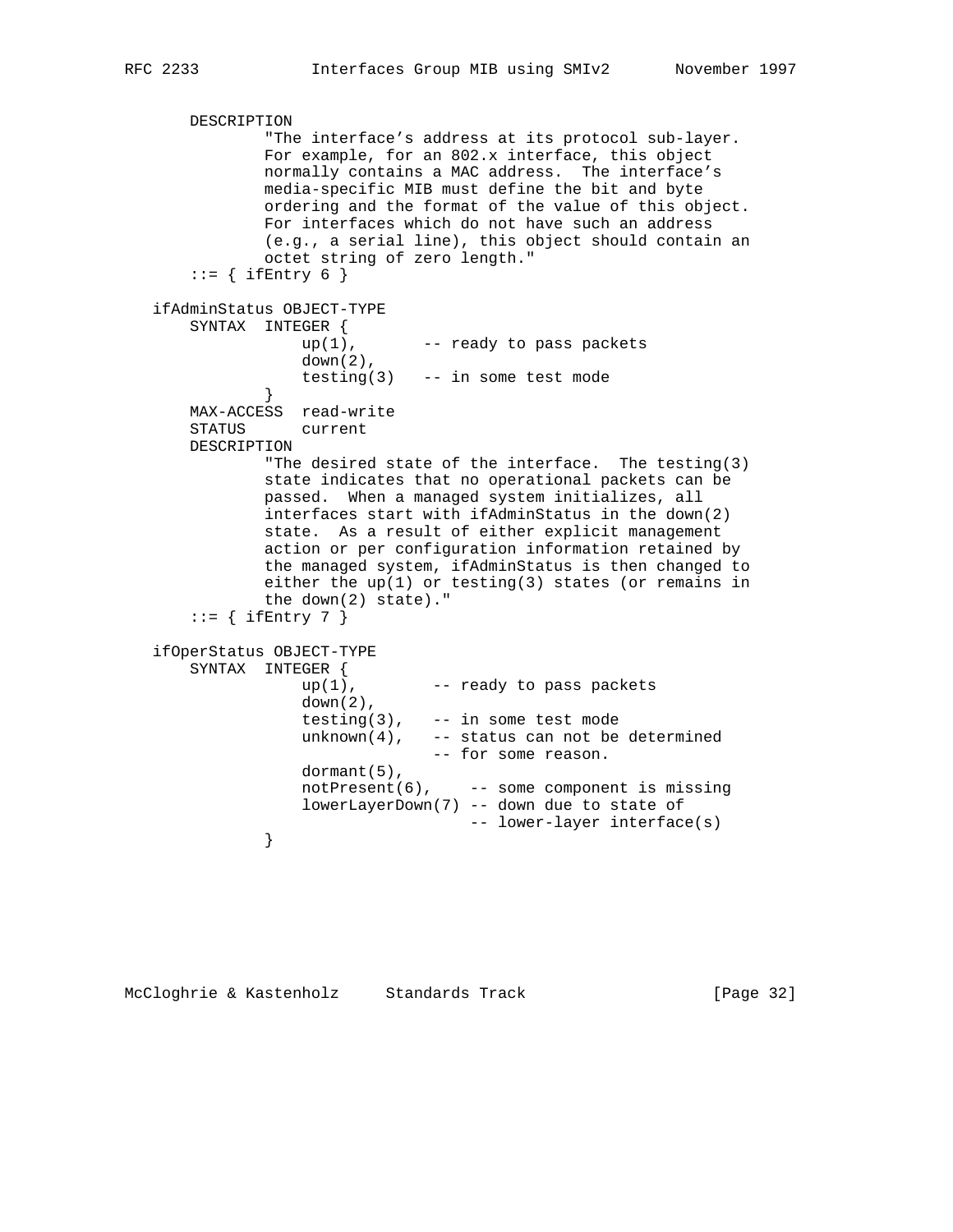```
 MAX-ACCESS read-only
    STATUS current
    DESCRIPTION
             "The current operational state of the interface. The
             testing(3) state indicates that no operational packets
             can be passed. If ifAdminStatus is down(2) then
             ifOperStatus should be down(2). If ifAdminStatus is
             changed to up(1) then ifOperStatus should change to
             up(1) if the interface is ready to transmit and
             receive network traffic; it should change to
            dormant(5) if the interface is waiting for external
             actions (such as a serial line waiting for an incoming
           connection); it should remain in the down(2) state if
             and only if there is a fault that prevents it from
            going to the up(1) state; it should remain in the
             notPresent(6) state if the interface has missing
             (typically, hardware) components."
    ::= { ifEntry 8 }
 ifLastChange OBJECT-TYPE
    SYNTAX TimeTicks
    MAX-ACCESS read-only
    STATUS current
    DESCRIPTION
             "The value of sysUpTime at the time the interface
             entered its current operational state. If the current
             state was entered prior to the last re-initialization
            of the local network management subsystem, then this
             object contains a zero value."
    ::= { ifEntry 9 }
 ifInOctets OBJECT-TYPE
    SYNTAX Counter32
    MAX-ACCESS read-only
    STATUS current
    DESCRIPTION
             "The total number of octets received on the interface,
             including framing characters.
             Discontinuities in the value of this counter can occur
             at re-initialization of the management system, and at
             other times as indicated by the value of
             ifCounterDiscontinuityTime."
    ::= { ifEntry 10 }
```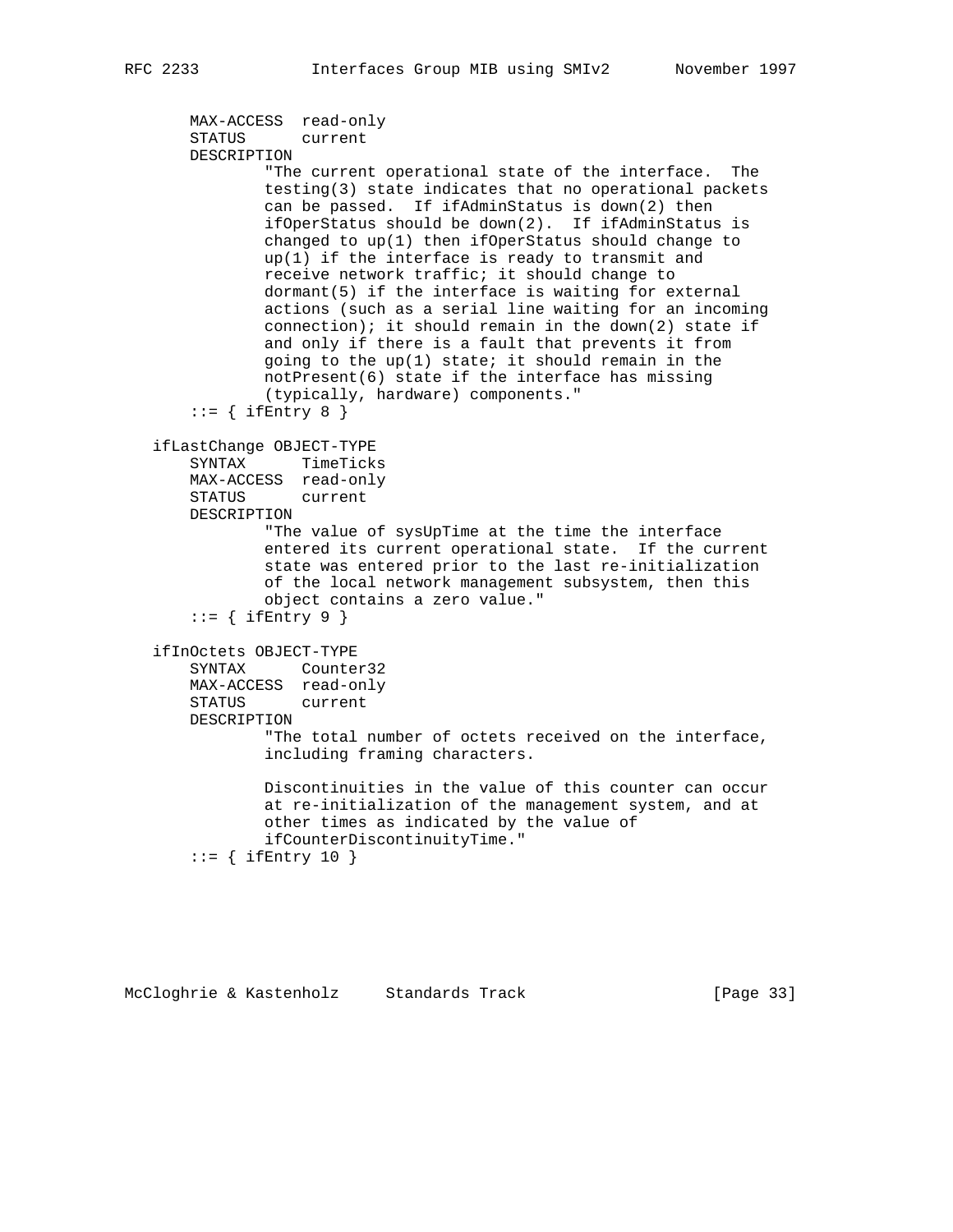```
 ifInUcastPkts OBJECT-TYPE
 SYNTAX Counter32
 MAX-ACCESS read-only
       STATUS current
       DESCRIPTION
               "The number of packets, delivered by this sub-layer to
               a higher (sub-)layer, which were not addressed to a
               multicast or broadcast address at this sub-layer.
               Discontinuities in the value of this counter can occur
               at re-initialization of the management system, and at
               other times as indicated by the value of
               ifCounterDiscontinuityTime."
      ::= { ifEntry 11 }
   ifInNUcastPkts OBJECT-TYPE
       SYNTAX Counter32
       MAX-ACCESS read-only
       STATUS deprecated
       DESCRIPTION
               "The number of packets, delivered by this sub-layer to
               a higher (sub-)layer, which were addressed to a
               multicast or broadcast address at this sub-layer.
               Discontinuities in the value of this counter can occur
               at re-initialization of the management system, and at
               other times as indicated by the value of
               ifCounterDiscontinuityTime.
               This object is deprecated in favour of
               ifInMulticastPkts and ifInBroadcastPkts."
      ::= { ifEntry 12 }
   ifInDiscards OBJECT-TYPE
       SYNTAX Counter32
       MAX-ACCESS read-only
       STATUS current
       DESCRIPTION
               "The number of inbound packets which were chosen to be
               discarded even though no errors had been detected to
               prevent their being deliverable to a higher-layer
               protocol. One possible reason for discarding such a
               packet could be to free up buffer space.
               Discontinuities in the value of this counter can occur
               at re-initialization of the management system, and at
               other times as indicated by the value of
               ifCounterDiscontinuityTime."
```
McCloghrie & Kastenholz Standards Track [Page 34]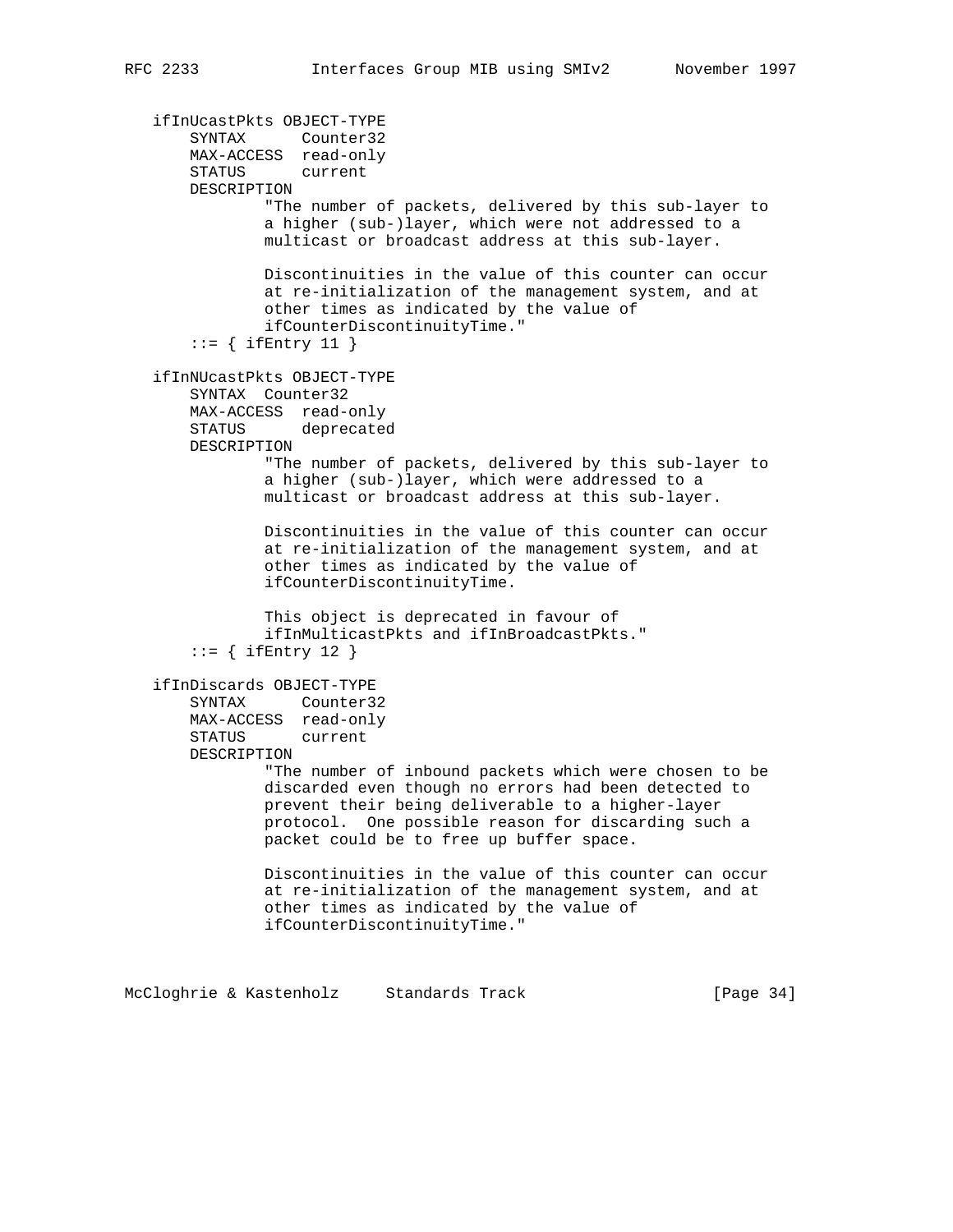```
 ::= { ifEntry 13 }
```

```
 ifInErrors OBJECT-TYPE
    SYNTAX Counter32
    MAX-ACCESS read-only
    STATUS current
```
DESCRIPTION

 "For packet-oriented interfaces, the number of inbound packets that contained errors preventing them from being deliverable to a higher-layer protocol. For character-oriented or fixed-length interfaces, the number of inbound transmission units that contained errors preventing them from being deliverable to a higher-layer protocol.

 Discontinuities in the value of this counter can occur at re-initialization of the management system, and at other times as indicated by the value of ifCounterDiscontinuityTime."

```
::= { ifEntry 14 }
```

```
 ifInUnknownProtos OBJECT-TYPE
```

```
 SYNTAX Counter32
 MAX-ACCESS read-only
 STATUS current
 DESCRIPTION
```
 "For packet-oriented interfaces, the number of packets received via the interface which were discarded because of an unknown or unsupported protocol. For character-oriented or fixed-length interfaces that support protocol multiplexing the number of transmission units received via the interface which were discarded because of an unknown or unsupported protocol. For any interface that does not support protocol multiplexing, this counter will always be 0.

 Discontinuities in the value of this counter can occur at re-initialization of the management system, and at other times as indicated by the value of ifCounterDiscontinuityTime."

 $::=$  { ifEntry 15 }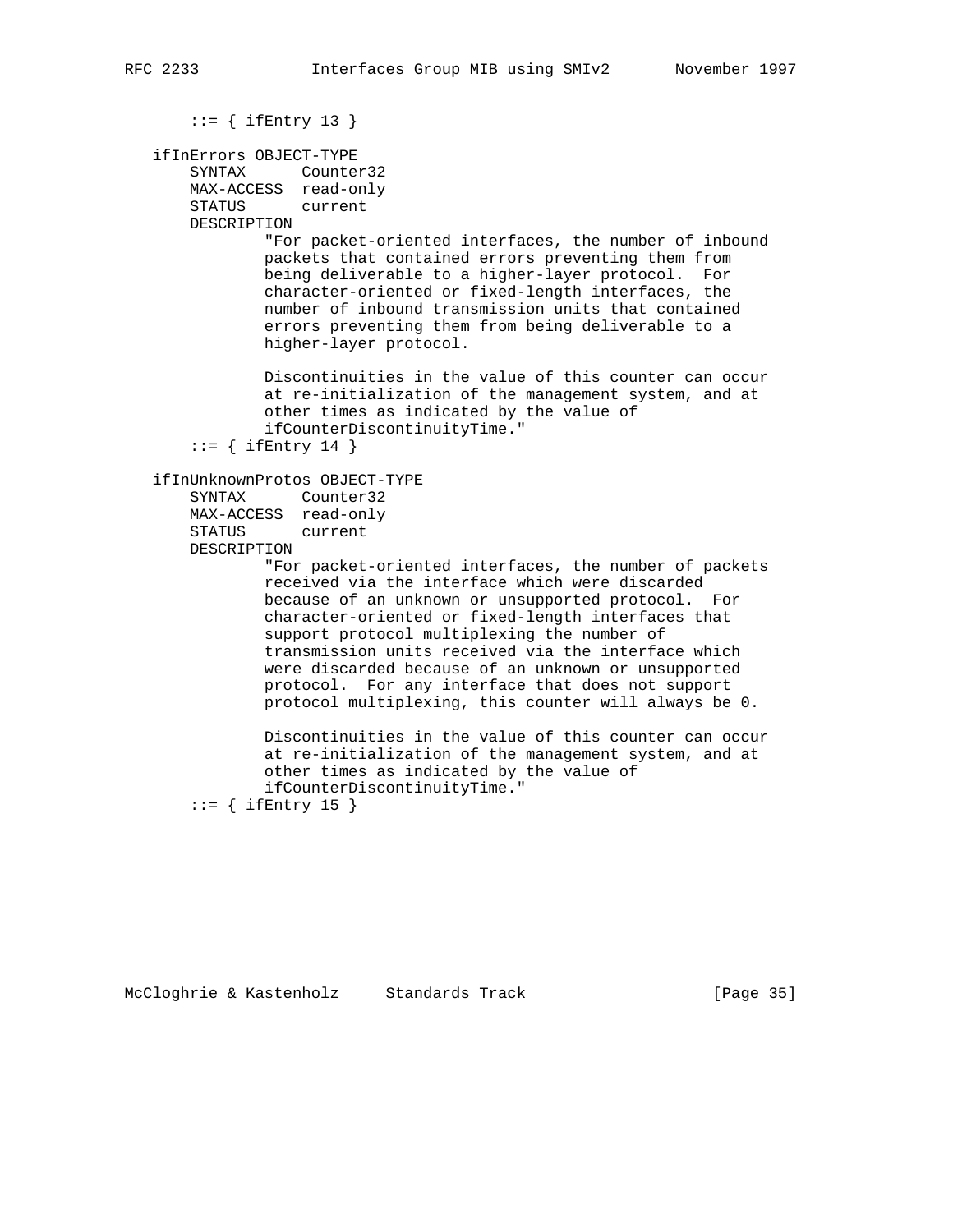```
 ifOutOctets OBJECT-TYPE
 SYNTAX Counter32
 MAX-ACCESS read-only
       STATUS current
       DESCRIPTION
               "The total number of octets transmitted out of the
               interface, including framing characters.
               Discontinuities in the value of this counter can occur
               at re-initialization of the management system, and at
               other times as indicated by the value of
               ifCounterDiscontinuityTime."
      ::= { ifEntry 16 }
   ifOutUcastPkts OBJECT-TYPE
       SYNTAX Counter32
       MAX-ACCESS read-only
       STATUS current
       DESCRIPTION
               "The total number of packets that higher-level
               protocols requested be transmitted, and which were not
               addressed to a multicast or broadcast address at this
               sub-layer, including those that were discarded or not
               sent.
               Discontinuities in the value of this counter can occur
               at re-initialization of the management system, and at
               other times as indicated by the value of
               ifCounterDiscontinuityTime."
      ::= { ifEntry 17 }
   ifOutNUcastPkts OBJECT-TYPE
       SYNTAX Counter32
       MAX-ACCESS read-only
       STATUS deprecated
       DESCRIPTION
               "The total number of packets that higher-level
               protocols requested be transmitted, and which were
               addressed to a multicast or broadcast address at this
               sub-layer, including those that were discarded or not
               sent.
               Discontinuities in the value of this counter can occur
               at re-initialization of the management system, and at
               other times as indicated by the value of
               ifCounterDiscontinuityTime.
```
McCloghrie & Kastenholz Standards Track [Page 36]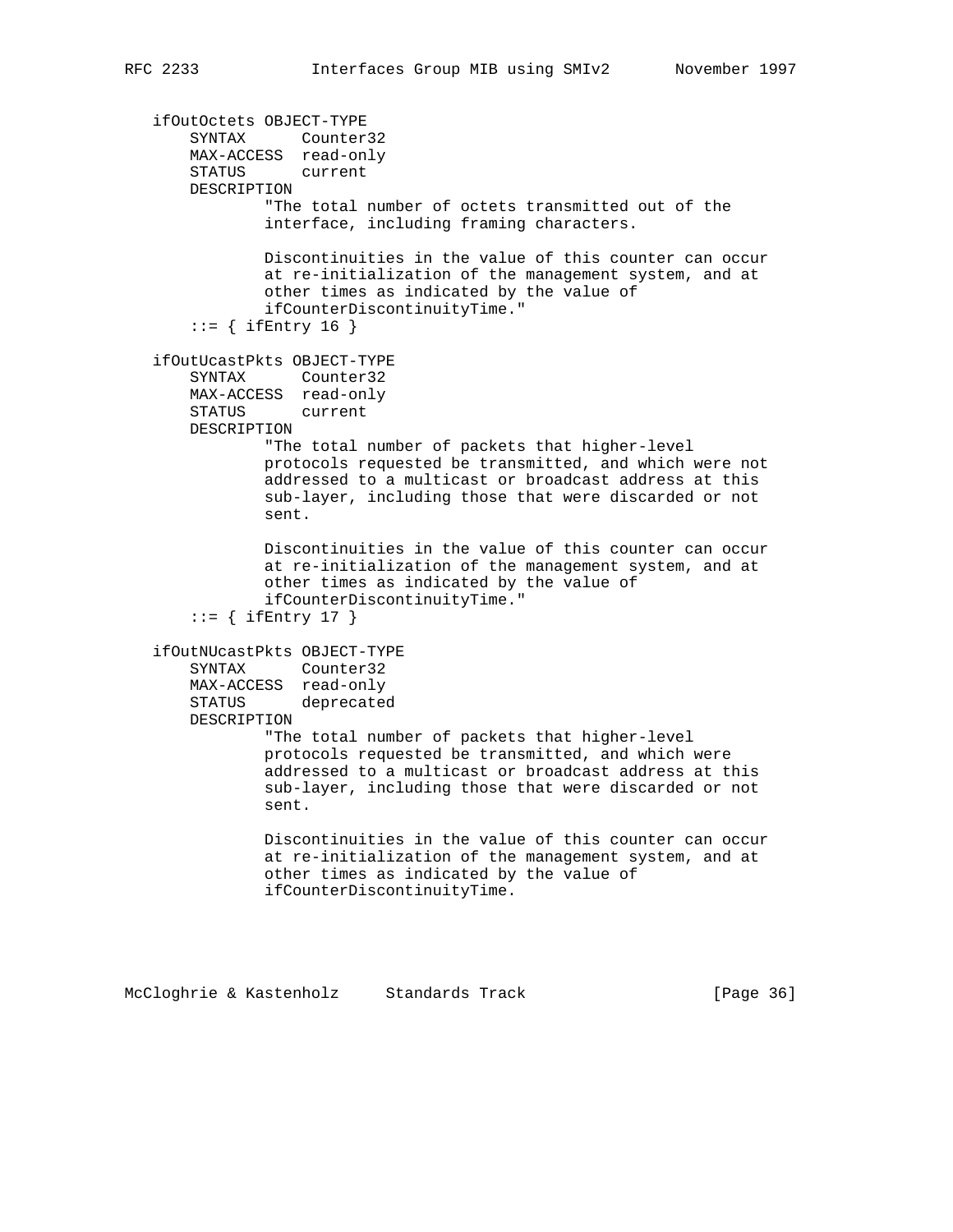```
 This object is deprecated in favour of
               ifOutMulticastPkts and ifOutBroadcastPkts."
      ::= { ifEntry 18 }
   ifOutDiscards OBJECT-TYPE
       SYNTAX Counter32
       MAX-ACCESS read-only
       STATUS current
       DESCRIPTION
               "The number of outbound packets which were chosen to
               be discarded even though no errors had been detected
               to prevent their being transmitted. One possible
               reason for discarding such a packet could be to free
               up buffer space.
               Discontinuities in the value of this counter can occur
               at re-initialization of the management system, and at
               other times as indicated by the value of
               ifCounterDiscontinuityTime."
      ::= { ifEntry 19 }
   ifOutErrors OBJECT-TYPE
       SYNTAX Counter32
       MAX-ACCESS read-only
       STATUS current
       DESCRIPTION
               "For packet-oriented interfaces, the number of
               outbound packets that could not be transmitted because
 of errors. For character-oriented or fixed-length
 interfaces, the number of outbound transmission units
               that could not be transmitted because of errors.
               Discontinuities in the value of this counter can occur
               at re-initialization of the management system, and at
               other times as indicated by the value of
               ifCounterDiscontinuityTime."
      ::= { ifEntry 20 }
   ifOutQLen OBJECT-TYPE
       SYNTAX Gauge32
       MAX-ACCESS read-only
       STATUS deprecated
       DESCRIPTION
               "The length of the output packet queue (in packets)."
      ::= { ifEntry 21 }
```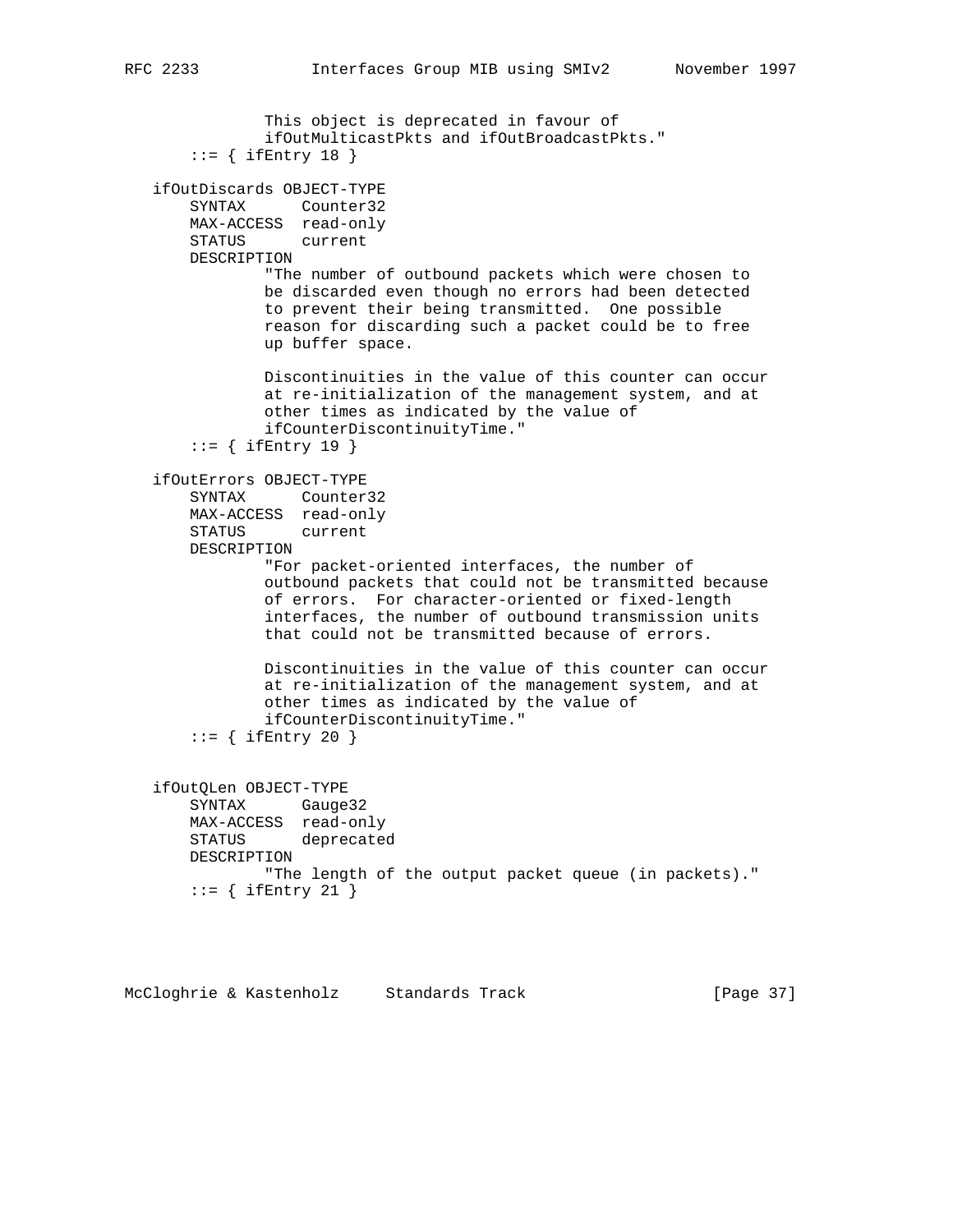```
 ifSpecific OBJECT-TYPE
 SYNTAX OBJECT IDENTIFIER
 MAX-ACCESS read-only
       STATUS deprecated
       DESCRIPTION
               "A reference to MIB definitions specific to the
               particular media being used to realize the interface.
               It is recommended that this value point to an instance
               of a MIB object in the media-specific MIB, i.e., that
               this object have the semantics associated with the
               InstancePointer textual convention defined in RFC
               1903. In fact, it is recommended that the media-
               specific MIB specify what value ifSpecific should/can
               take for values of ifType. If no MIB definitions
               specific to the particular media are available, the
               value should be set to the OBJECT IDENTIFIER { 0 0 }."
      ::= { ifEntry 22 }
  - -- Extension to the interface table
 --
   -- This table replaces the ifExtnsTable table.
  - ifXTable OBJECT-TYPE
 SYNTAX SEQUENCE OF IfXEntry
       MAX-ACCESS not-accessible
       STATUS current
       DESCRIPTION
               "A list of interface entries. The number of entries
               is given by the value of ifNumber. This table
               contains additional objects for the interface table."
      ::= { ifMIBObjects 1 }
 ifXEntry OBJECT-TYPE
 SYNTAX IfXEntry
       MAX-ACCESS not-accessible
       STATUS current
       DESCRIPTION
               "An entry containing additional management information
               applicable to a particular interface."
       AUGMENTS { ifEntry }
      ::= { ifXTable 1 }
```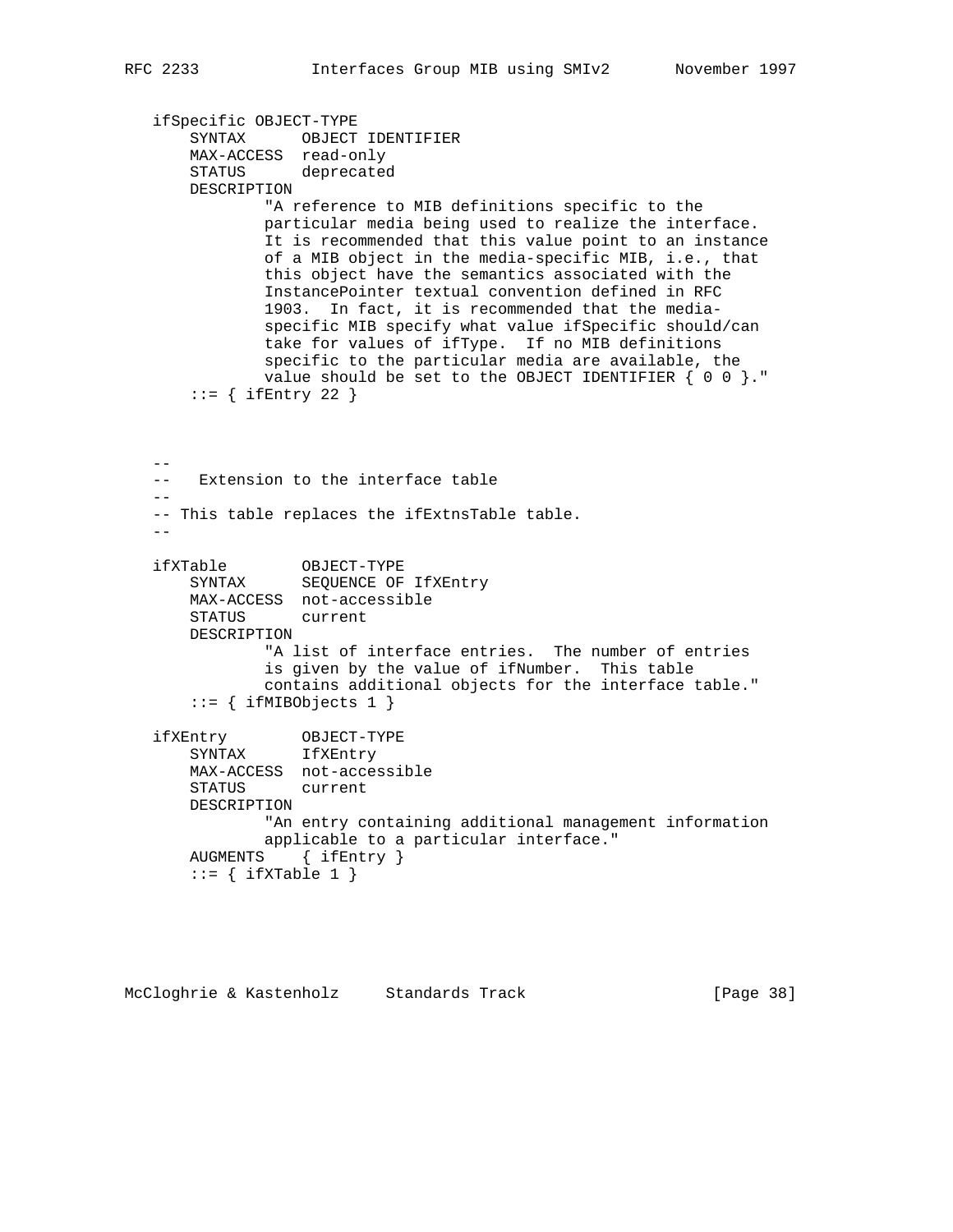```
 IfXEntry ::=
      SEQUENCE {
ifName DisplayString,
 ifInMulticastPkts Counter32,
 ifInBroadcastPkts Counter32,
 ifOutMulticastPkts Counter32,
 ifOutBroadcastPkts Counter32,
ifHCInOctets Counter64,
 ifHCInUcastPkts Counter64,
 ifHCInMulticastPkts Counter64,
 ifHCInBroadcastPkts Counter64,
 ifHCOutOctets Counter64,
ifHCOutUcastPkts Counter64,
 ifHCOutMulticastPkts Counter64,
 ifHCOutBroadcastPkts Counter64,
          ifLinkUpDownTrapEnable INTEGER,
         ifHighSpeed
ifPromiscuousMode TruthValue,
ifConnectorPresent TruthValue,
ifAlias DisplayString,
          ifCounterDiscontinuityTime TimeStamp
       }
   ifName OBJECT-TYPE
      SYNTAX DisplayString
      MAX-ACCESS read-only
      STATUS current
      DESCRIPTION
             "The textual name of the interface. The value of this
             object should be the name of the interface as assigned
             by the local device and should be suitable for use in
             commands entered at the device's 'console'. This
             might be a text name, such as 'le0' or a simple port
             number, such as '1', depending on the interface naming
             syntax of the device. If several entries in the
             ifTable together represent a single interface as named
             by the device, then each will have the same value of
             ifName. Note that for an agent which responds to SNMP
             queries concerning an interface on some other
             (proxied) device, then the value of ifName for such an
             interface is the proxied device's local name for it.
             If there is no local name, or this object is otherwise
             not applicable, then this object contains a zero-
             length string."
      ::= { ifXEntry 1 }
McCloghrie & Kastenholz Standards Track [Page 39]
```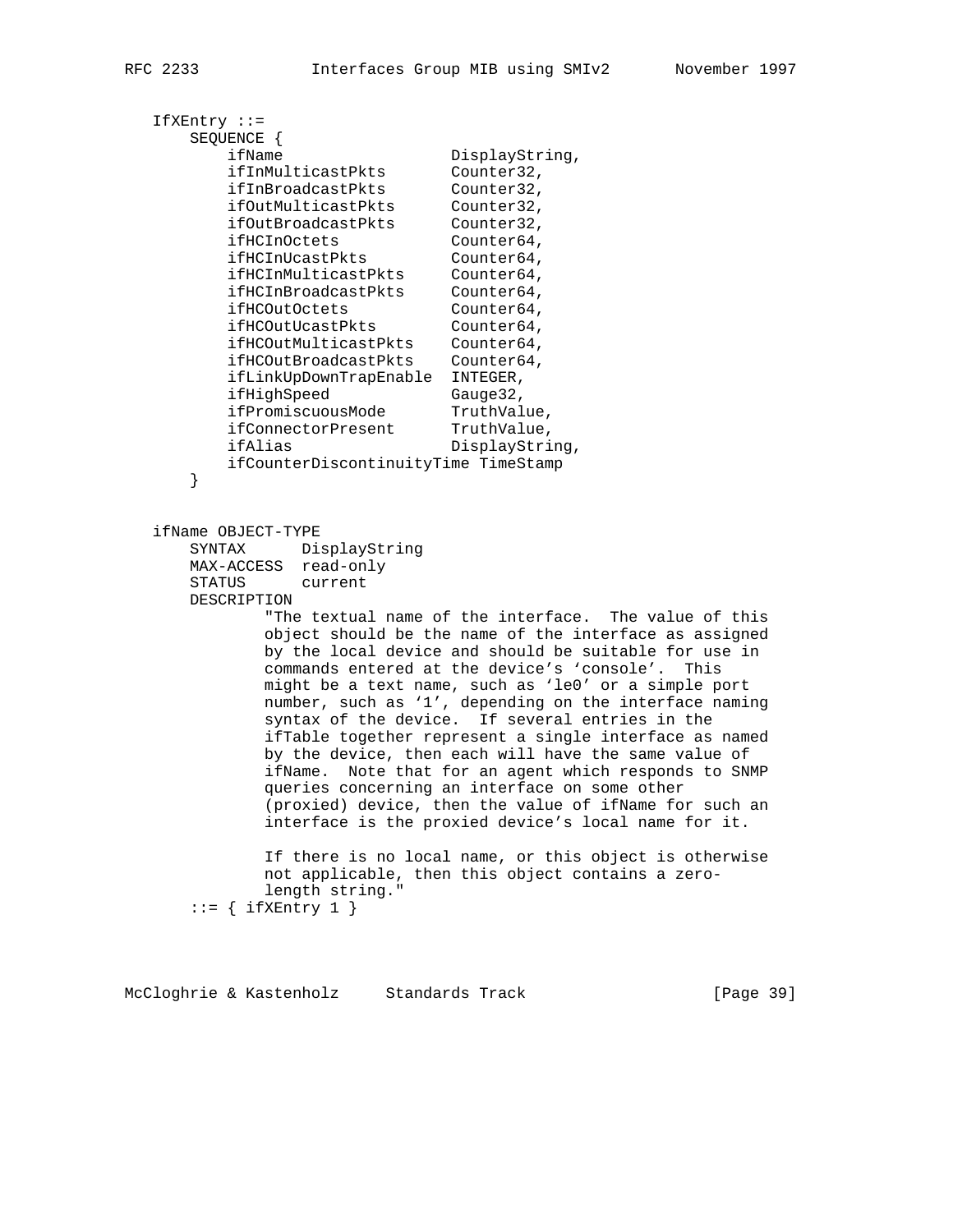```
 ifInMulticastPkts OBJECT-TYPE
 SYNTAX Counter32
 MAX-ACCESS read-only
       STATUS current
       DESCRIPTION
               "The number of packets, delivered by this sub-layer to
               a higher (sub-)layer, which were addressed to a
               multicast address at this sub-layer. For a MAC layer
               protocol, this includes both Group and Functional
               addresses.
               Discontinuities in the value of this counter can occur
               at re-initialization of the management system, and at
               other times as indicated by the value of
               ifCounterDiscontinuityTime."
      ::= { ifXEntry 2 }
   ifInBroadcastPkts OBJECT-TYPE
       SYNTAX Counter32
       MAX-ACCESS read-only
       STATUS current
       DESCRIPTION
                "The number of packets, delivered by this sub-layer to
               a higher (sub-)layer, which were addressed to a
               broadcast address at this sub-layer.
               Discontinuities in the value of this counter can occur
               at re-initialization of the management system, and at
               other times as indicated by the value of
               ifCounterDiscontinuityTime."
      ::= { ifXEntry 3 }
   ifOutMulticastPkts OBJECT-TYPE
       SYNTAX Counter32
       MAX-ACCESS read-only
       STATUS current
       DESCRIPTION
               "The total number of packets that higher-level
               protocols requested be transmitted, and which were
               addressed to a multicast address at this sub-layer,
               including those that were discarded or not sent. For
               a MAC layer protocol, this includes both Group and
               Functional addresses.
               Discontinuities in the value of this counter can occur
               at re-initialization of the management system, and at
               other times as indicated by the value of
               ifCounterDiscontinuityTime."
```
McCloghrie & Kastenholz Standards Track [Page 40]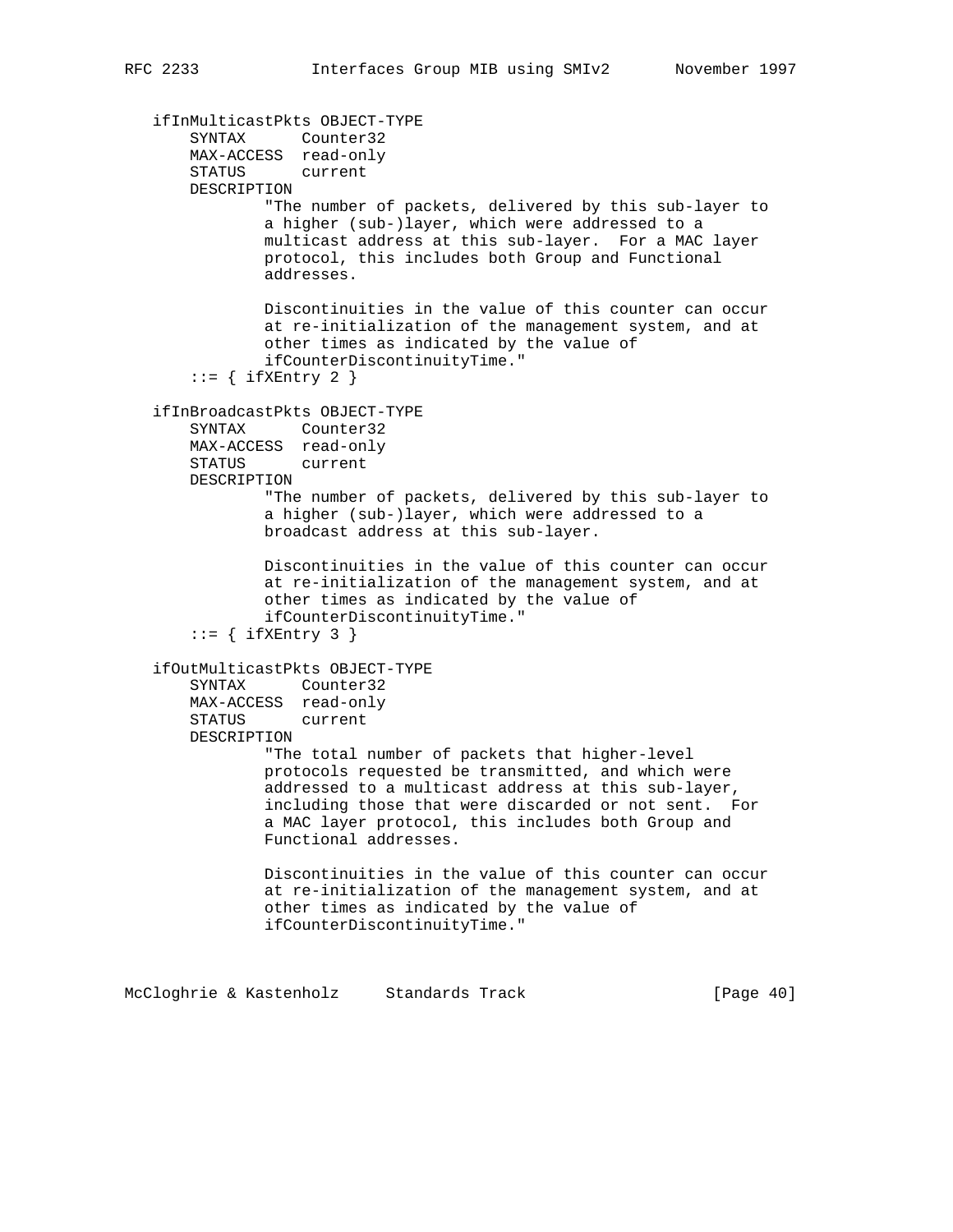```
::= { ifXEntry 4 }
   ifOutBroadcastPkts OBJECT-TYPE
       SYNTAX Counter32
       MAX-ACCESS read-only
       STATUS current
       DESCRIPTION
               "The total number of packets that higher-level
               protocols requested be transmitted, and which were
               addressed to a broadcast address at this sub-layer,
                including those that were discarded or not sent.
               Discontinuities in the value of this counter can occur
               at re-initialization of the management system, and at
               other times as indicated by the value of
               ifCounterDiscontinuityTime."
      ::= { ifXEntry 5 }
 --
   -- High Capacity Counter objects. These objects are all
   -- 64 bit versions of the "basic" ifTable counters. These
   -- objects all have the same basic semantics as their 32-bit
   -- counterparts, however, their syntax has been extended
   -- to 64 bits.
  - ifHCInOctets OBJECT-TYPE
       SYNTAX Counter64
       MAX-ACCESS read-only
       STATUS current
       DESCRIPTION
                "The total number of octets received on the interface,
               including framing characters. This object is a 64-bit
               version of ifInOctets.
               Discontinuities in the value of this counter can occur
               at re-initialization of the management system, and at
               other times as indicated by the value of
               ifCounterDiscontinuityTime."
       ::= { ifXEntry 6 }
```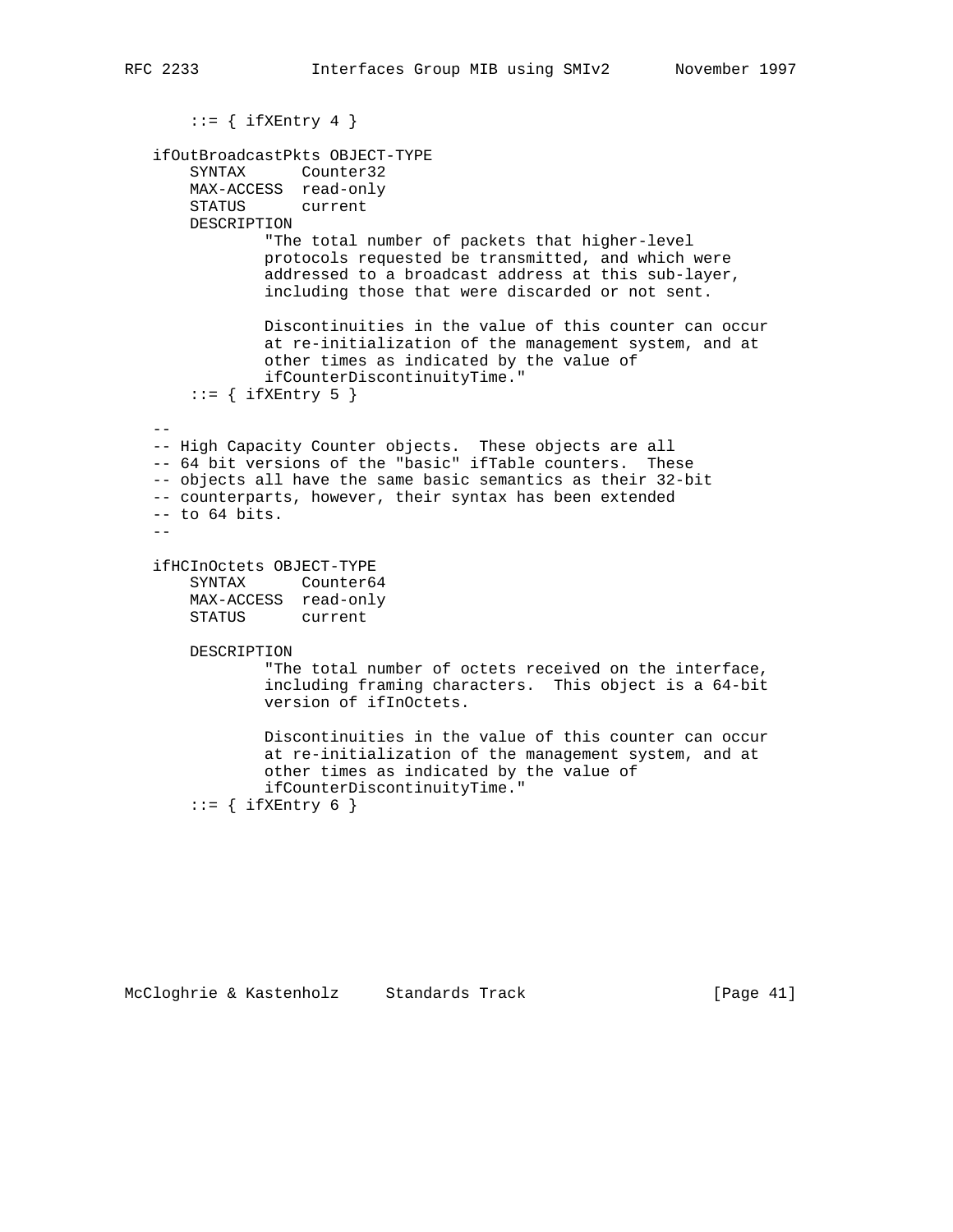```
 ifHCInUcastPkts OBJECT-TYPE
 SYNTAX Counter64
 MAX-ACCESS read-only
       STATUS current
       DESCRIPTION
               "The number of packets, delivered by this sub-layer to
               a higher (sub-)layer, which were not addressed to a
               multicast or broadcast address at this sub-layer.
               This object is a 64-bit version of ifInUcastPkts.
               Discontinuities in the value of this counter can occur
               at re-initialization of the management system, and at
               other times as indicated by the value of
               ifCounterDiscontinuityTime."
       ::= { ifXEntry 7 }
   ifHCInMulticastPkts OBJECT-TYPE
       SYNTAX Counter64
       MAX-ACCESS read-only
       STATUS current
       DESCRIPTION
               "The number of packets, delivered by this sub-layer to
               a higher (sub-)layer, which were addressed to a
               multicast address at this sub-layer. For a MAC layer
               protocol, this includes both Group and Functional
               addresses. This object is a 64-bit version of
               ifInMulticastPkts.
               Discontinuities in the value of this counter can occur
               at re-initialization of the management system, and at
               other times as indicated by the value of
               ifCounterDiscontinuityTime."
       ::= { ifXEntry 8 }
   ifHCInBroadcastPkts OBJECT-TYPE
       SYNTAX Counter64
       MAX-ACCESS read-only
       STATUS current
       DESCRIPTION
               "The number of packets, delivered by this sub-layer to
               a higher (sub-)layer, which were addressed to a
               broadcast address at this sub-layer. This object is a
               64-bit version of ifInBroadcastPkts.
               Discontinuities in the value of this counter can occur
               at re-initialization of the management system, and at
               other times as indicated by the value of
McCloghrie & Kastenholz Standards Track [Page 42]
```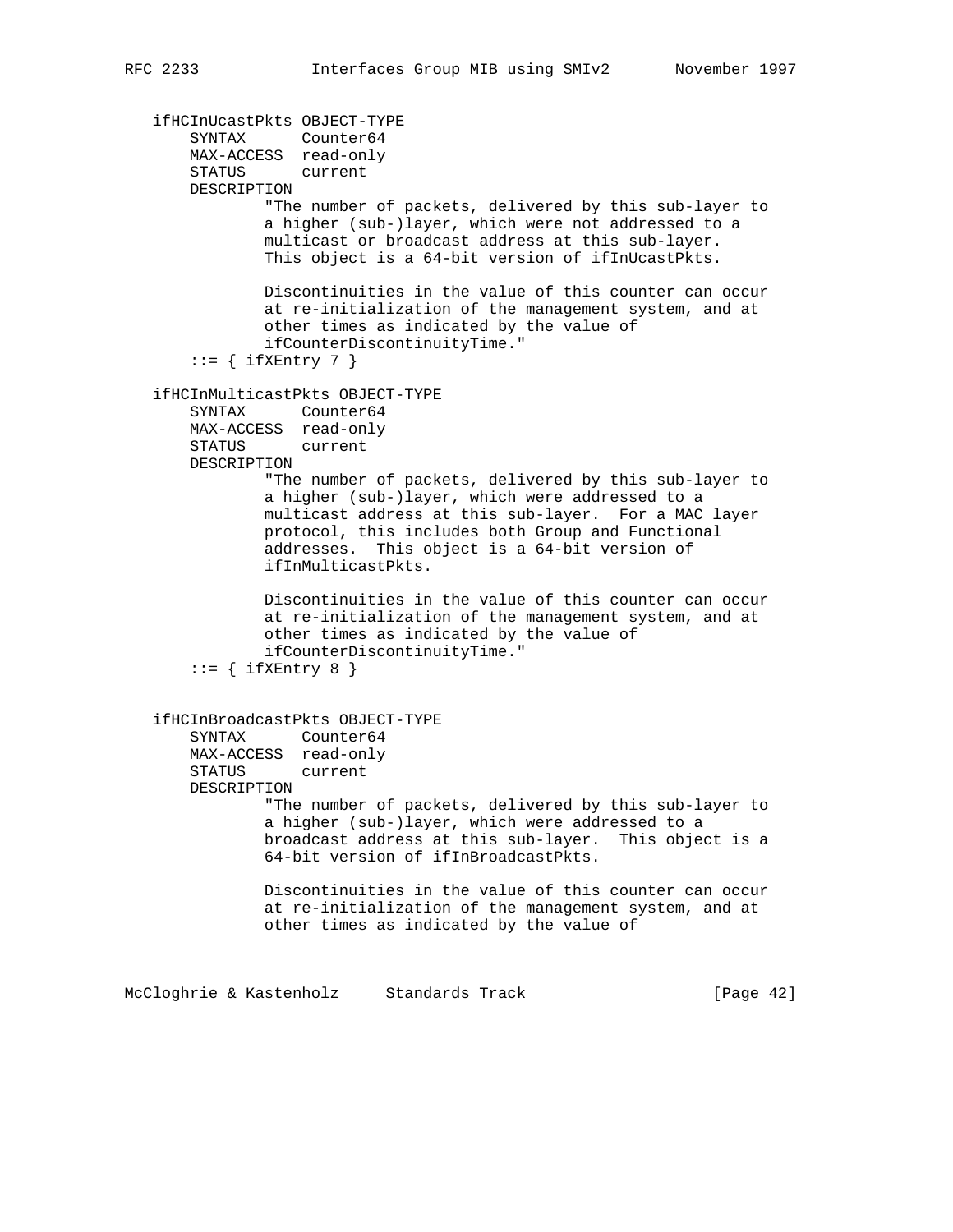```
 ifCounterDiscontinuityTime."
    ::= { ifXEntry 9 }
 ifHCOutOctets OBJECT-TYPE
     SYNTAX Counter64
    MAX-ACCESS read-only
    STATUS current
    DESCRIPTION
            "The total number of octets transmitted out of the
             interface, including framing characters. This object
             is a 64-bit version of ifOutOctets.
            Discontinuities in the value of this counter can occur
             at re-initialization of the management system, and at
             other times as indicated by the value of
             ifCounterDiscontinuityTime."
    ::= { ifXEntry 10 }
 ifHCOutUcastPkts OBJECT-TYPE
    SYNTAX Counter64
    MAX-ACCESS read-only
    STATUS current
    DESCRIPTION
            "The total number of packets that higher-level
            protocols requested be transmitted, and which were not
             addressed to a multicast or broadcast address at this
             sub-layer, including those that were discarded or not
             sent. This object is a 64-bit version of
             ifOutUcastPkts.
            Discontinuities in the value of this counter can occur
             at re-initialization of the management system, and at
             other times as indicated by the value of
             ifCounterDiscontinuityTime."
    ::= { ifXEntry 11 }
 ifHCOutMulticastPkts OBJECT-TYPE
     SYNTAX Counter64
    MAX-ACCESS read-only
    STATUS current
    DESCRIPTION
             "The total number of packets that higher-level
             protocols requested be transmitted, and which were
             addressed to a multicast address at this sub-layer,
             including those that were discarded or not sent. For
             a MAC layer protocol, this includes both Group and
            Functional addresses. This object is a 64-bit version
            of ifOutMulticastPkts.
```
McCloghrie & Kastenholz Standards Track [Page 43]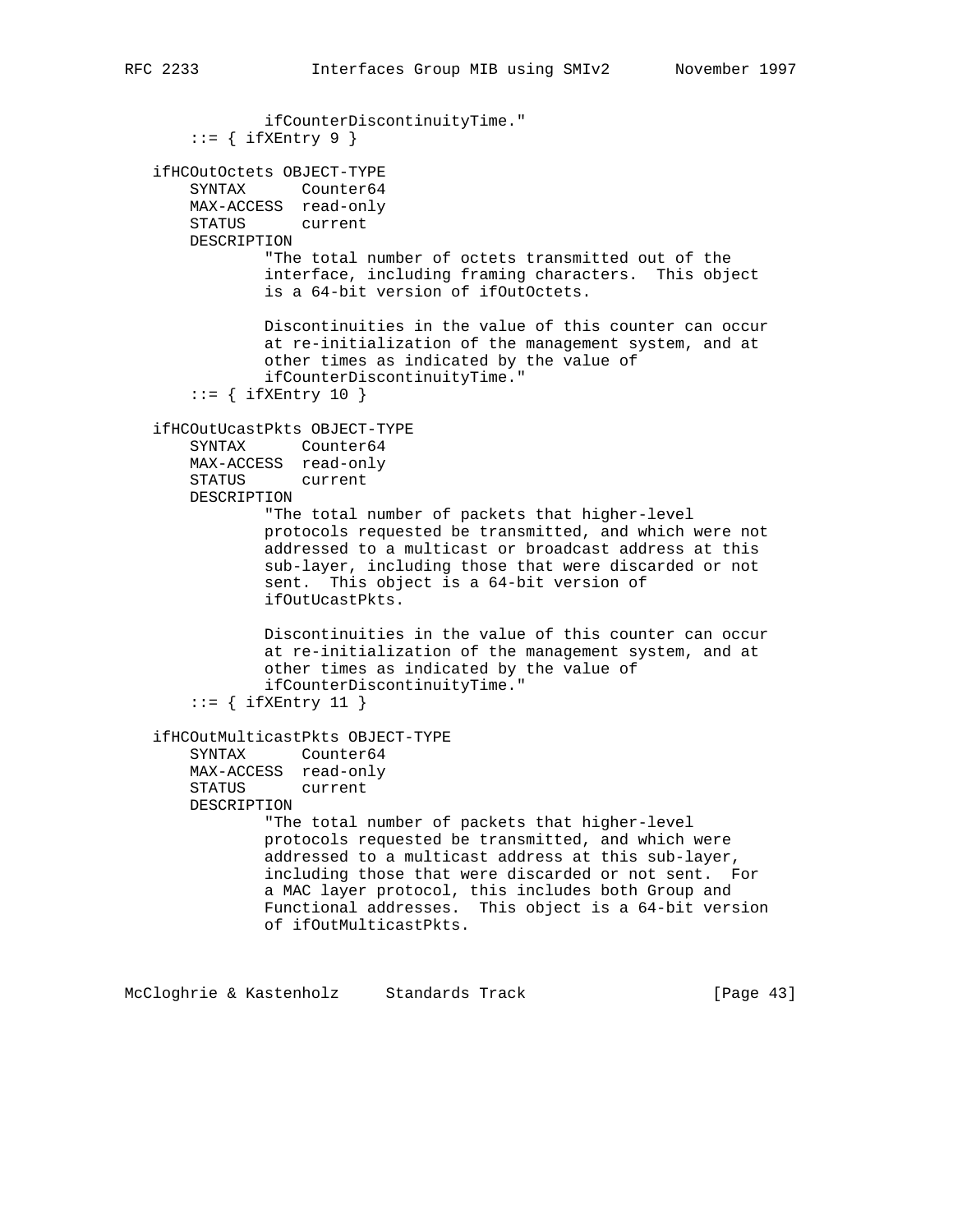```
 Discontinuities in the value of this counter can occur
               at re-initialization of the management system, and at
               other times as indicated by the value of
               ifCounterDiscontinuityTime."
       ::= { ifXEntry 12 }
   ifHCOutBroadcastPkts OBJECT-TYPE
       SYNTAX Counter64
       MAX-ACCESS read-only
       STATUS current
       DESCRIPTION
               "The total number of packets that higher-level
               protocols requested be transmitted, and which were
               addressed to a broadcast address at this sub-layer,
               including those that were discarded or not sent. This
               object is a 64-bit version of ifOutBroadcastPkts.
               Discontinuities in the value of this counter can occur
               at re-initialization of the management system, and at
               other times as indicated by the value of
               ifCounterDiscontinuityTime."
       ::= { ifXEntry 13 }
   ifLinkUpDownTrapEnable OBJECT-TYPE
      SYNTAX INTEGER { enabled(1), disabled(2) }
       MAX-ACCESS read-write
       STATUS current
       DESCRIPTION
                "Indicates whether linkUp/linkDown traps should be
               generated for this interface.
               By default, this object should have the value
               enabled(1) for interfaces which do not operate on
                'top' of any other interface (as defined in the
               ifStackTable), and disabled(2) otherwise."
       ::= { ifXEntry 14 }
   ifHighSpeed OBJECT-TYPE
       SYNTAX Gauge32
       MAX-ACCESS read-only
       STATUS current
       DESCRIPTION
               "An estimate of the interface's current bandwidth in
               units of 1,000,000 bits per second. If this object
               reports a value of 'n' then the speed of the interface
               is somewhere in the range of 'n-500,000' to
               'n+499,999'. For interfaces which do not vary in
McCloghrie & Kastenholz Standards Track [Page 44]
```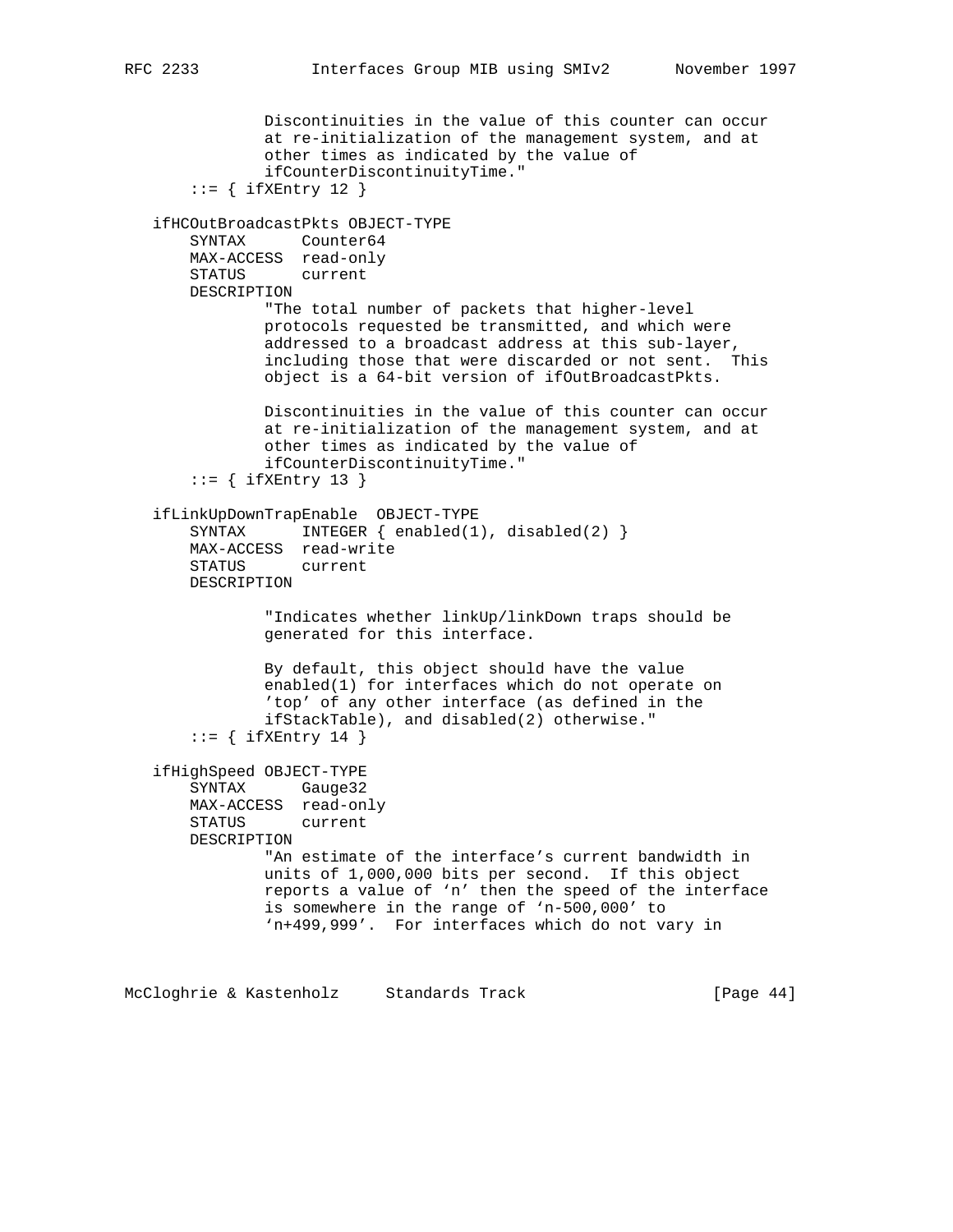bandwidth or for those where no accurate estimation can be made, this object should contain the nominal bandwidth. For a sub-layer which has no concept of bandwidth, this object should be zero."  $::=$  { ifXEntry 15 } ifPromiscuousMode OBJECT-TYPE SYNTAX TruthValue MAX-ACCESS read-write STATUS current DESCRIPTION "This object has a value of false(2) if this interface only accepts packets/frames that are addressed to this station. This object has a value of true(1) when the station accepts all packets/frames transmitted on the media. The value true(1) is only legal on certain types of media. If legal, setting this object to a value of true(1) may require the interface to be reset before becoming effective. The value of ifPromiscuousMode does not affect the reception of broadcast and multicast packets/frames by the interface."  $::=$  { ifXEntry 16 } ifConnectorPresent OBJECT-TYPE SYNTAX TruthValue MAX-ACCESS read-only STATUS current DESCRIPTION "This object has the value 'true(1)' if the interface sublayer has a physical connector and the value 'false(2)' otherwise."  $::=$  { ifXEntry 17 } ifAlias OBJECT-TYPE SYNTAX DisplayString (SIZE(0..64)) MAX-ACCESS read-write STATUS current DESCRIPTION

> "This object is an 'alias' name for the interface as specified by a network manager, and provides a non volatile 'handle' for the interface.

 On the first instantiation of an interface, the value of ifAlias associated with that interface is the zero-length string. As and when a value is written into an instance of ifAlias through a network

McCloghrie & Kastenholz Standards Track [Page 45]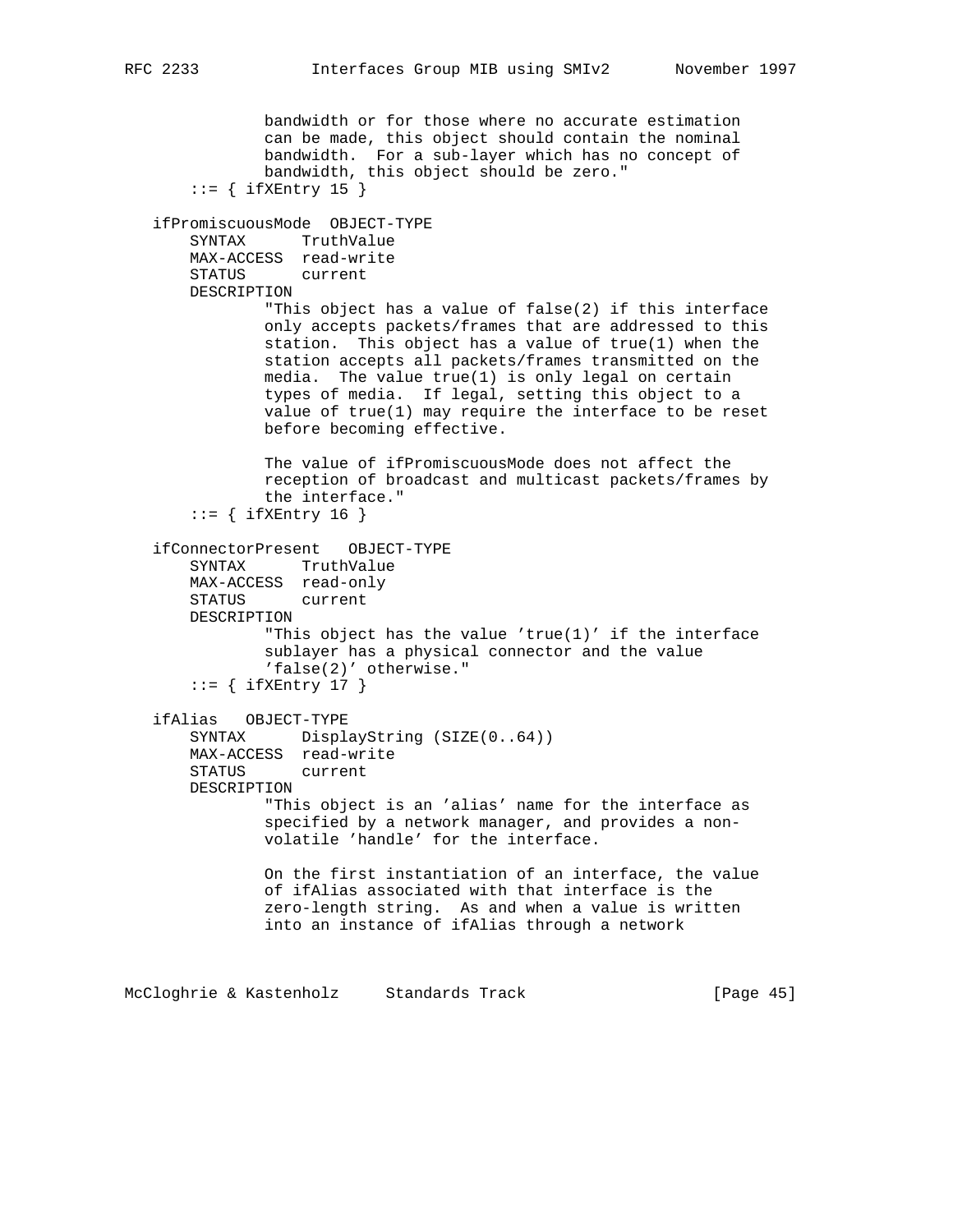management set operation, then the agent must retain the supplied value in the ifAlias instance associated with the same interface for as long as that interface remains instantiated, including across all re initializations/reboots of the network management system, including those which result in a change of the interface's ifIndex value.

 An example of the value which a network manager might store in this object for a WAN interface is the (Telco's) circuit number/identifier of the interface.

 Some agents may support write-access only for interfaces having particular values of ifType. An agent which supports write access to this object is required to keep the value in non-volatile storage, but it may limit the length of new values depending on how much storage is already occupied by the current values for other interfaces."

```
::= { ifXEntry 18 }
```
#### ifCounterDiscontinuityTime OBJECT-TYPE

```
 SYNTAX TimeStamp
 MAX-ACCESS read-only
 STATUS current
 DESCRIPTION
```
 "The value of sysUpTime on the most recent occasion at which any one or more of this interface's counters suffered a discontinuity. The relevant counters are the specific instances associated with this interface of any Counter32 or Counter64 object contained in the ifTable or ifXTable. If no such discontinuities have occurred since the last re-initialization of the local management subsystem, then this object contains a zero value."

 $::=$  { ifXEntry 19 }

--

 $-$ 

-- The Interface Stack Group

-- Implementation of this group is mandatory for all systems

 ifStackTable OBJECT-TYPE SYNTAX SEQUENCE OF IfStackEntry MAX-ACCESS not-accessible STATUS current DESCRIPTION

McCloghrie & Kastenholz Standards Track [Page 46]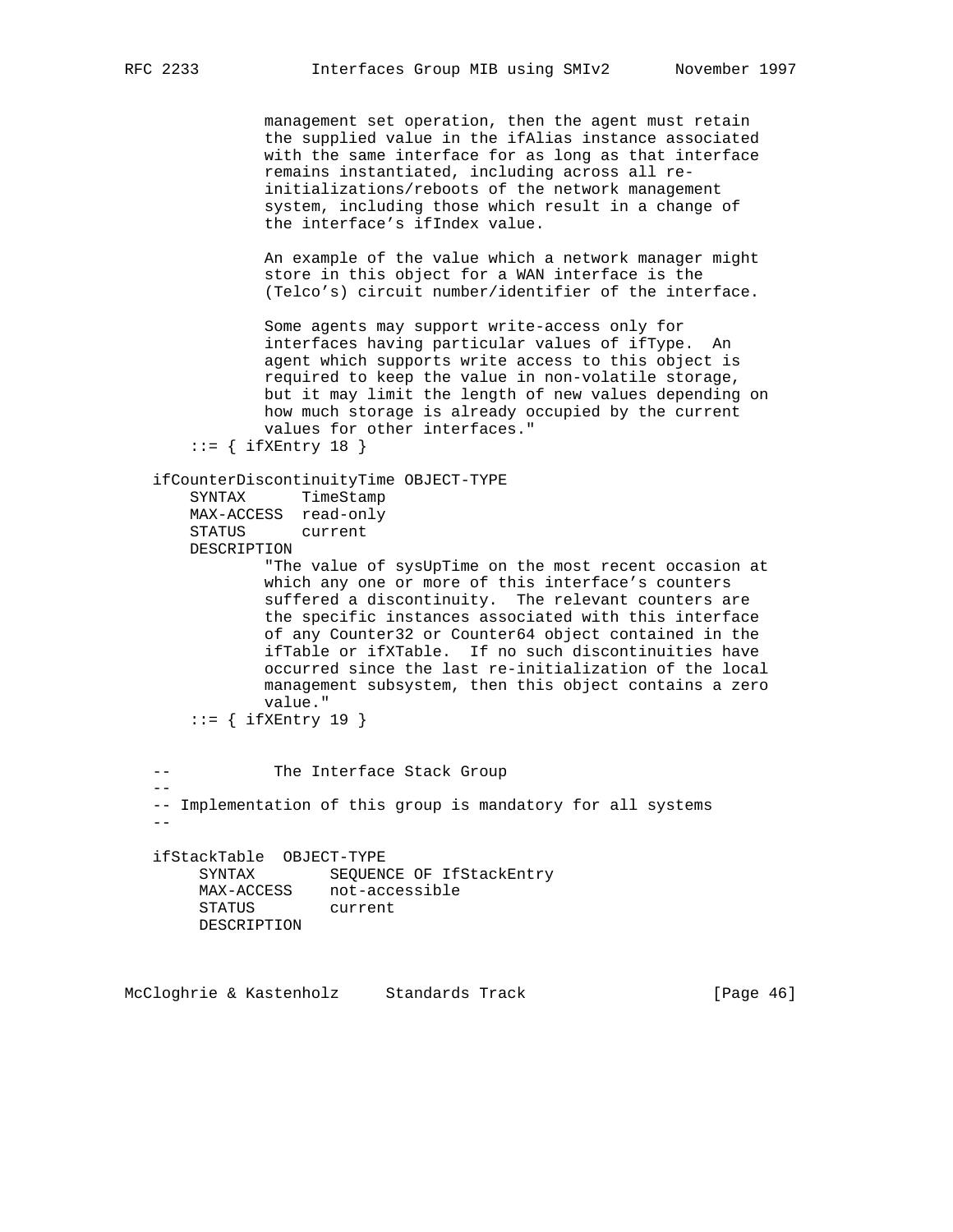"The table containing information on the relationships between the multiple sub-layers of network interfaces. In particular, it contains information on which sub layers run 'on top of' which other sub-layers, where each sub-layer corresponds to a conceptual row in the ifTable. For example, when the sub-layer with ifIndex value x runs over the sub-layer with ifIndex value y, then this table contains:

ifStackStatus.x.y=active

 For each ifIndex value, I, which identifies an active interface, there are always at least two instantiated rows in this table associated with I. For one of these rows, I is the value of ifStackHigherLayer; for the other, I is the value of ifStackLowerLayer. (If I is not involved in multiplexing, then these are the only two rows associated with I.)

 For example, two rows exist even for an interface which has no others stacked on top or below it:

```
 ifStackStatus.0.x=active
          ifStackStatus.x.0=active "
 ::= { ifMIBObjects 2 }
```

```
 ifStackEntry OBJECT-TYPE
     SYNTAX IfStackEntry<br>MAX-ACCESS not-accessib
                  not-accessible
      STATUS current
      DESCRIPTION
             "Information on a particular relationship between two
            sub-layers, specifying that one sub-layer runs on
             'top' of the other sub-layer. Each sub-layer
            corresponds to a conceptual row in the ifTable."
      INDEX { ifStackHigherLayer, ifStackLowerLayer }
     ::= { ifStackTable 1 }
```

```
 IfStackEntry ::=
    SEQUENCE {
        ifStackHigherLayer Integer32,
        ifStackLowerLayer Integer32,
        ifStackStatus RowStatus
      }
```
McCloghrie & Kastenholz Standards Track [Page 47]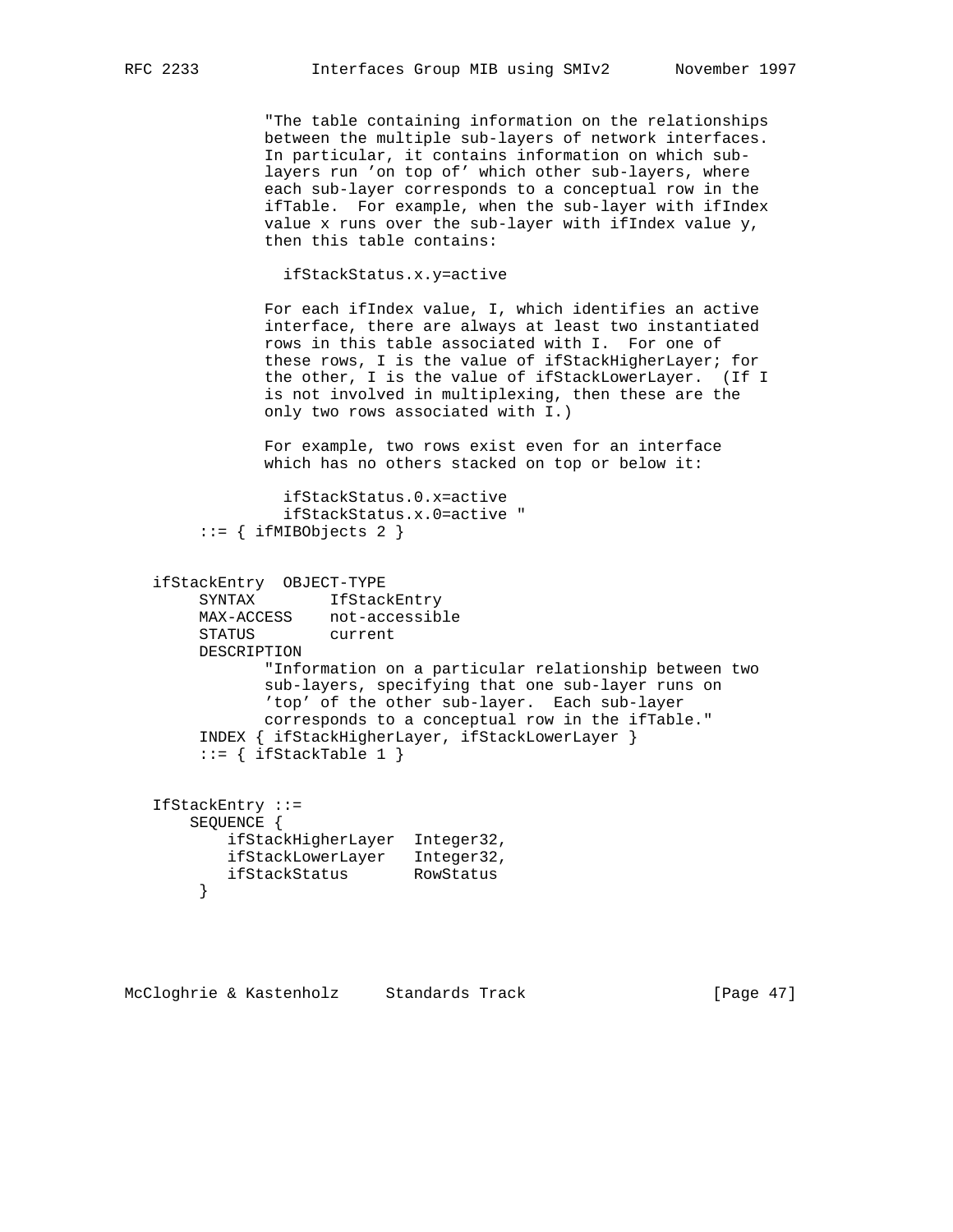```
 ifStackHigherLayer OBJECT-TYPE
 SYNTAX Integer32
 MAX-ACCESS not-accessible
        STATUS current
        DESCRIPTION
               "The value of ifIndex corresponding to the higher
               sub-layer of the relationship, i.e., the sub-layer
               which runs on 'top' of the sub-layer identified by the
               corresponding instance of ifStackLowerLayer. If there
               is no higher sub-layer (below the internetwork layer),
               then this object has the value 0."
        ::= { ifStackEntry 1 }
   ifStackLowerLayer OBJECT-TYPE
        SYNTAX Integer32
       MAX-ACCESS not-accessible<br>STATUS current
       STATUS
        DESCRIPTION
               "The value of ifIndex corresponding to the lower sub-
               layer of the relationship, i.e., the sub-layer which
               runs 'below' the sub-layer identified by the
               corresponding instance of ifStackHigherLayer. If
               there is no lower sub-layer, then this object has the
               value 0."
       ::= { ifStackEntry 2 }
   ifStackStatus OBJECT-TYPE
       SYNTAX RowStatus
      MAX-ACCESS read-create
       STATUS current
       DESCRIPTION
               "The status of the relationship between two sub-
               layers.
               Changing the value of this object from 'active' to
               'notInService' or 'destroy' will likely have
               consequences up and down the interface stack. Thus,
               write access to this object is likely to be
               inappropriate for some types of interfaces, and many
               implementations will choose not to support write-
               access for any type of interface."
      ::= { ifStackEntry 3 }
   ifStackLastChange OBJECT-TYPE
 SYNTAX TimeTicks
 MAX-ACCESS read-only
```
McCloghrie & Kastenholz Standards Track [Page 48]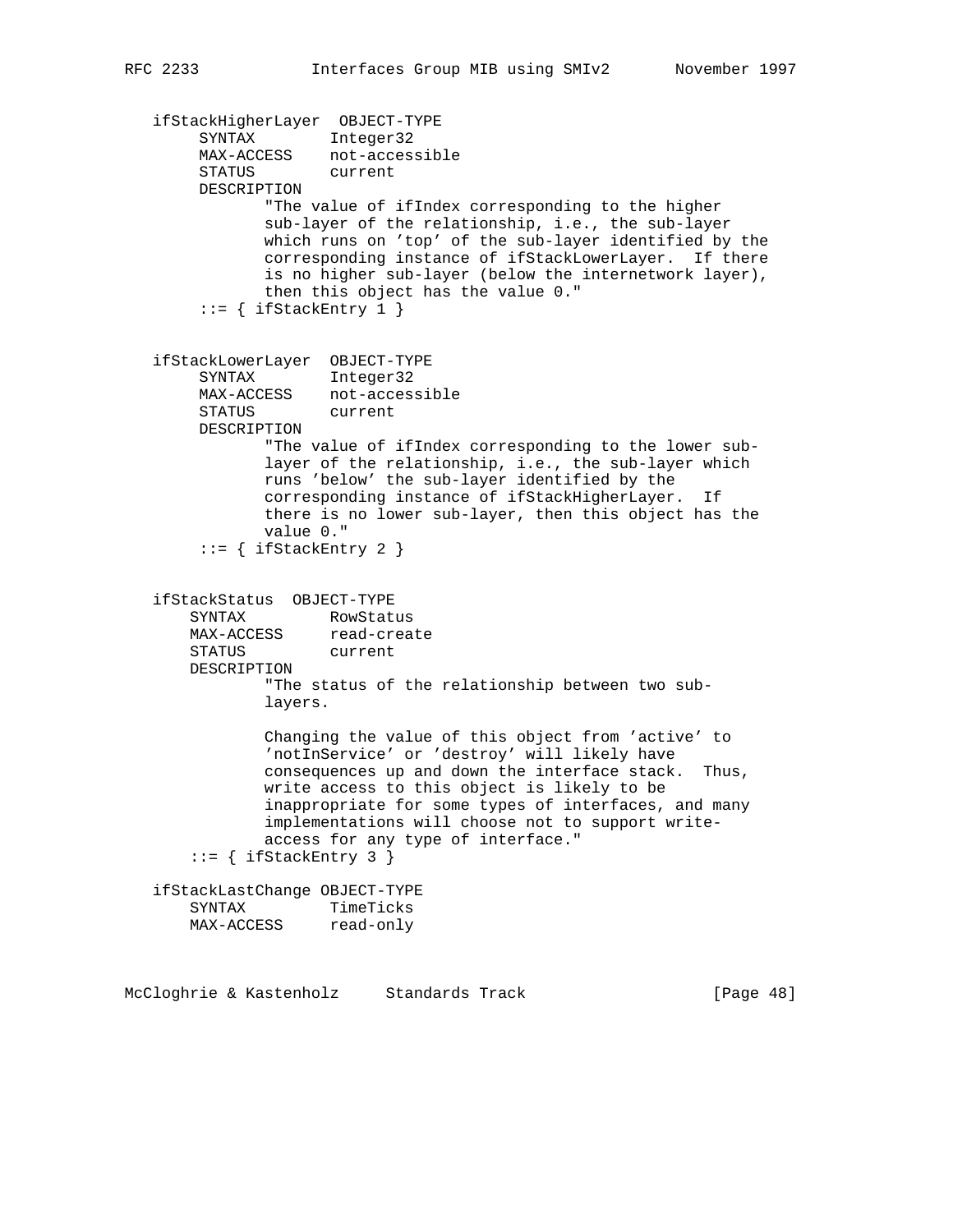```
 STATUS current
       DESCRIPTION
                "The value of sysUpTime at the time of the last change
                of the (whole) interface stack. A change of the
                interface stack is defined to be any creation,
               deletion, or change in value of any instance of
                ifStackStatus. If the interface stack has been
                unchanged since the last re-initialization of the
               local network management subsystem, then this object
               contains a zero value."
       ::= { ifMIBObjects 6 }
   -- Generic Receive Address Table
- -- This group of objects is mandatory for all types of
   -- interfaces which can receive packets/frames addressed to
   -- more than one address.
  - -- This table replaces the ifExtnsRcvAddr table. The main
   -- difference is that this table makes use of the RowStatus
   -- textual convention, while ifExtnsRcvAddr did not.
   ifRcvAddressTable OBJECT-TYPE
       SYNTAX SEQUENCE OF IfRcvAddressEntry
       MAX-ACCESS not-accessible
       STATUS current
       DESCRIPTION
                "This table contains an entry for each address
                (broadcast, multicast, or uni-cast) for which the
                system will receive packets/frames on a particular
                interface, except as follows:
                - for an interface operating in promiscuous mode,
                entries are only required for those addresses for
               which the system would receive frames were it not
                operating in promiscuous mode.
                - for 802.5 functional addresses, only one entry is
               required, for the address which has the functional
                address bit ANDed with the bit mask of all functional
               addresses for which the interface will accept frames.
               A system is normally able to use any unicast address
               which corresponds to an entry in this table as a
                source address."
        ::= { ifMIBObjects 4 }
```
McCloghrie & Kastenholz Standards Track [Page 49]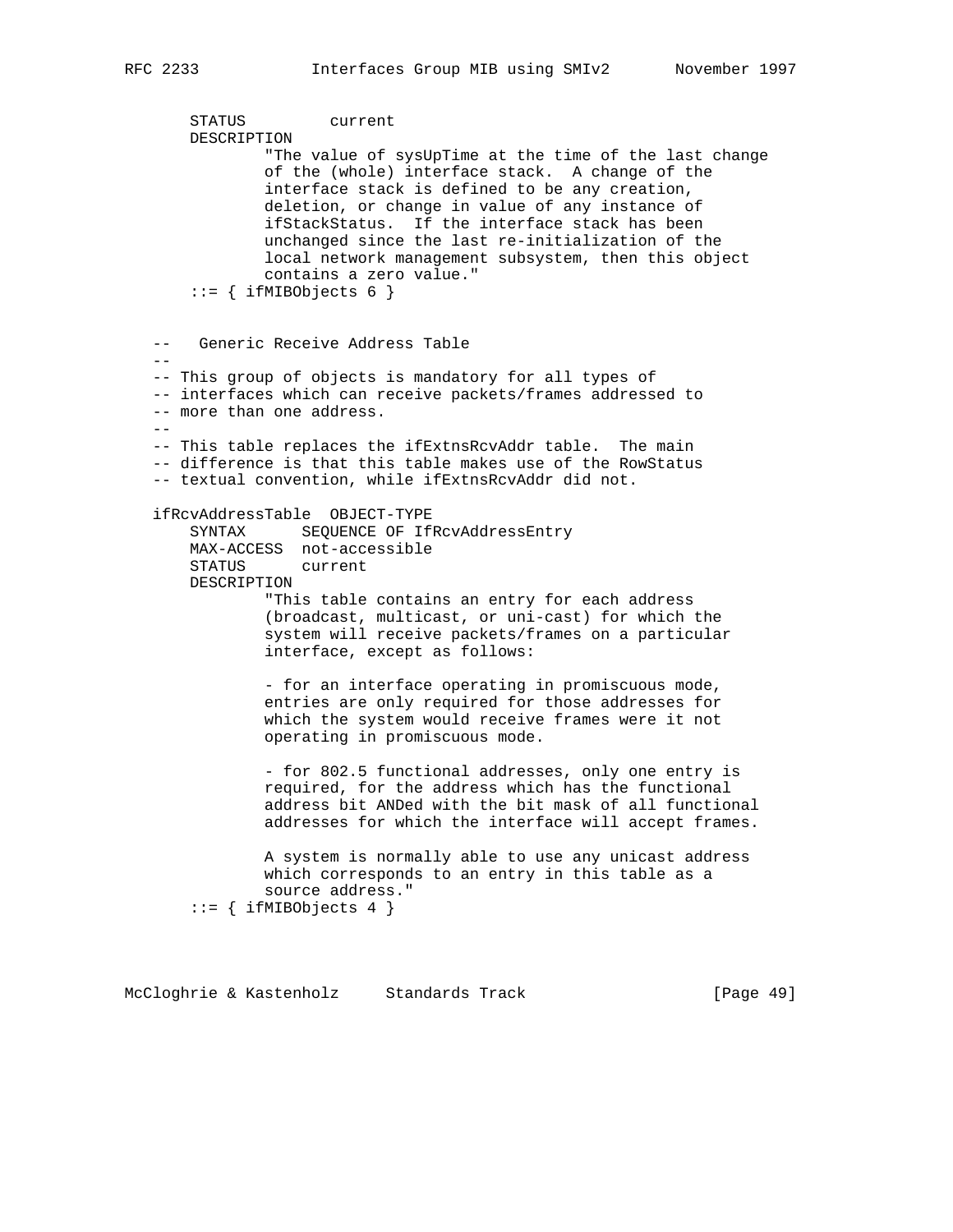```
 ifRcvAddressEntry OBJECT-TYPE
 SYNTAX IfRcvAddressEntry
 MAX-ACCESS not-accessible
       STATUS current
       DESCRIPTION
               "A list of objects identifying an address for which
              the system will accept packets/frames on the
              particular interface identified by the index value
              ifIndex."
       INDEX { ifIndex, ifRcvAddressAddress }
       ::= { ifRcvAddressTable 1 }
   IfRcvAddressEntry ::=
       SEQUENCE {
           ifRcvAddressAddress PhysAddress,
 ifRcvAddressStatus RowStatus,
 ifRcvAddressType INTEGER
       }
   ifRcvAddressAddress OBJECT-TYPE
       SYNTAX PhysAddress
       MAX-ACCESS not-accessible
       STATUS current
       DESCRIPTION
               "An address for which the system will accept
               packets/frames on this entry's interface."
       ::= { ifRcvAddressEntry 1 }
   ifRcvAddressStatus OBJECT-TYPE
       SYNTAX RowStatus
       MAX-ACCESS read-create
       STATUS current
       DESCRIPTION
               "This object is used to create and delete rows in the
               ifRcvAddressTable."
       ::= { ifRcvAddressEntry 2 }
   ifRcvAddressType OBJECT-TYPE
       SYNTAX INTEGER {
                      other(1),
                      volatile(2),
                 nonVolatile(3)<br>}
 }
       MAX-ACCESS read-create
       STATUS current
```
McCloghrie & Kastenholz Standards Track [Page 50]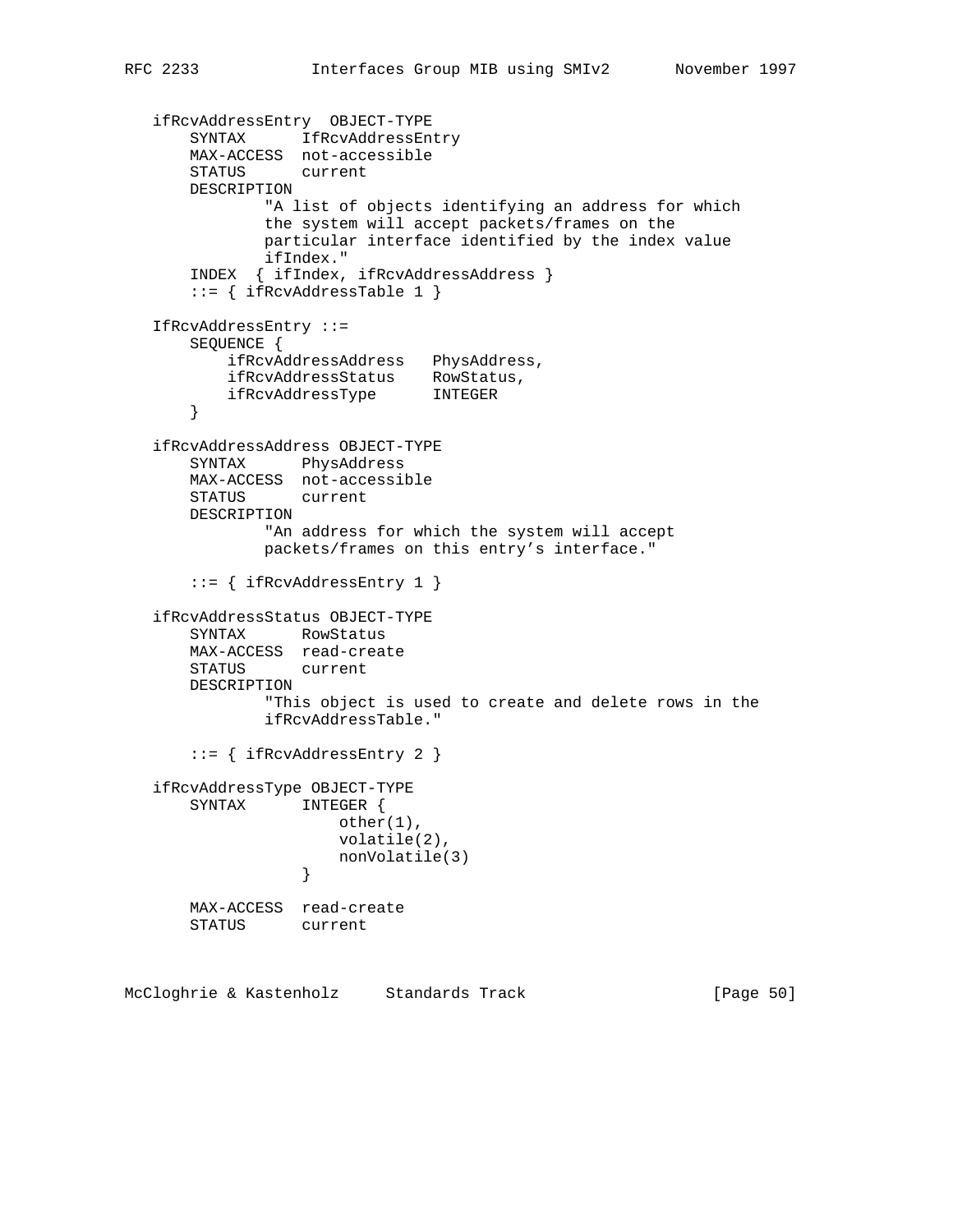DESCRIPTION "This object has the value nonVolatile(3) for those entries in the table which are valid and will not be deleted by the next restart of the managed system. Entries having the value volatile(2) are valid and exist, but have not been saved, so that will not exist after the next restart of the managed system. Entries having the value other $(1)$  are valid and exist but are not classified as to whether they will continue to exist after the next restart." DEFVAL { volatile } ::= { ifRcvAddressEntry 3 } -- definition of interface-related traps. linkDown NOTIFICATION-TYPE OBJECTS { ifIndex, ifAdminStatus, ifOperStatus } STATUS current DESCRIPTION "A linkDown trap signifies that the SNMPv2 entity, acting in an agent role, has detected that the ifOperStatus object for one of its communication links is about to enter the down state from some other state (but not from the notPresent state). This other state is indicated by the included value of ifOperStatus."  $::=$  { snmpTraps 3 } linkUp NOTIFICATION-TYPE OBJECTS { ifIndex, ifAdminStatus, ifOperStatus } STATUS current DESCRIPTION "A linkDown trap signifies that the SNMPv2 entity, acting in an agent role, has detected that the ifOperStatus object for one of its communication links left the down state and transitioned into some other state (but not into the notPresent state). This other state is indicated by the included value of ifOperStatus."  $::=$  { snmpTraps 4 } -- conformance information ifConformance OBJECT IDENTIFIER  $::=$  { ifMIB 2 } ifGroups OBJECT IDENTIFIER ::= { ifConformance 1 } ifCompliances OBJECT IDENTIFIER ::= { ifConformance 2 }

McCloghrie & Kastenholz Standards Track [Page 51]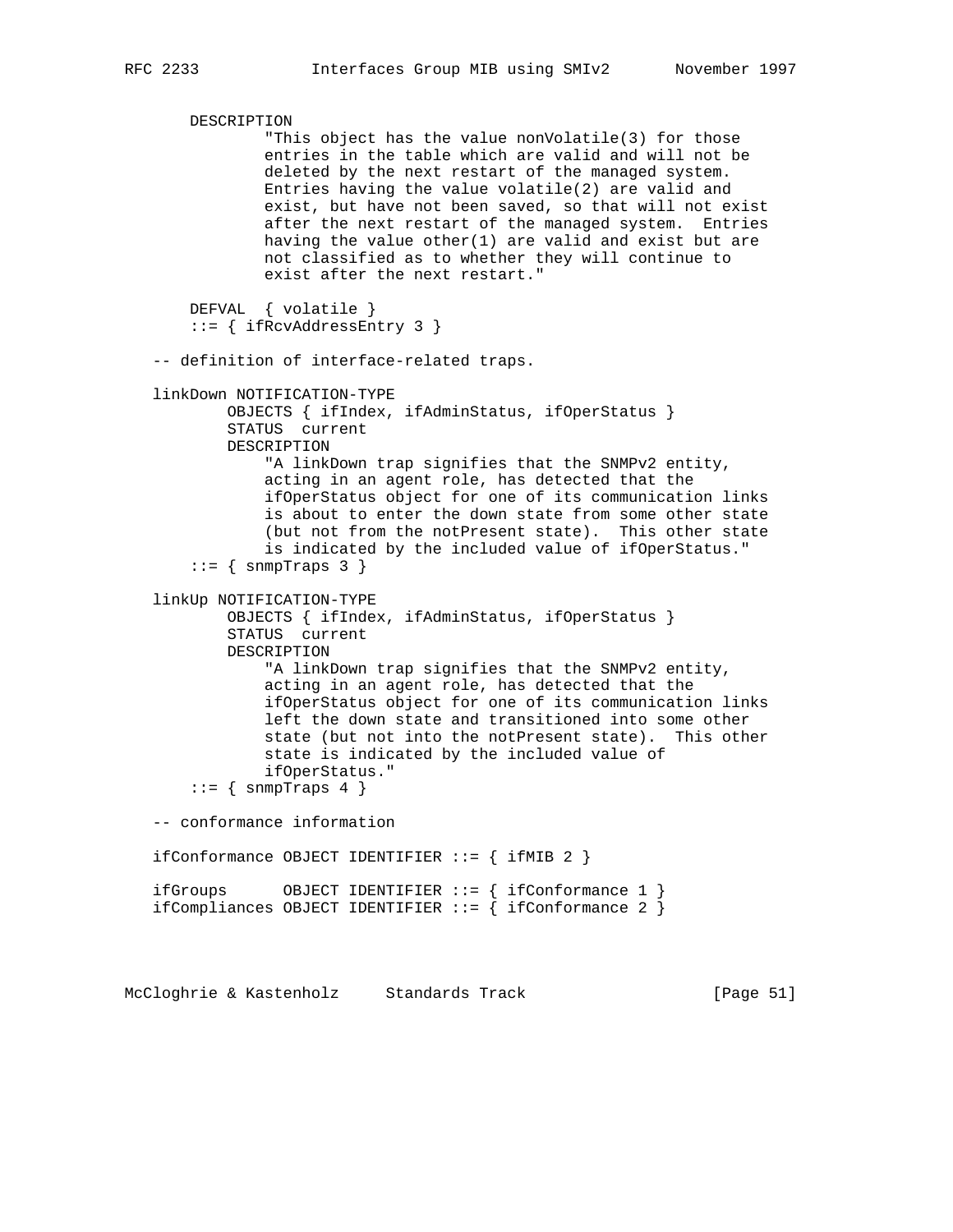-- compliance statements ifCompliance2 MODULE-COMPLIANCE STATUS current DESCRIPTION "The compliance statement for SNMPv2 entities which have network interfaces." MODULE -- this module MANDATORY-GROUPS { ifGeneralInformationGroup, ifStackGroup2, ifCounterDiscontinuityGroup } GROUP ifFixedLengthGroup DESCRIPTION "This group is mandatory for all network interfaces which are character-oriented or transmit data in fixed-length transmission units." GROUP ifHCFixedLengthGroup DESCRIPTION "This group is mandatory only for those network interfaces which are character-oriented or transmit data in fixed-length transmission units, and for which the value of the corresponding instance of ifSpeed is greater than 20,000,000 bits/second." GROUP ifPacketGroup DESCRIPTION "This group is mandatory for all network interfaces which are packet-oriented." GROUP ifHCPacketGroup DESCRIPTION "This group is mandatory only for those network interfaces which are packet-oriented and for which the value of the corresponding instance of ifSpeed is greater than 650,000,000 bits/second." GROUP ifRcvAddressGroup DESCRIPTION "The applicability of this group MUST be defined by the media-specific MIBs. Media-specific MIBs must define the exact meaning, use, and semantics of the addresses in this group."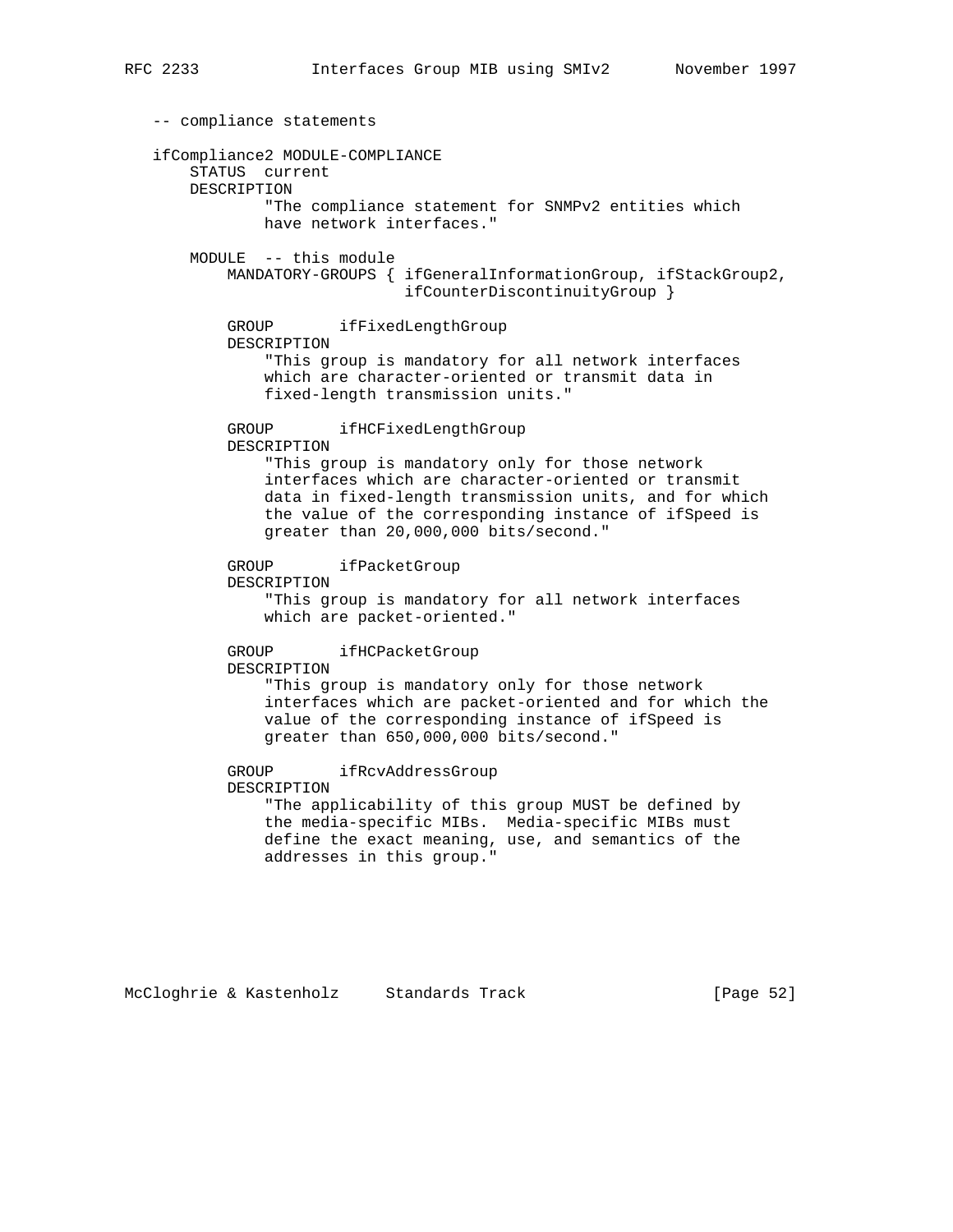```
 OBJECT ifLinkUpDownTrapEnable
           MIN-ACCESS read-only
           DESCRIPTION
               "Write access is not required."
          OBJECT ifPromiscuousMode
           MIN-ACCESS read-only
           DESCRIPTION
               "Write access is not required."
 OBJECT ifStackStatus
 SYNTAX INTEGER { active(1) } -- subset of RowStatus
           MIN-ACCESS read-only
           DESCRIPTION
               "Write access is not required, and only one of the six
               enumerated values for the RowStatus textual convention
               need be supported, specifically: active(1)."
OBJECT ifAdminStatus
SYNTAX INTEGER { up(1), down(2) }
           MIN-ACCESS read-only
           DESCRIPTION
               "Write access is not required, nor is support for the
               value testing(3)."
           OBJECT ifAlias
           MIN-ACCESS read-only
           DESCRIPTION
               "Write access is not required."
       ::= { ifCompliances 2 }
   -- units of conformance
   ifGeneralInformationGroup OBJECT-GROUP
       OBJECTS { ifIndex, ifDescr, ifType, ifSpeed, ifPhysAddress,
                 ifAdminStatus, ifOperStatus, ifLastChange,
                 ifLinkUpDownTrapEnable, ifConnectorPresent,
                 ifHighSpeed, ifName, ifNumber, ifAlias,
                 ifTableLastChange }
       STATUS current
       DESCRIPTION
               "A collection of objects providing information
               applicable to all network interfaces."
      ::= { ifGroups 10 }
   -- the following five groups are mutually exclusive; at most
   -- one of these groups is implemented for any interface
```
McCloghrie & Kastenholz Standards Track [Page 53]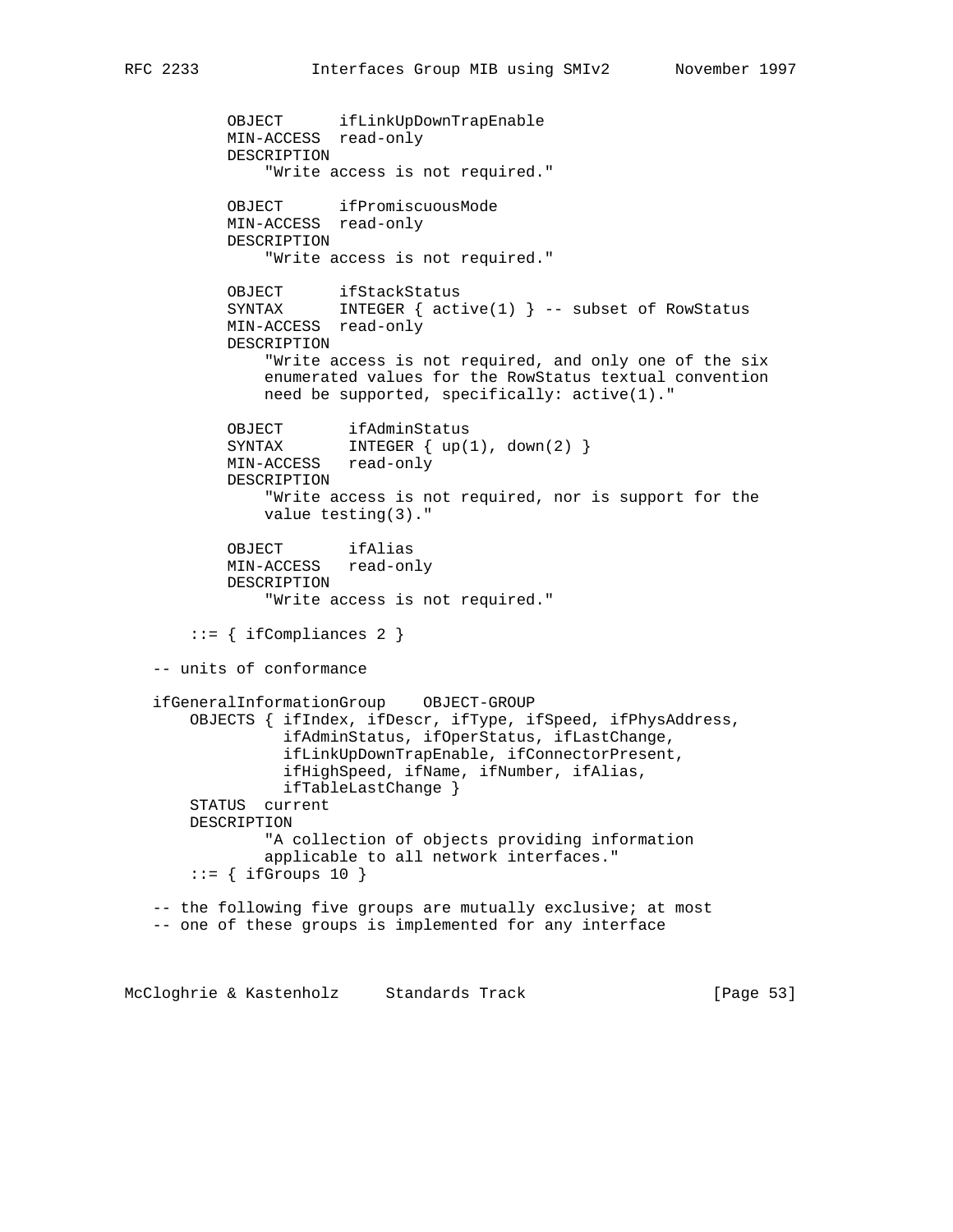```
 ifFixedLengthGroup OBJECT-GROUP
     OBJECTS { ifInOctets, ifOutOctets, ifInUnknownProtos,
               ifInErrors, ifOutErrors }
     STATUS current
     DESCRIPTION
             "A collection of objects providing information
             specific to non-high speed (non-high speed interfaces
             transmit and receive at speeds less than or equal to
             20,000,000 bits/second) character-oriented or fixed-
             length-transmission network interfaces."
    ::= { ifGroups 2 }
 ifHCFixedLengthGroup OBJECT-GROUP
     OBJECTS { ifHCInOctets, ifHCOutOctets,
               ifInOctets, ifOutOctets, ifInUnknownProtos,
               ifInErrors, ifOutErrors }
     STATUS current
     DESCRIPTION
             "A collection of objects providing information
             specific to high speed (greater than 20,000,000
             bits/second) character-oriented or fixed-length-
             transmission network interfaces."
    ::= { ifGroups 3 }
 ifPacketGroup OBJECT-GROUP
     OBJECTS { ifInOctets, ifOutOctets, ifInUnknownProtos,
               ifInErrors, ifOutErrors,
               ifMtu, ifInUcastPkts, ifInMulticastPkts,
               ifInBroadcastPkts, ifInDiscards,
               ifOutUcastPkts, ifOutMulticastPkts,
               ifOutBroadcastPkts, ifOutDiscards,
              ifPromiscuousMode }
     STATUS current
     DESCRIPTION
             "A collection of objects providing information
             specific to non-high speed (non-high speed interfaces
             transmit and receive at speeds less than or equal to
             20,000,000 bits/second) packet-oriented network
             interfaces."
    ::= { ifGroups 4 }
 ifHCPacketGroup OBJECT-GROUP
     OBJECTS { ifHCInOctets, ifHCOutOctets,
               ifInOctets, ifOutOctets, ifInUnknownProtos,
               ifInErrors, ifOutErrors,
               ifMtu, ifInUcastPkts, ifInMulticastPkts,
               ifInBroadcastPkts, ifInDiscards,
               ifOutUcastPkts, ifOutMulticastPkts,
```
McCloghrie & Kastenholz Standards Track [Page 54]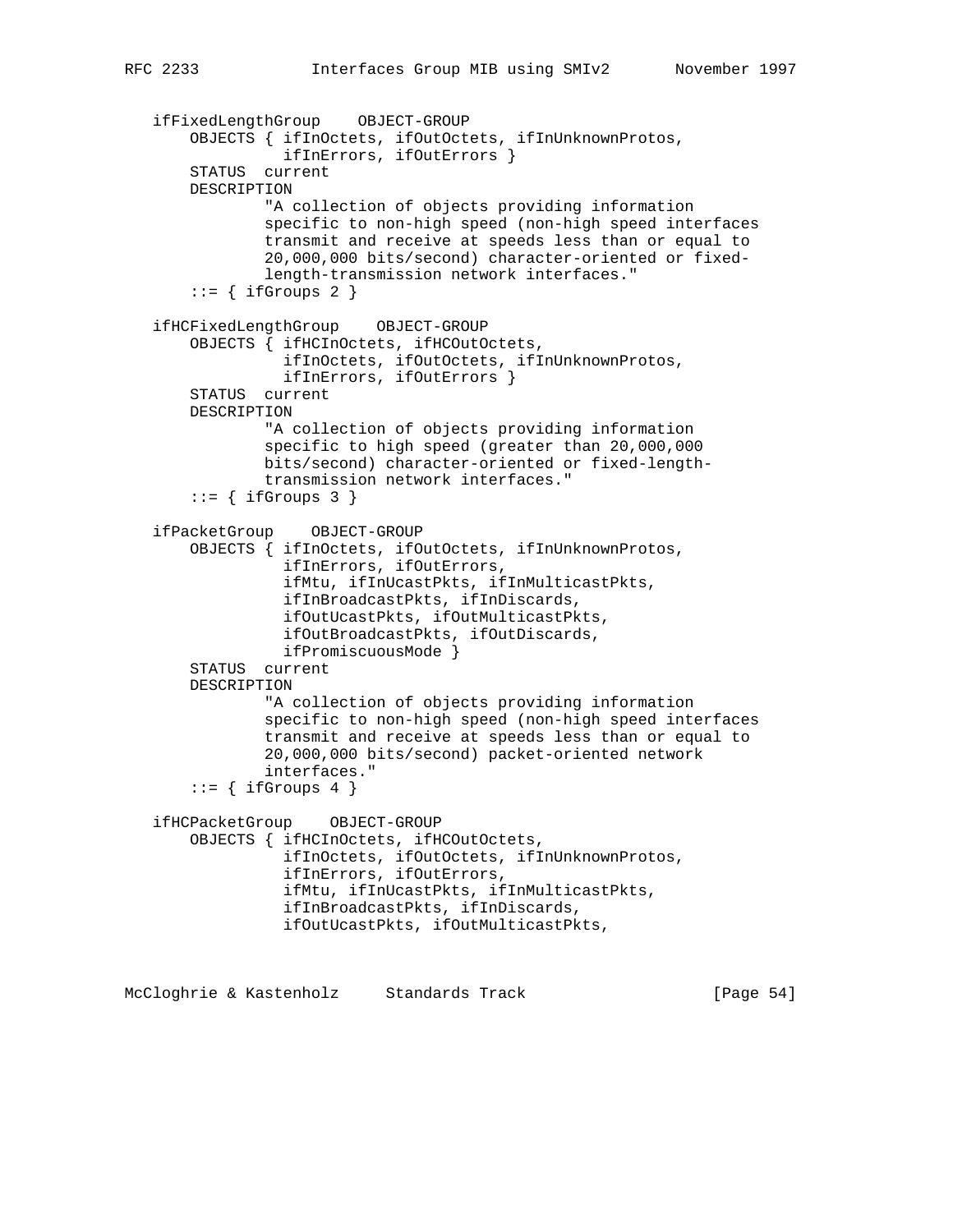```
 ifOutBroadcastPkts, ifOutDiscards,
               ifPromiscuousMode }
     STATUS current
     DESCRIPTION
             "A collection of objects providing information
             specific to high speed (greater than 20,000,000
             bits/second but less than or equal to 650,000,000
             bits/second) packet-oriented network interfaces."
    ::= { ifGroups 5 }
 ifVHCPacketGroup OBJECT-GROUP
     OBJECTS { ifHCInUcastPkts, ifHCInMulticastPkts,
               ifHCInBroadcastPkts, ifHCOutUcastPkts,
               ifHCOutMulticastPkts, ifHCOutBroadcastPkts,
               ifHCInOctets, ifHCOutOctets,
               ifInOctets, ifOutOctets, ifInUnknownProtos,
               ifInErrors, ifOutErrors,
               ifMtu, ifInUcastPkts, ifInMulticastPkts,
               ifInBroadcastPkts, ifInDiscards,
               ifOutUcastPkts, ifOutMulticastPkts,
               ifOutBroadcastPkts, ifOutDiscards,
               ifPromiscuousMode }
     STATUS current
     DESCRIPTION
             "A collection of objects providing information
             specific to higher speed (greater than 650,000,000
             bits/second) packet-oriented network interfaces."
    ::= { ifGroups 6 }
 ifRcvAddressGroup OBJECT-GROUP
     OBJECTS { ifRcvAddressStatus, ifRcvAddressType }
     STATUS current
    DESCRIPTION
             "A collection of objects providing information on the
             multiple addresses which an interface receives."
    ::= { ifGroups 7 }
 ifStackGroup2 OBJECT-GROUP
     OBJECTS { ifStackStatus, ifStackLastChange }
     STATUS current
    DESCRIPTION
             "A collection of objects providing information on the
             layering of MIB-II interfaces."
    ::= { ifGroups 11 }
 ifCounterDiscontinuityGroup OBJECT-GROUP
     OBJECTS { ifCounterDiscontinuityTime }
    STATUS current
```
McCloghrie & Kastenholz Standards Track [Page 55]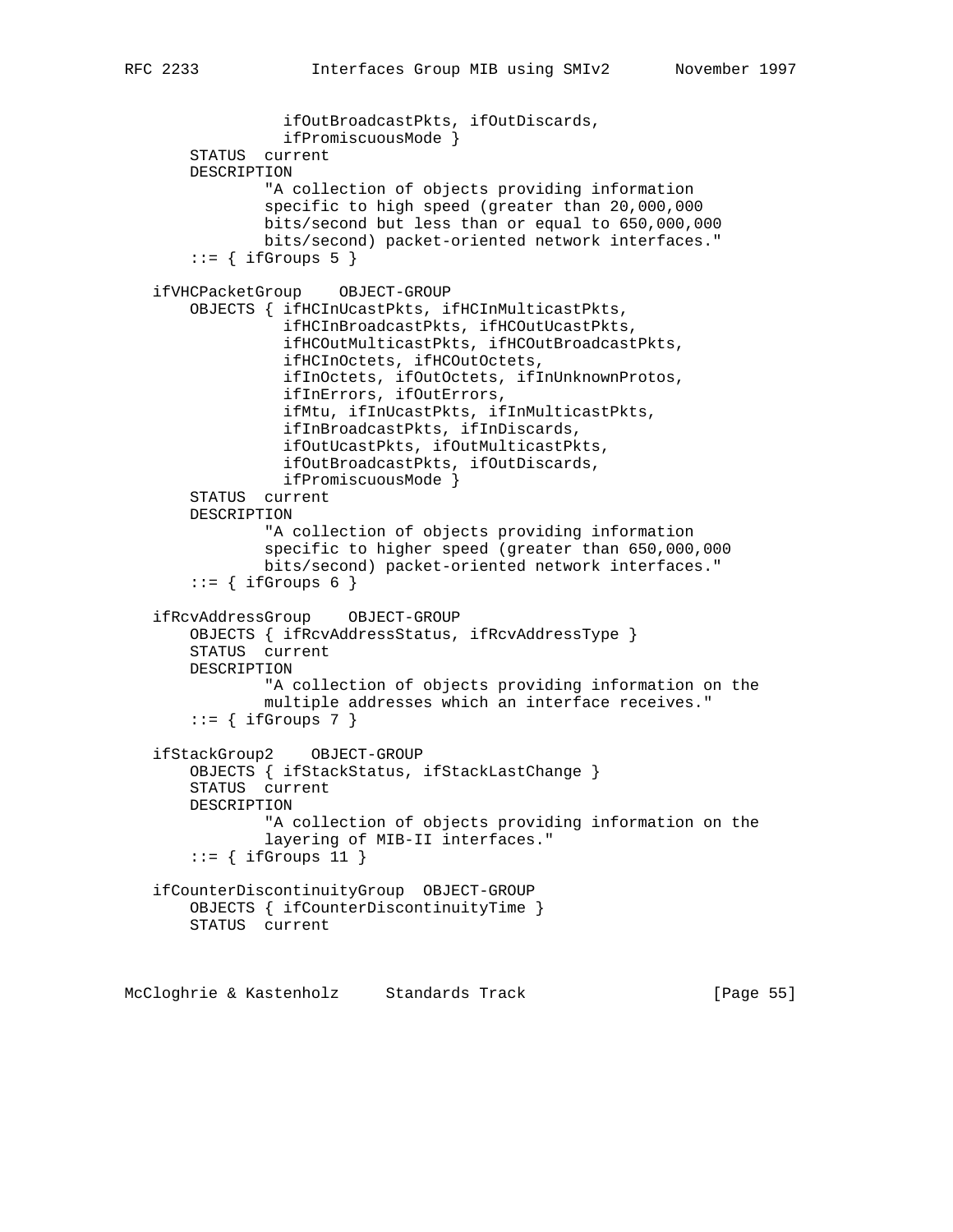DESCRIPTION "A collection of objects providing information specific to interface counter discontinuities."  $::=$  { ifGroups 13 } -- Deprecated Definitions - Objects  $- -$  -- The Interface Test Table  $- -$  -- This group of objects is optional. However, a media-specific -- MIB may make implementation of this group mandatory. -- -- This table replaces the ifExtnsTestTable - ifTestTable OBJECT-TYPE SYNTAX SEQUENCE OF IfTestEntry MAX-ACCESS not-accessible STATUS deprecated DESCRIPTION "This table contains one entry per interface. It defines objects which allow a network manager to instruct an agent to test an interface for various faults. Tests for an interface are defined in the media-specific MIB for that interface. After invoking a test, the object ifTestResult can be read to determine the outcome. If an agent can not perform the test, ifTestResult is set to so indicate. The object ifTestCode can be used to provide further test-specific or interface-specific (or even enterprise-specific) information concerning the outcome of the test. Only one test can be in progress on each interface at any one time. If one test is in progress when another test is invoked, the second test is rejected. Some agents may reject a test when a prior test is active on another interface. Before starting a test, a manager-station must first obtain 'ownership' of the entry in the ifTestTable for the interface to be tested. This is accomplished with the ifTestId and ifTestStatus objects as follows: try\_again: get (ifTestId, ifTestStatus) while (ifTestStatus != notInUse) /\*

McCloghrie & Kastenholz Standards Track [Page 56]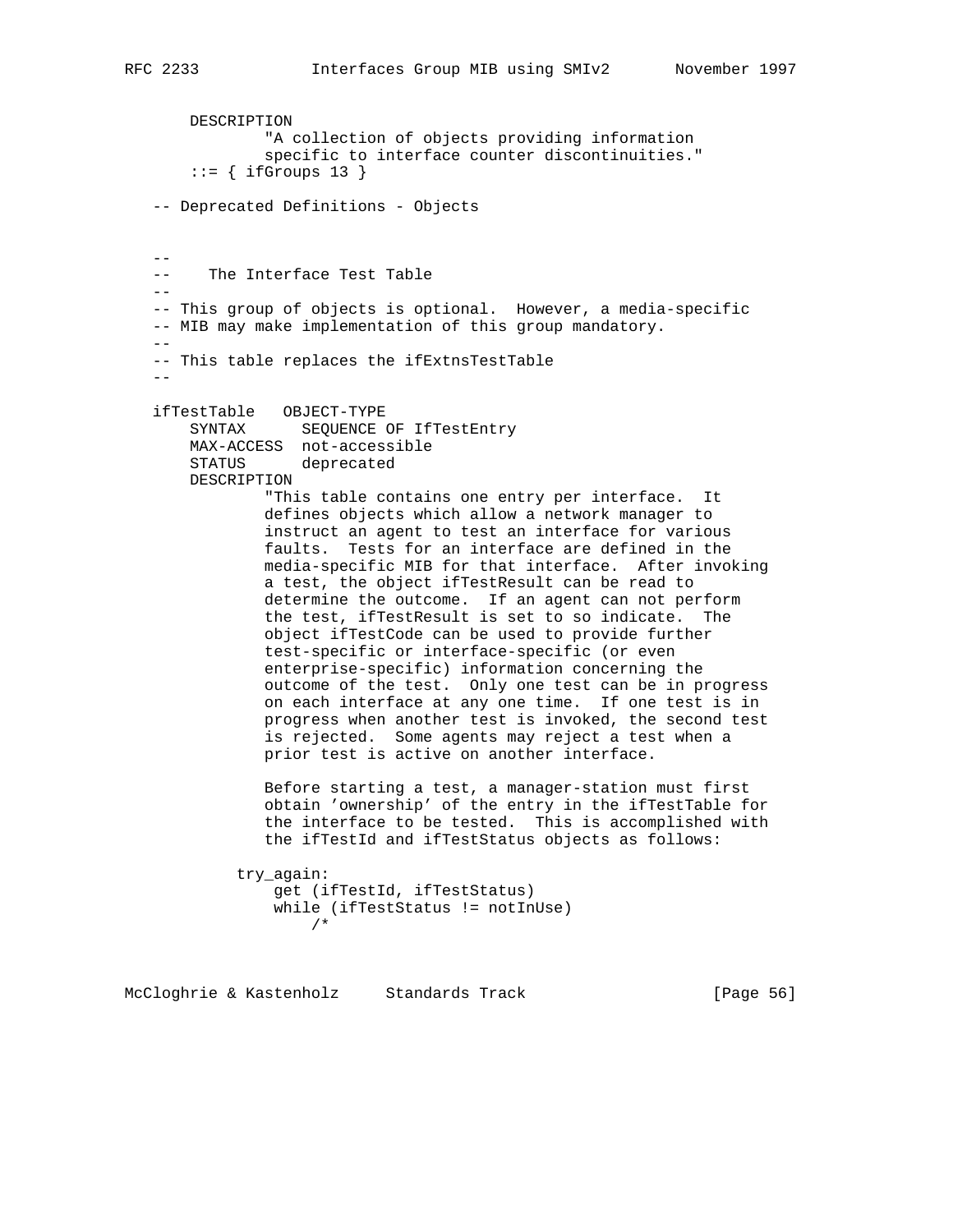\* Loop while a test is running or some other \* manager is configuring a test. \*/ short delay get (ifTestId, ifTestStatus) } /\* \* Is not being used right now -- let's compete \* to see who gets it. \*/ lock\_value = ifTestId if ( set(ifTestId = lock\_value, ifTestStatus = inUse, ifTestOwner = 'my-IP-address') == FAILURE) /\* \* Another manager got the ifTestEntry -- go \* try again \*/ goto try\_again; /\* \* I have the lock  $\star$  $\star/$  set up any test parameters. /\* \* This starts the test  $\star/$  set(ifTestType = test\_to\_run); wait for test completion by polling ifTestResult when test completes, agent sets ifTestResult agent also sets ifTestStatus = 'notInUse' retrieve any additional test results, and ifTestId if (ifTestId == lock\_value+1) results are valid A manager station first retrieves the value of the appropriate ifTestId and ifTestStatus objects, periodically repeating the retrieval if necessary, until the value of ifTestStatus is 'notInUse'. The manager station then tries to set the same ifTestId object to the value it just retrieved, the same ifTestStatus object to 'inUse', and the corresponding ifTestOwner object to a value indicating itself. If

McCloghrie & Kastenholz Standards Track [Page 57]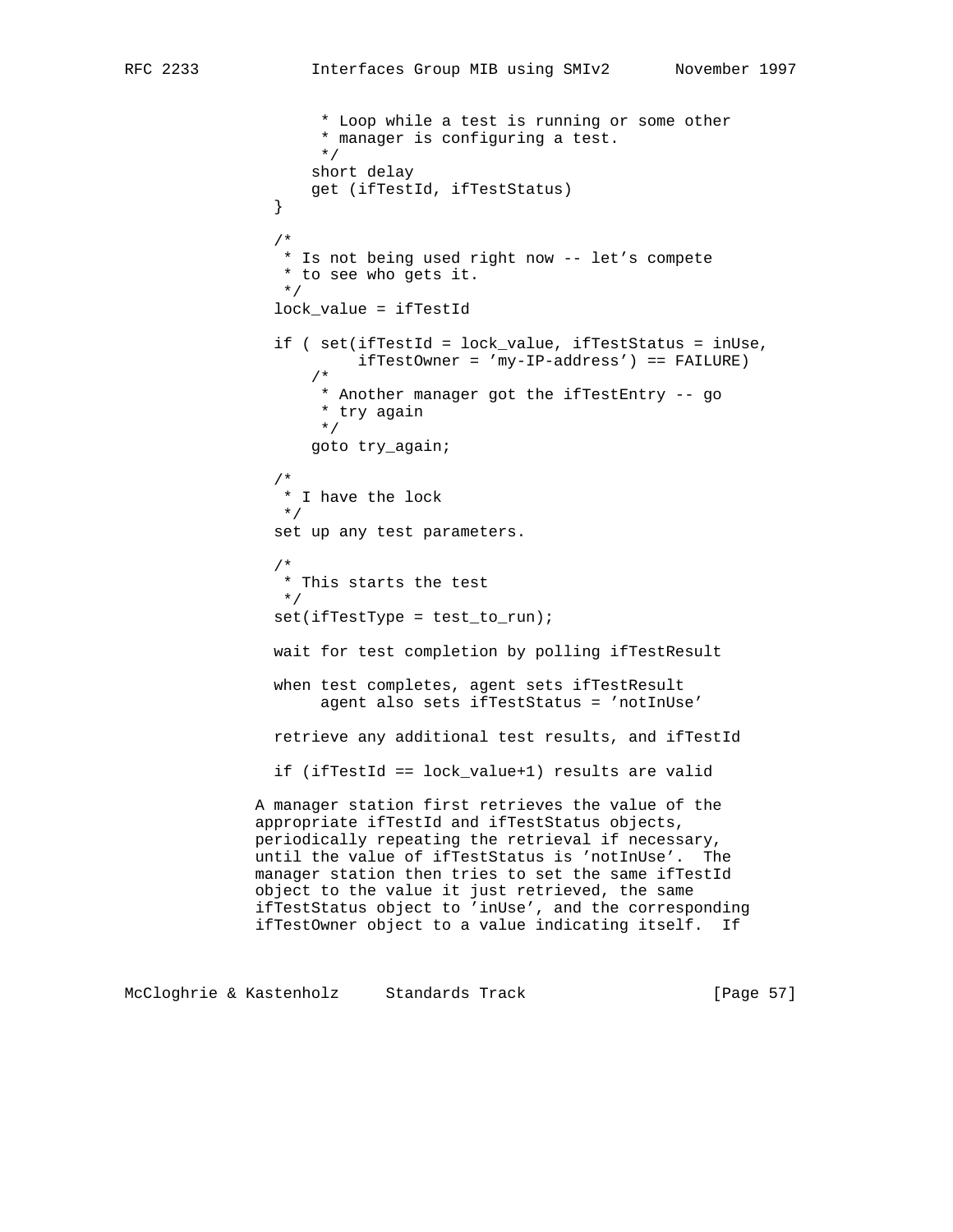the set operation succeeds then the manager has obtained ownership of the ifTestEntry, and the value of the ifTestId object is incremented by the agent (per the semantics of TestAndIncr). Failure of the set operation indicates that some other manager has obtained ownership of the ifTestEntry.

 Once ownership is obtained, any test parameters can be setup, and then the test is initiated by setting ifTestType. On completion of the test, the agent sets ifTestStatus to 'notInUse'. Once this occurs, the manager can retrieve the results. In the (rare) event that the invocation of tests by two network managers were to overlap, then there would be a possibility that the first test's results might be overwritten by the second test's results prior to the first results being read. This unlikely circumstance can be detected by a network manager retrieving ifTestId at the same time as retrieving the test results, and ensuring that the results are for the desired request.

 If ifTestType is not set within an abnormally long period of time after ownership is obtained, the agent should time-out the manager, and reset the value of the ifTestStatus object back to 'notInUse'. It is suggested that this time-out period be 5 minutes.

 In general, a management station must not retransmit a request to invoke a test for which it does not receive a response; instead, it properly inspects an agent's MIB to determine if the invocation was successful. Only if the invocation was unsuccessful, is the invocation request retransmitted.

 Some tests may require the interface to be taken off line in order to execute them, or may even require the agent to reboot after completion of the test. In these circumstances, communication with the management station invoking the test may be lost until after completion of the test. An agent is not required to support such tests. However, if such tests are supported, then the agent should make every effort to transmit a response to the request which invoked the test prior to losing communication. When the agent is restored to normal service, the results of the test are properly made available in the appropriate objects. Note that this requires that the ifIndex value assigned to an interface must be unchanged even if the test

McCloghrie & Kastenholz Standards Track [Page 58]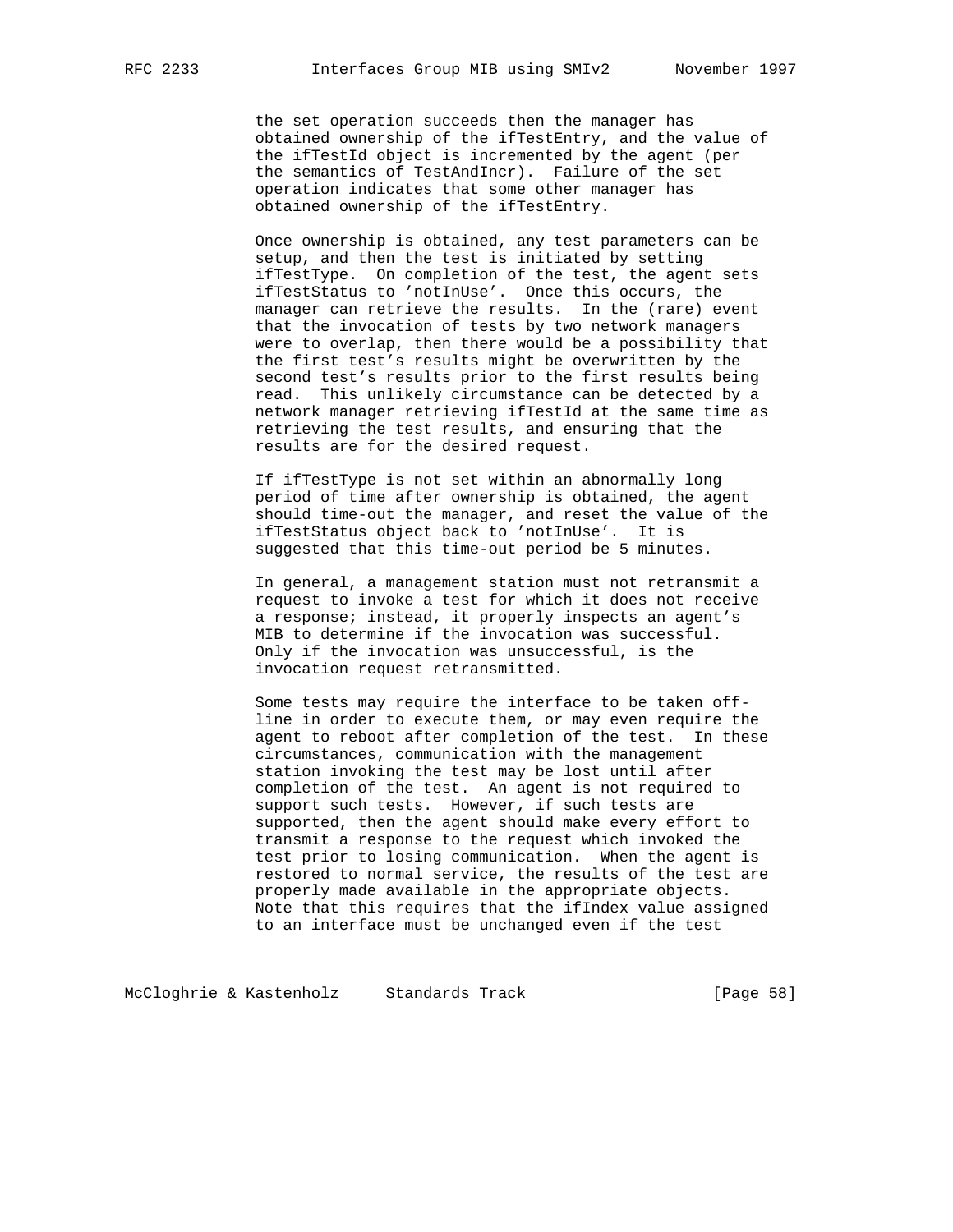```
 causes a reboot. An agent must reject any test for
             which it cannot, perhaps due to resource constraints,
             make available at least the minimum amount of
             information after that test completes."
      ::= { ifMIBObjects 3 }
   ifTestEntry OBJECT-TYPE
      SYNTAX IfTestEntry
      MAX-ACCESS not-accessible
      STATUS deprecated
      DESCRIPTION
             "An entry containing objects for invoking tests on an
             interface."
      AUGMENTS { ifEntry }
      ::= { ifTestTable 1 }
   IfTestEntry ::=
      SEQUENCE {
 ifTestId TestAndIncr,
ifTestStatus INTEGER,
 ifTestType AutonomousType,
ifTestResult INTEGER,
 ifTestCode OBJECT IDENTIFIER,
 ifTestOwner OwnerString
       }
 ifTestId OBJECT-TYPE
 SYNTAX TestAndIncr
 MAX-ACCESS read-write
 STATUS deprecated
      DESCRIPTION
              "This object identifies the current invocation of the
              interface's test."
      ::= { ifTestEntry 1 }
 ifTestStatus OBJECT-TYPE
 SYNTAX INTEGER { notInUse(1), inUse(2) }
     MAX-ACCESS read-write
      STATUS deprecated
      DESCRIPTION
              "This object indicates whether or not some manager
              currently has the necessary 'ownership' required to
              invoke a test on this interface. A write to this
              object is only successful when it changes its value
              from 'notInUse(1)' to 'inUse(2)'. After completion of
              a test, the agent resets the value back to
              'notInUse(1)'."
      ::= { ifTestEntry 2 }
```
McCloghrie & Kastenholz Standards Track [Page 59]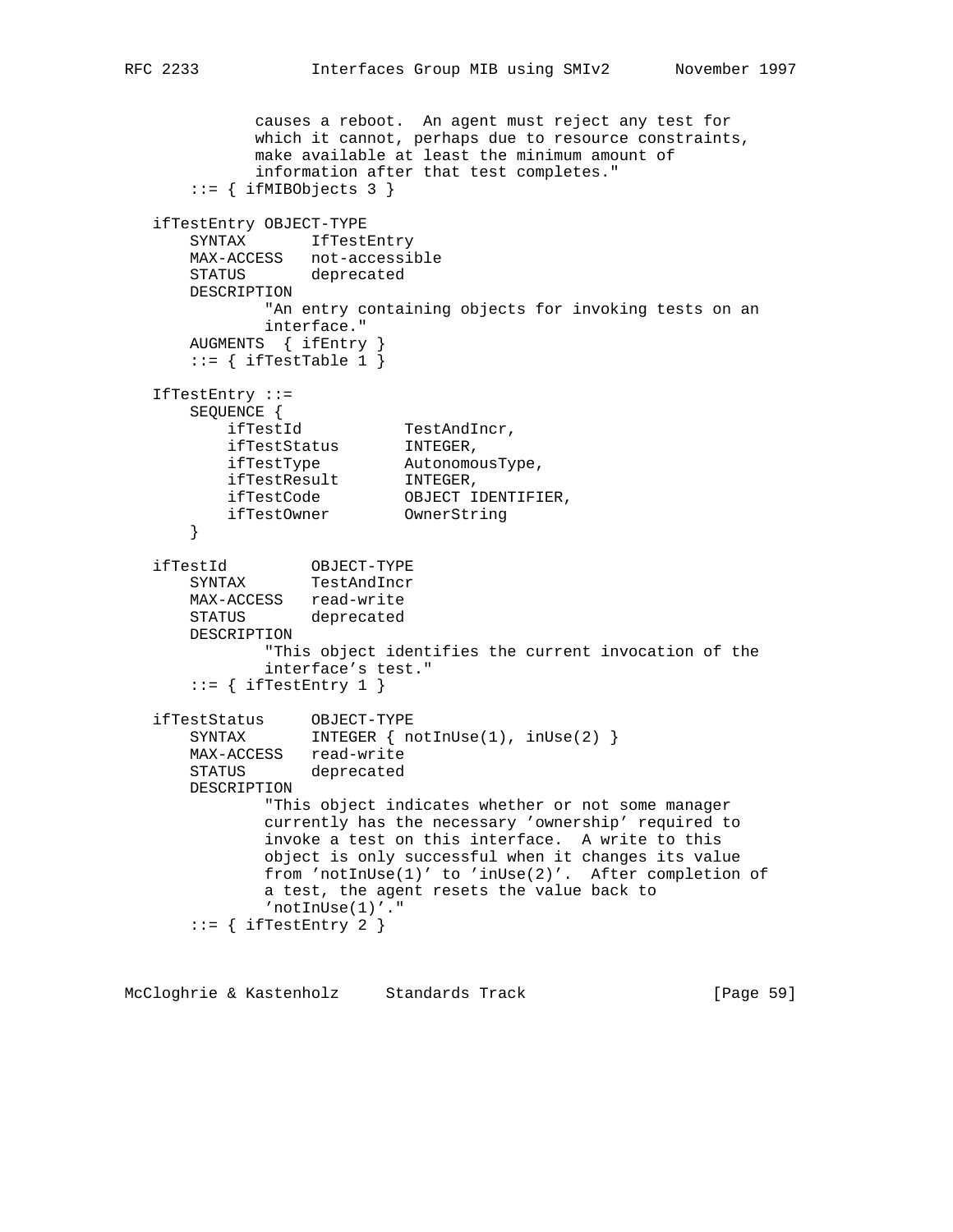ifTestType OBJECT-TYPE SYNTAX AutonomousType MAX-ACCESS read-write STATUS deprecated DESCRIPTION "A control variable used to start and stop operator initiated interface tests. Most OBJECT IDENTIFIER values assigned to tests are defined elsewhere, in association with specific types of interface. However, this document assigns a value for a full duplex loopback test, and defines the special meanings of the subject identifier: noTest OBJECT IDENTIFIER ::= { 0 0 } When the value noTest is written to this object, no action is taken unless a test is in progress, in which case the test is aborted. Writing any other value to this object is only valid when no test is currently in progress, in which case the indicated test is initiated.

> When read, this object always returns the most recent value that ifTestType was set to. If it has not been set since the last initialization of the network management subsystem on the agent, a value of noTest is returned."

```
::= { ifTestEntry 3 }
```
 ifTestResult OBJECT-TYPE SYNTAX INTEGER { none(1), -- no test yet requested success(2), inProgress(3), notSupported(4),  $unAbleroRun(5)$ , -- due to state of system aborted(6), failed(7)<br>} } MAX-ACCESS read-only STATUS deprecated DESCRIPTION "This object contains the result of the most recently requested test, or the value none(1) if no tests have been requested since the last reset. Note that this facility provides no provision for saving the results of one test when starting another, as could be required if used by multiple managers concurrently."

McCloghrie & Kastenholz Standards Track [Page 60]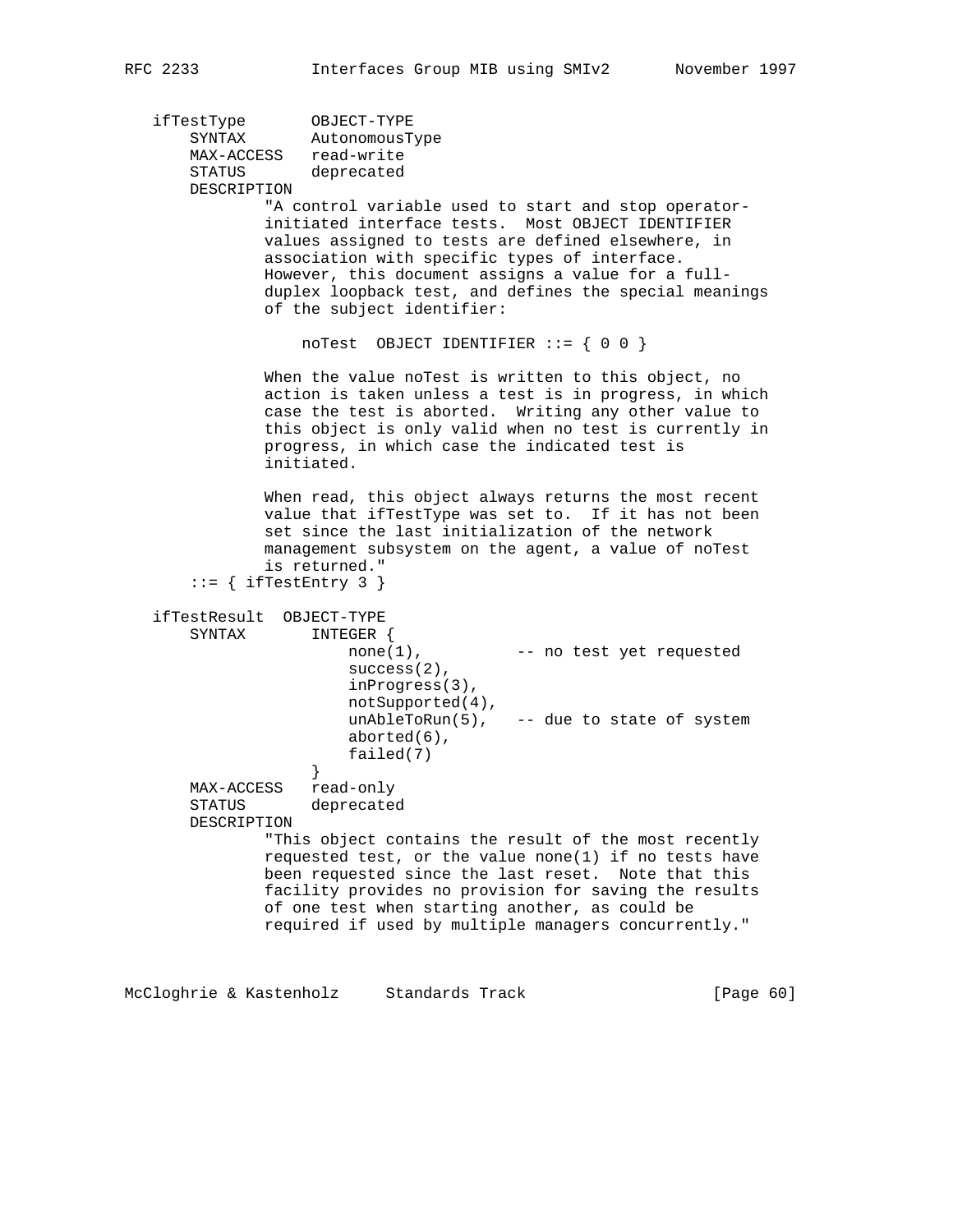```
::= { ifTestEntry 4 }
    ifTestCode OBJECT-TYPE
        SYNTAX OBJECT IDENTIFIER
       MAX-ACCESS read-only
       STATUS deprecated
       DESCRIPTION
               "This object contains a code which contains more
               specific information on the test result, for example
               an error-code after a failed test. Error codes and
               other values this object may take are specific to the
               type of interface and/or test. The value may have the
               semantics of either the AutonomousType or
               InstancePointer textual conventions as defined in RFC
               1903. The identifier:
                   testCodeUnknown OBJECT IDENTIFIER ::= { 0 0 }
               is defined for use if no additional result code is
               available."
       ::= { ifTestEntry 5 }
 ifTestOwner OBJECT-TYPE
 SYNTAX OwnerString
       MAX-ACCESS read-write
       STATUS deprecated
       DESCRIPTION
               "The entity which currently has the 'ownership'
               required to invoke a test on this interface."
       ::= { ifTestEntry 6 }
    -- Deprecated Definitions - Groups
    ifGeneralGroup OBJECT-GROUP
        OBJECTS { ifDescr, ifType, ifSpeed, ifPhysAddress,
                 ifAdminStatus, ifOperStatus, ifLastChange,
                 ifLinkUpDownTrapEnable, ifConnectorPresent,
                 ifHighSpeed, ifName }
        STATUS deprecated
       DESCRIPTION
                "A collection of objects deprecated in favour of
               ifGeneralInformationGroup."
       ::= { ifGroups 1 }
    ifTestGroup OBJECT-GROUP
       OBJECTS { ifTestId, ifTestStatus, ifTestType,
McCloghrie & Kastenholz Standards Track [Page 61]
```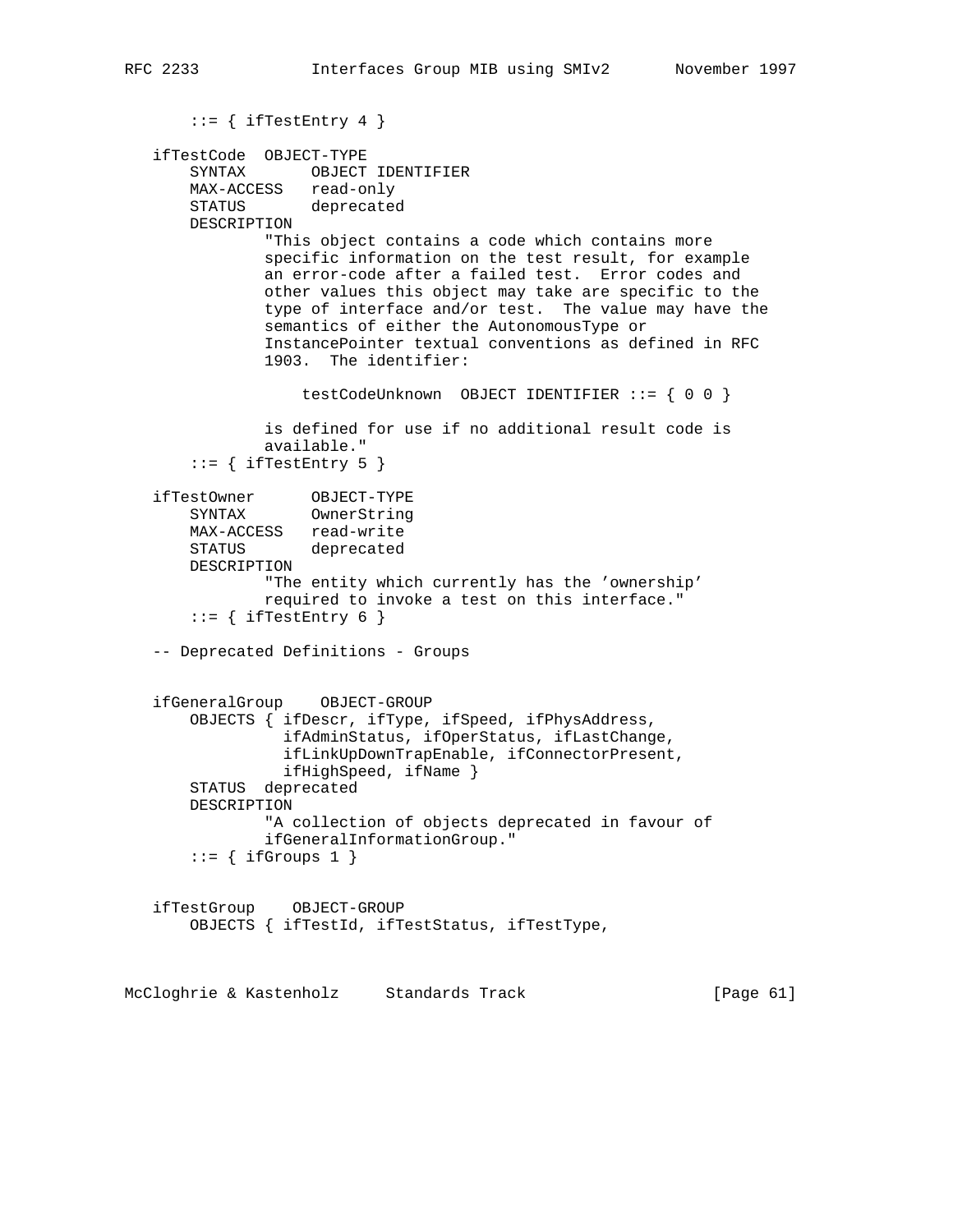```
 ifTestResult, ifTestCode, ifTestOwner }
     STATUS deprecated
    DESCRIPTION
             "A collection of objects providing the ability to
             invoke tests on an interface."
    ::= { ifGroups 8 }
 ifStackGroup OBJECT-GROUP
    OBJECTS { ifStackStatus }
    STATUS deprecated
    DESCRIPTION
             "The previous collection of objects providing
             information on the layering of MIB-II interfaces."
    ::= { ifGroups 9 }
 ifOldObjectsGroup OBJECT-GROUP
     OBJECTS { ifInNUcastPkts, ifOutNUcastPkts,
              ifOutQLen, ifSpecific }
     STATUS deprecated
    DESCRIPTION
             "The collection of objects deprecated from the
             original MIB-II interfaces group."
    ::= { ifGroups 12 }
 -- Deprecated Definitions - Compliance
 ifCompliance MODULE-COMPLIANCE
    STATUS deprecated
    DESCRIPTION
             "The previous compliance statement for SNMPv2 entities
             which have network interfaces."
    MODULE -- this module
         MANDATORY-GROUPS { ifGeneralGroup, ifStackGroup }
         GROUP ifFixedLengthGroup
         DESCRIPTION
             "This group is mandatory for all network interfaces
             which are character-oriented or transmit data in
             fixed-length transmission units."
         GROUP ifHCFixedLengthGroup
         DESCRIPTION
             "This group is mandatory only for those network
             interfaces which are character-oriented or transmit
```
McCloghrie & Kastenholz Standards Track [Page 62]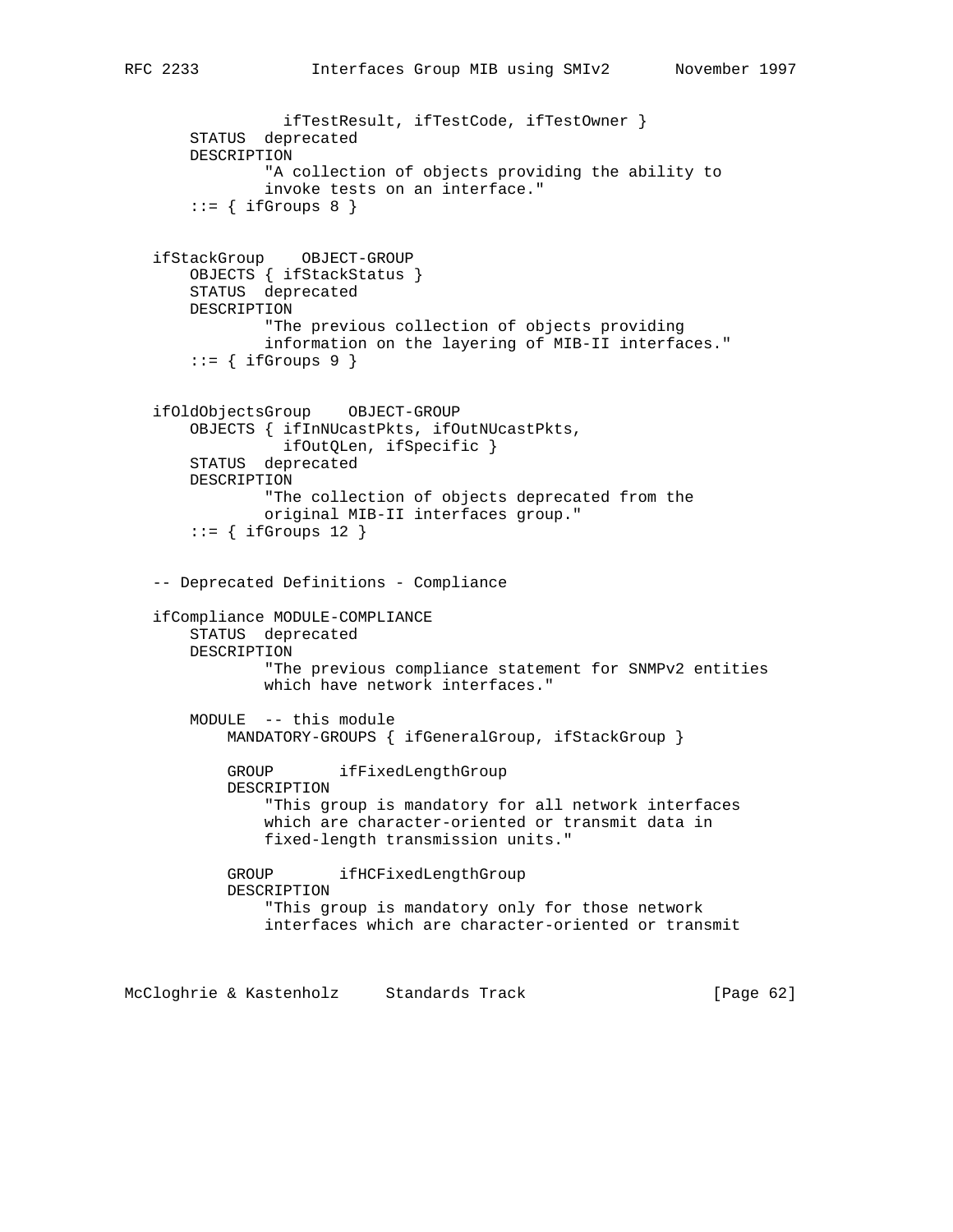data in fixed-length transmission units, and for which the value of the corresponding instance of ifSpeed is greater than 20,000,000 bits/second."

 GROUP ifPacketGroup DESCRIPTION "This group is mandatory for all network interfaces which are packet-oriented."

# GROUP ifHCPacketGroup

DESCRIPTION

 "This group is mandatory only for those network interfaces which are packet-oriented and for which the value of the corresponding instance of ifSpeed is greater than 650,000,000 bits/second."

# GROUP ifTestGroup

DESCRIPTION

 "This group is optional. Media-specific MIBs which require interface tests are strongly encouraged to use this group for invoking tests and reporting results. A medium specific MIB which has mandatory tests may make implementation of this group mandatory."

 GROUP ifRcvAddressGroup DESCRIPTION

 "The applicability of this group MUST be defined by the media-specific MIBs. Media-specific MIBs must define the exact meaning, use, and semantics of the addresses in this group."

 OBJECT ifLinkUpDownTrapEnable MIN-ACCESS read-only DESCRIPTION "Write access is not required."

 OBJECT ifPromiscuousMode MIN-ACCESS read-only DESCRIPTION "Write access is not required."

 OBJECT ifStackStatus SYNTAX INTEGER  $\{$  active(1)  $\}$  -- subset of RowStatus MIN-ACCESS read-only DESCRIPTION "Write access is not required, and only one of the six enumerated values for the RowStatus textual convention need be supported, specifically: active(1)."

McCloghrie & Kastenholz Standards Track [Page 63]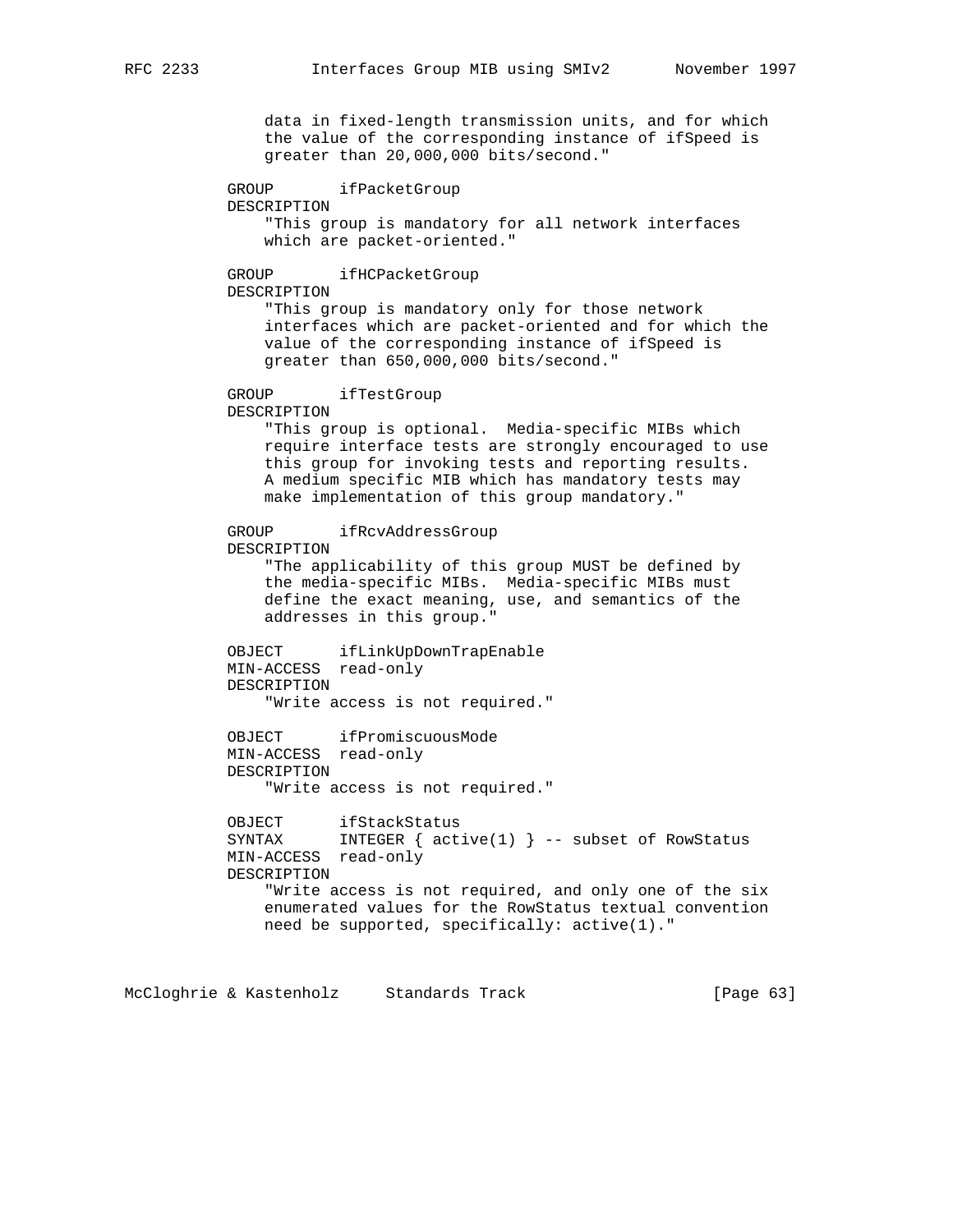```
OBJECT ifAdminStatus<br>SYNTAX INTEGER { un /
                 INTEGER \{ up(1), down(2) \} MIN-ACCESS read-only
     DESCRIPTION
         "Write access is not required, nor is support for the
         value testing(3)."
 ::= { ifCompliances 1 }
```
END

7. Acknowledgements

 This memo has been produced by the IETF's Interfaces MIB working group.

 The original proposal evolved from conversations and discussions with many people, including at least the following: Fred Baker, Ted Brunner, Chuck Davin, Jeremy Greene, Marshall Rose, Kaj Tesink, and Dean Throop.

- 8. References
	- [1] Case, J., McCloghrie, K., Rose, M., and S. Waldbusser, "Structure of Management Information for version 2 of the Simple Network Management Protocol (SNMPv2)", RFC 1902, January 1996.
	- [2] Case, J., McCloghrie, K., Rose, M., and S. Waldbusser, "Textual Conventions for version 2 of the Simple Network Management Protocol (SNMPv2)", RFC 1903, January 1996.
	- [3] Case, J., McCloghrie, K., Rose, M., and S. Waldbusser, "Protocol Operations for version 2 of the Simple Network Management Protocol (SNMPv2)", RFC 1905, January 1996.
	- [4] McCloghrie, K., and M. Rose, "Management Information Base for Network Management of TCP/IP-based internets - MIB-II", STD 17, RFC 1213, March 1991.
	- [5] Case, J., Fedor, M., Schoffstall, M., and J. Davin, "Simple Network Management Protocol", STD 15, RFC 1157, May 1990.
	- [6] Postel, J., "Internet Protocol", STD 5, RFC 791, September 1981.
	- [7] McCloghrie, K., "Extensions to the Generic-Interface MIB", RFC 1229, May 1991.

McCloghrie & Kastenholz Standards Track [Page 64]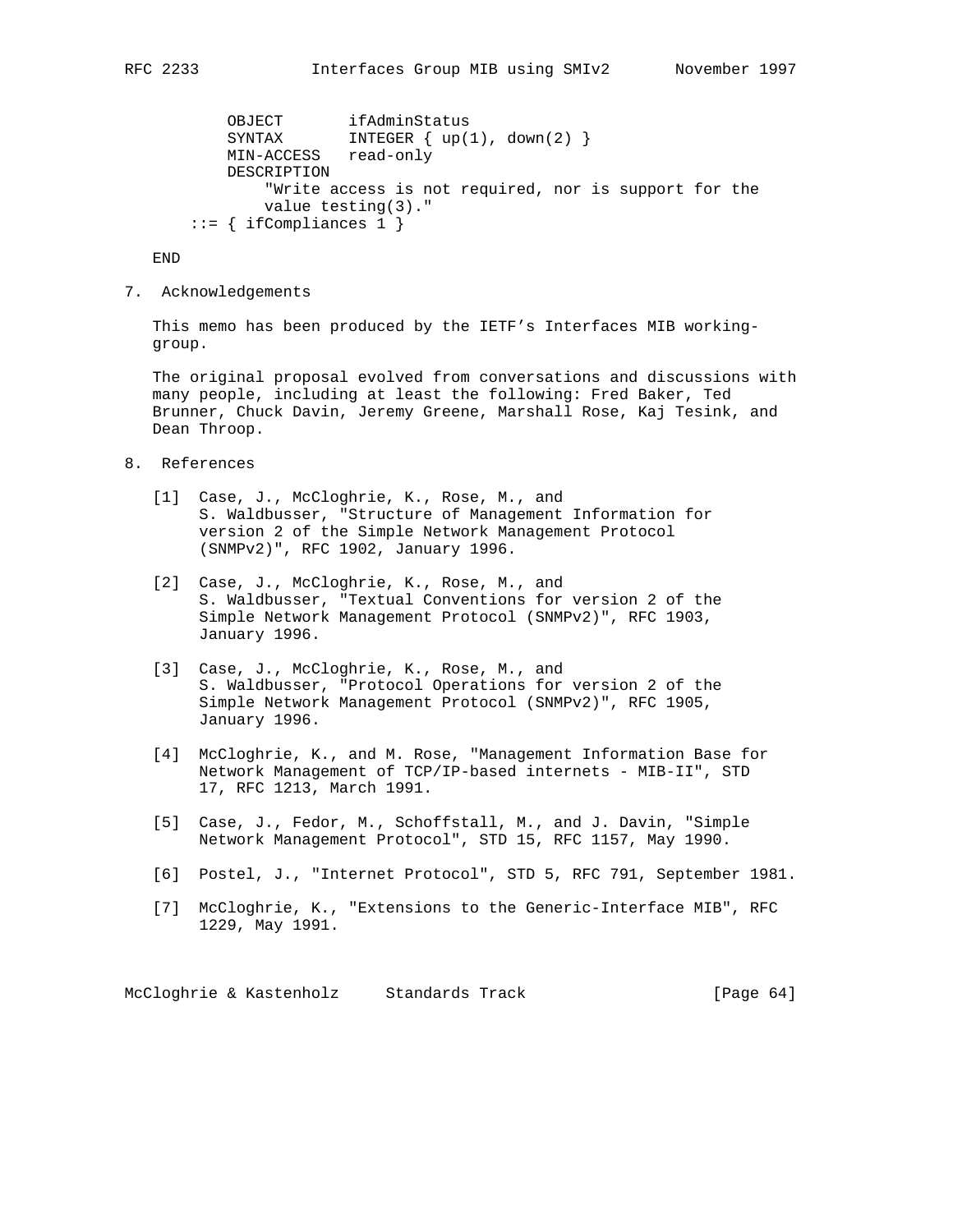- [8] ATM Forum Technical Committee, "LAN Emulation Client Management: Version 1.0 Specification", af-lane-0044.000, ATM Forum, September 1995.
- [9] Stewart, B., "Definitions of Managed Objects for Character Stream Devices using SMIv2", RFC 1658, July 1994.
- [10] Bradner, S., "Key words for use in RFCs to Indicate Requirements Levels", RFC 2119, March 1997.
- 9. Security Considerations

 This MIB contains both readable objects whose values provide the number and status of a device's network interfaces, and write-able objects which allow an administrator to control the interfaces and to perform tests on the interfaces. Unauthorized access to the readable objects is relatively innocuous. Unauthorized access to the write able objects could cause a denial of service, or in combination with other (e.g., physical) security breaches, could cause unauthorized connectivity to a device.

10. Authors' Addresses

 Keith McCloghrie Cisco Systems, Inc. 170 West Tasman Drive San Jose, CA 95134-1706

 Phone: 408-526-5260 EMail: kzm@cisco.com

 Frank Kastenholz FTP Software 2 High Street North Andover, Mass. USA 01845

 Phone: 508-685-4000 EMail: kasten@ftp.com